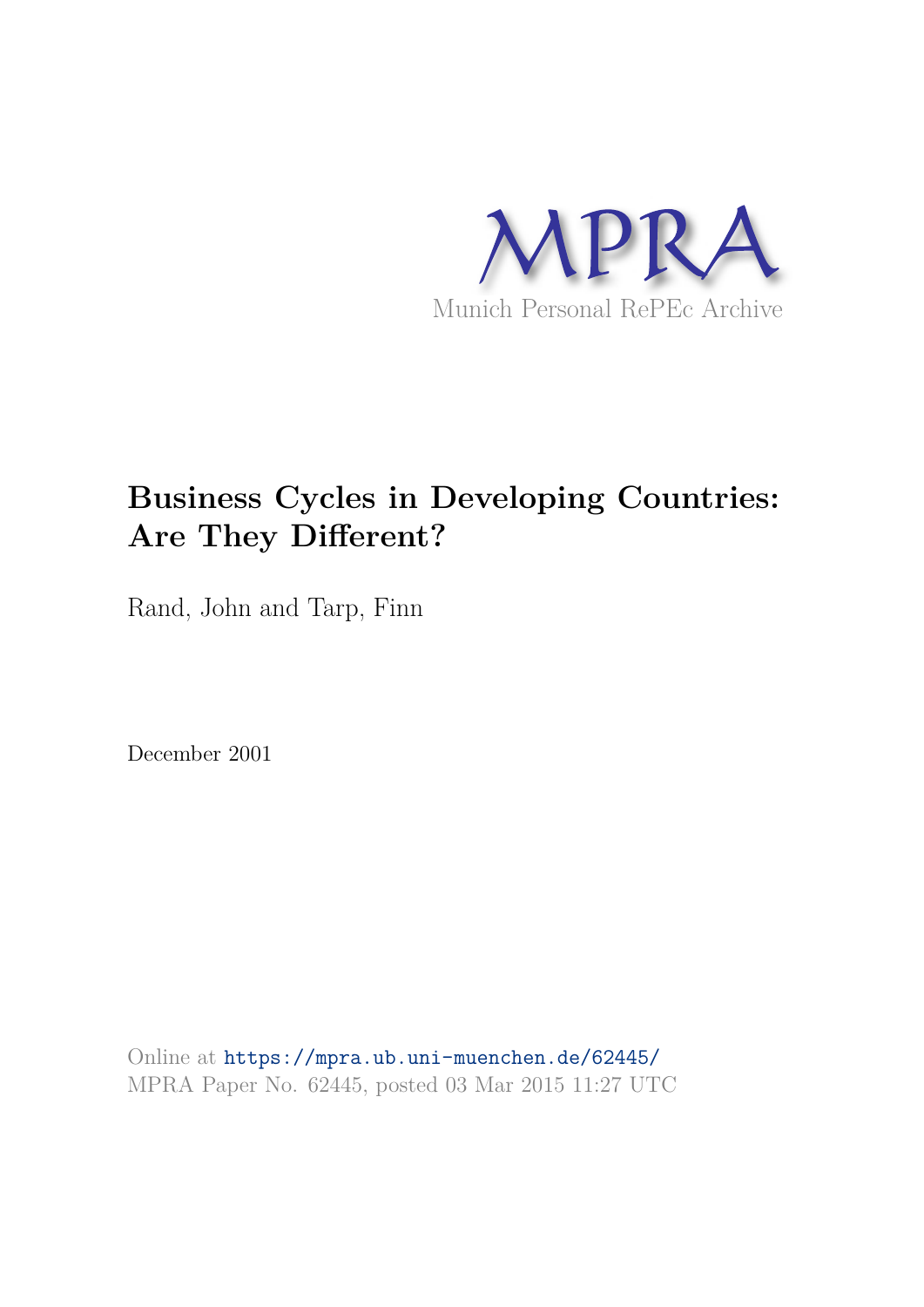# **Business Cycles in Developing Countries: Are They Different?**

by John Rand and Finn Tarp

#### **Abstract**

According to Lucas (1981) understanding business cycles is the first step in designing appropriate stabilization policies. In this paper, we demonstrate a series of ways in which developing countries differ from their developed counterparts when focus is on the nature and characteristics of macroeconomic fluctuations. Cycles are shorter, making it necessary to modify the filtering procedures normally applied for industrialized countries. This leads to different stylized facts of the business cycle across countries and regions, and the developing countries are more diverse than the rather uniform industrialized countries. Great care is therefore needed when the causal mechanisms in economic models are specified. A "one-size fits all" approach is unlikely to be appropriate.

# **Outline**

- 1. Introduction
- 2. Business Cycle Duration and De-Trending
- 3. Business Cycle Dates and Duration in Developing Countries
- 4. Stylized Facts Revised
- 5. Discussion and Conclusion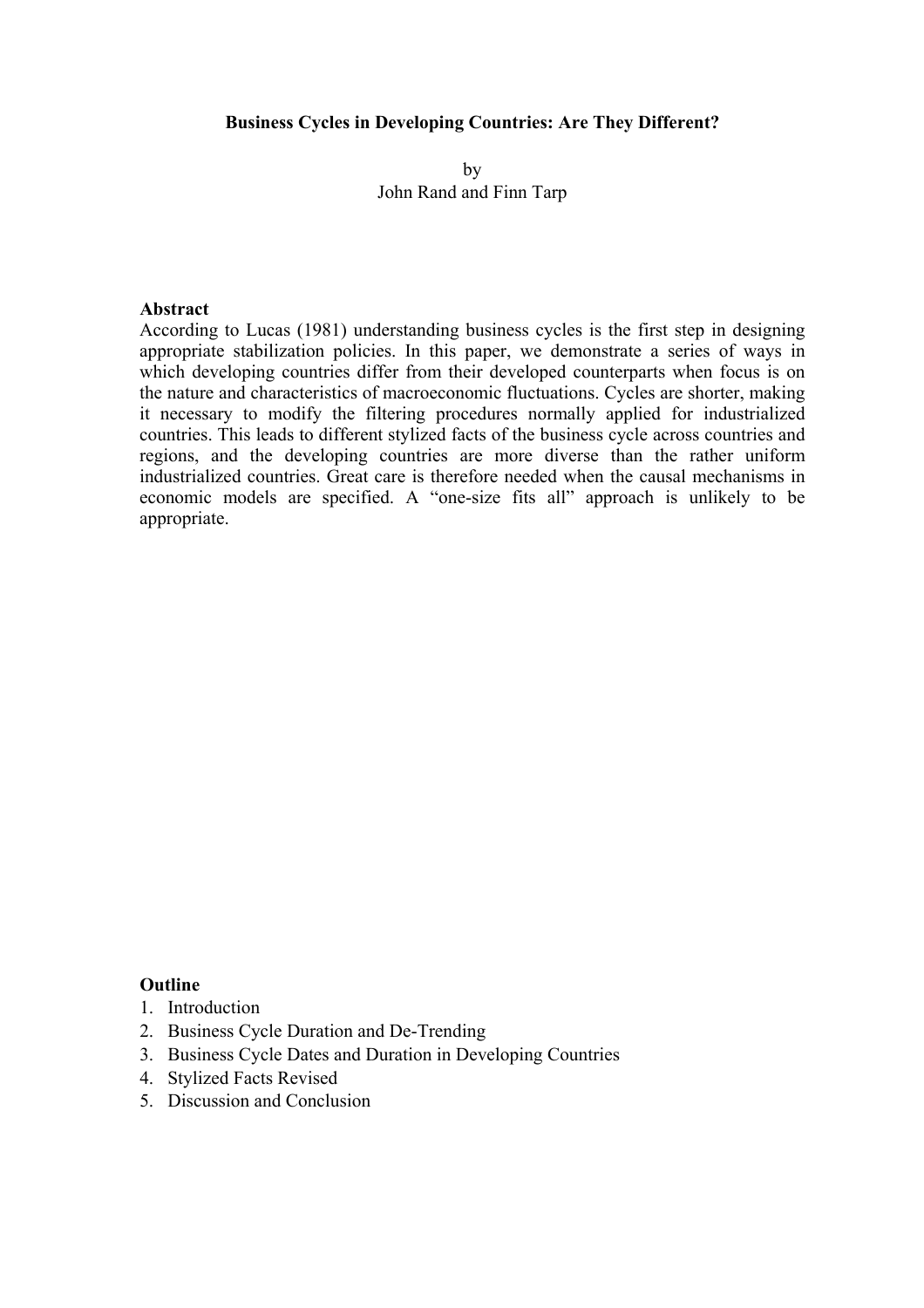#### **I. INTRODUCTION**

 $\overline{a}$ 

The widespread use of traditional Keynesian models in combination with the Phillipscurve to study business cycle fluctuations was severely challenged in the early 1970s. The new classical school pointed repeatedly to the missing microeconomic foundation. Subsequent critique of the new classical theories was, in turn, focused on the fact that they were unable to satisfactorily explain observed fluctuations in the industrialized economies. Nevertheless, the debate about the new classical revival helped resurrect business cycle analysis and stimulate the development of both the new Keynesian school and the Real Business Cycle (RBC) theory.

In recent years, focus has been on how well the new Keynesian and RBC models explain the so-called stylized facts of business cycles. Yet, existing literature is almost exclusively concerned with developed countries. Only scant attention has so far been paid to macroeconomic fluctuations in developing countries, the notable exceptions being Agénor, McDermott and Prasad (2000) and Pallage and Robe (2001).<sup>1</sup> In these contributions, it is assumed that the length of the cycles is comparable to the duration in developed countries. In this paper, we investigate whether this assumption is valid based on a sample of 15 developing countries. Verifying the correct duration of macroeconomic fluctuations is critical. The stylized facts that emerge from simple business cycle analysis are very sensitive to the chosen distinction between business cycles and the underlying growth performance.

Analyzing business cycles is useful for a variety of reasons. Canova (1998a, 1998b) highlights that such insights may guide researchers in choosing leading indicators for economic activity, and provide a set of "regularities" which macroeconomists can use as a benchmark to examine the validity of numerical versions of theoretical models. Burnside (1998) agrees with Canova on this point, and furthermore discusses the importance of applying more than one filter when de-trending is undertaken. When data are de-trended information is lost, and the nature of the information lost depends on the filter used. Any

 $<sup>1</sup>$  Agénor, McDermott and Prasad (2000) have 12 developing countries (mainly middle-income countries) in their sample</sup> from which stylized facts are derived for 14 indicators. Pallage and Robe (2001) have 63 countries in their sample but only consider stylized facts related to foreign aid, including multilateral and bilateral aid and commitments as well as disbursements.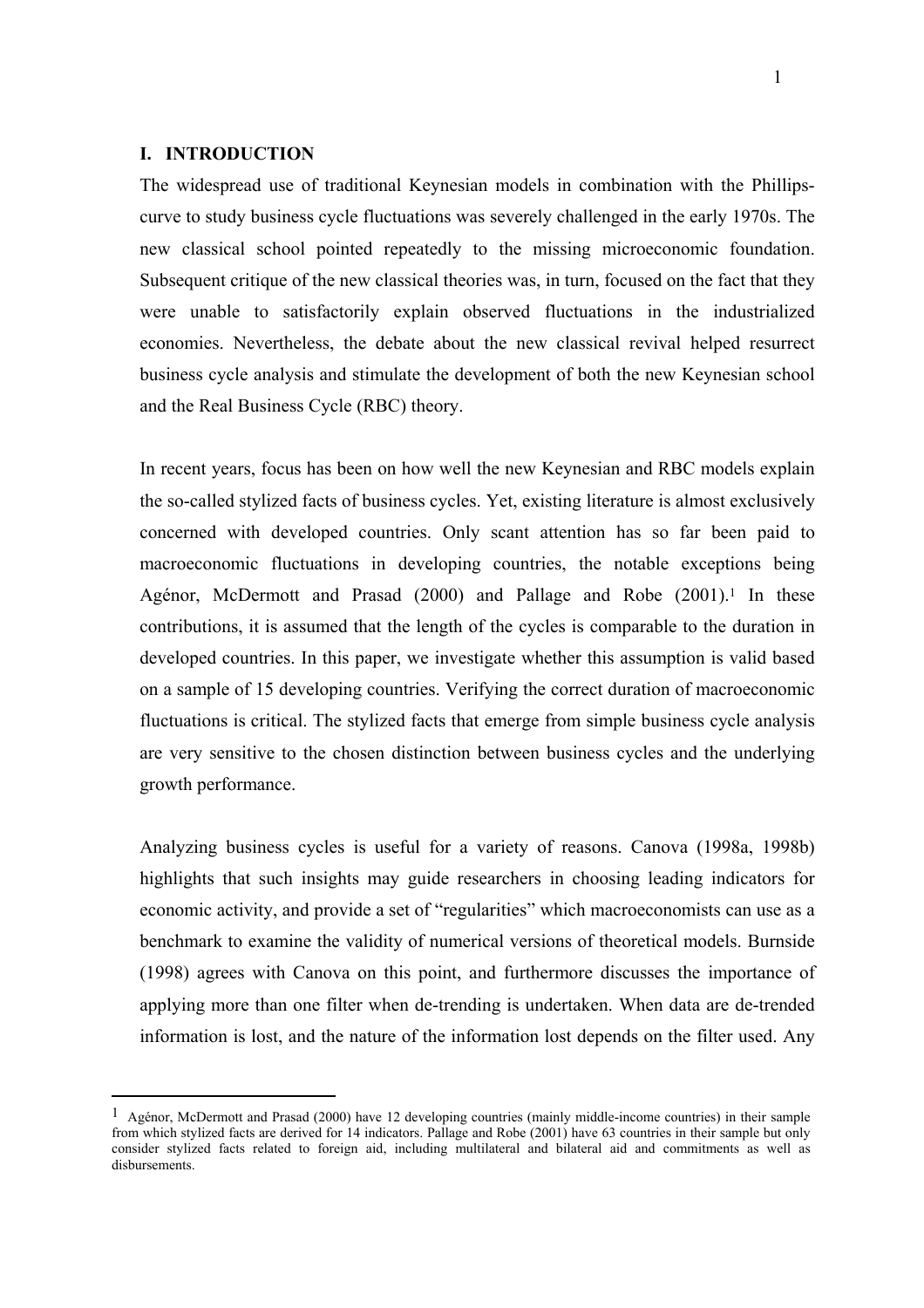filter has the potential of masking differences between models and data. In this paper, we therefore apply both the Hodrick-Prescott (HP) and the Band-Pass (BP) filter. Burnside and Canova do not agree, however, on the existence of a single set of stylized facts about business cycles. We do not pretend to enter this long-standing controversy. We adopt instead the taxonomy proposed by the National Bureau of Economic Research (NBER) and derive a set of stylized facts covering 15 indicators for 50 developing countries. They turn out to be clearly different from those of industrialized countries.

The paper is organized in five sections. Following this introduction, Section 2 provides an overview of the methodology used to estimate the duration of the business cycles. The detrending procedures are also described in some detail. Section 3 goes on to document our estimates of the duration and turning points of the business cycles in developing countries, and in Section 4 we derive the implications hereof for the stylized facts. Section 5 concludes and discusses the implications for future research.

# **II. BUSINESS CYCLE DURATION AND DE-TRENDING**

In their seminal contribution to the so-called classical business cycle literature, Burns and Mitchell (1946) define business cycles as follows:

Business cycles are a type of fluctuations found in the aggregate economic activity of nations that organize their work mainly in business enterprises: a cycle consists of expansions occurring at about the same time in many economic activities, followed by similarly general recessions, contractions, and revivals which merge into the expansion phase of the next cycle; this sequence of changes is recurrent but not periodic; in duration business cycles vary from more than one year to ten or twelve years; they are not divisible into shorter cycles of similar character with amplitudes approximating their own (Burns and Mitchell, 1946, p. 3).

Based on this general approach, researchers at the National Bureau of Economic Research (NBER) have for some 75 years worked on the identification of business cycle turning points in a model free environment.<sup>2</sup> Using monthly series on output, income, employment and trade for an increasing number of sectors, cyclical peaks and troughs have been estimated for each series using a variety of estimation techniques.

<sup>2</sup> See http://www.nber.org/cycles.html and Mitchell (1927).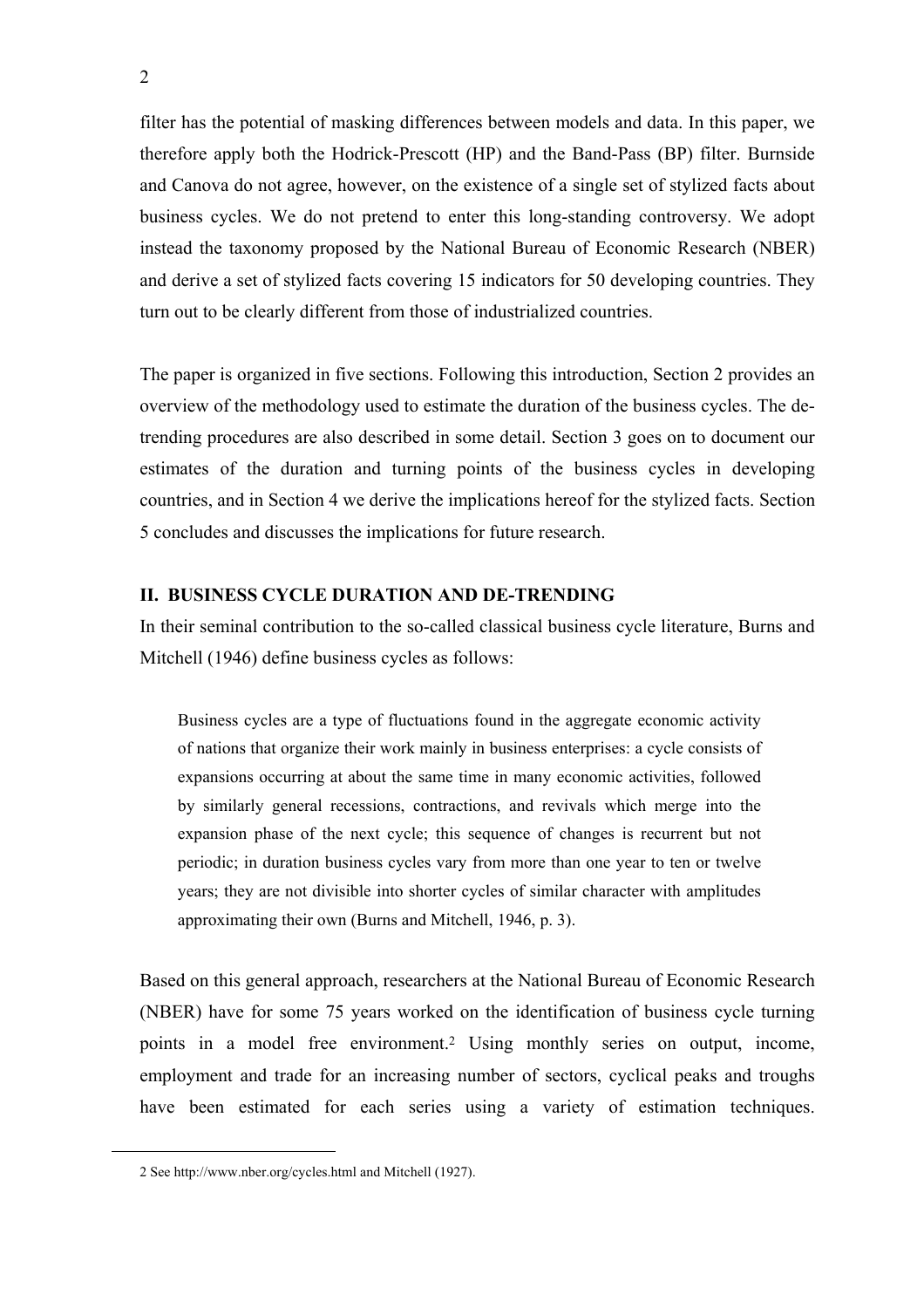Supplementing all this with qualitative judgments on the persistence and seriousness of cyclical movements across sectors has formed the basis for the identification of common turning points, including their dates.<sup>3</sup> It is the latter summary information on the aggregate business cycles that is made publicly available.

The classical methodology of Burns and Mitchell (1946) and the NBER is complex and demanding in terms of analytical capacity. Bry and Boschan (1971) therefore simplified it, and the proposed Bry and Boschan (BB) procedure is based on a single reference series (typically real GDP). The adherent analytical steps and set of decision rules for selecting turning points in the business cycles are summarized in Table 1.

Table 1. *Bry and Boschan (BB) procedure for programmed determination of turning points*

- 1. Determination of extremes and substitution of values
- 2. Determination of cycles in twelve month moving average (extremes replaced).

A: Identification of higher (or lower) than five months on either side.

B: Enforcement of alternation of turns by selecting highest of multiple peaks (or lowest of multiple troughs).

3. Determination of corresponding turns in Spencer curve (extremes replaced). A: Identification of highest (or lowest) value within +/- five months of selected turn in twelve month moving average.

B: Enforcement of minimum cycle duration of fifteen months by eliminating lower peaks and higher troughs of shorter cycles.

4. Determination of corresponding turns in short-term moving average of three to six months, depending on months of cyclical dominance (MCD).

A: Identification of highest (or lowest) value within +/- five months of selected turn in Spencer curve.

5. Determination of turning points in unsmoothed series.

A: Identification of highest (or lowest) value within +/- four months, or MCD term, whichever is larger, of selected turn in short term moving average.

B: Elimination of turns within six months of beginning and end of series.

C: Elimination of peaks (or troughs) at both ends of series which are lower (or higher) than values closer to the end.

- D: Elimination of cycles whose duration is less than fifteen months.
- E: Elimination of phases whose duration is less than five months.
- 6. Statement of final turning points.

 $\overline{a}$ 

Source: Bry and Boshan (1971, p. 21).

<sup>&</sup>lt;sup>3</sup> A contraction period is defined as the time from peak to trough of a cycle. Similarly, an expansion period is defined as the time between trough and peak.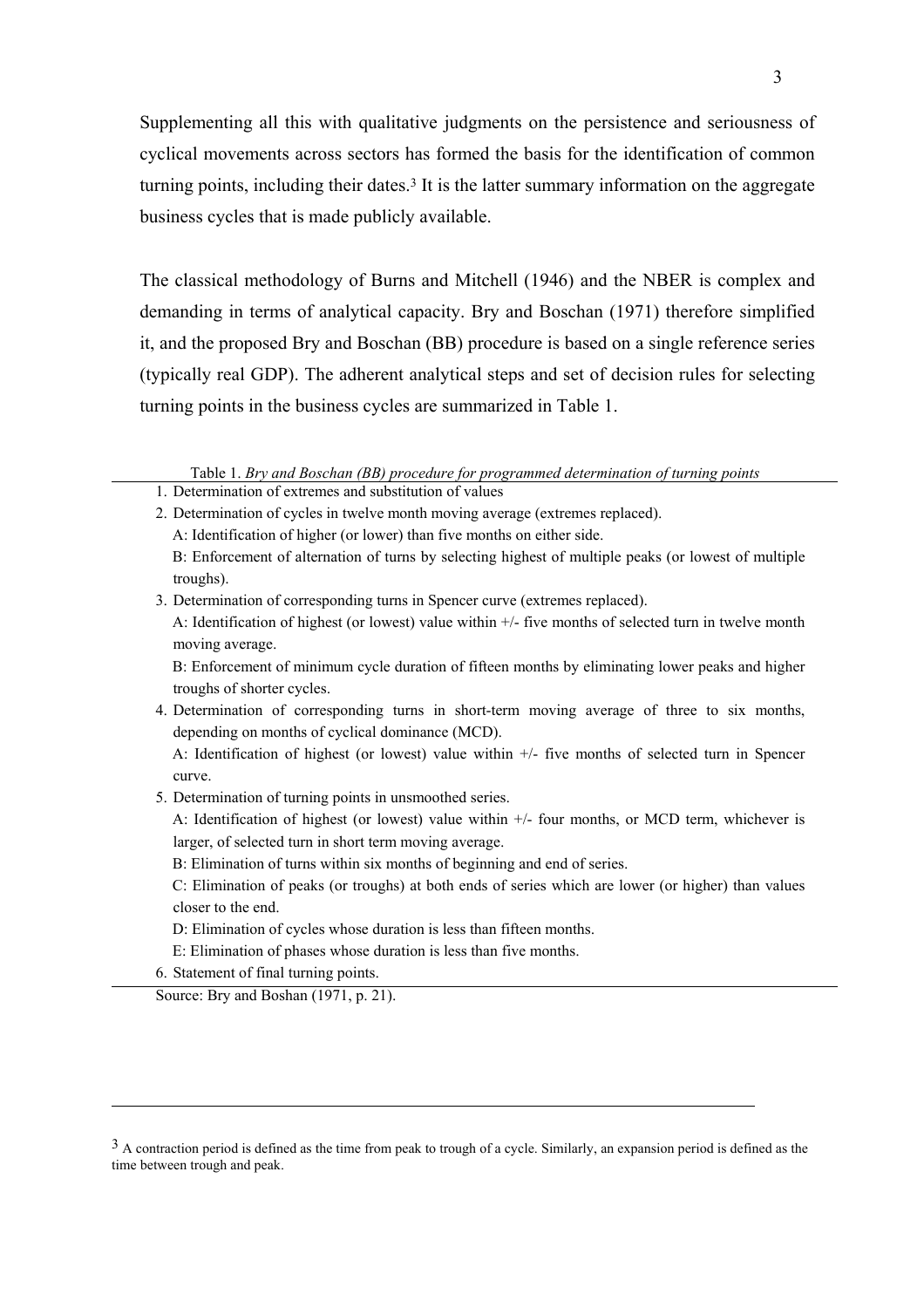All classical views of macroeconomic fluctuations involve an analysis of total increases/declines in output and/or other indicators over a given time period independent of the underlying nature of the change. In contrast, a competing approach in the business cycle literature, which we will tentatively refer to as the modern approach, has focused on the cyclical fluctuations in economic time series data around their long run trends. These short-term fluctuations are often referred to as growth cycles, and they are identified through the application of a trend adjustment procedure. Burns and Mitchell (1946) argue against the use of such trend adjusted data. De-trending may involve the loss of critical information. Stock and Watson (1999) document that the focus on growth cycles (i.e., the cyclical part of macroeconomic changes over time) has both advantages and disadvantages as compared to the classical attention to aggregate changes. They recognize that ignoring the trend (or the cyclical component) is inconsistent with various economic models. For example, in traditional growth models productivity shocks determine both the long run economic path and cycles around this trend. On the other hand, growth cycle analysis may well be more robust (and useful for policy purposes) when the underlying trend growth rate in the economy is separated out.<sup>4</sup>

Modern studies of the properties of business cycles have generally relied on linear filters to separate trend and cyclical components. The standard procedure is therefore to de-trend the data series using some approximation to an ideal filter and subsequently compute sample second moments based on the cyclical component. Most researchers have used either the Hodrick-Prescott (HP) filter (Hodrick and Prescott, 1997) or the Band-Pass (BP) filter (Baxter and King, 1998). As compared to a standard first differencing filter, the more complex HP-filter has the advantage that it does not amplify high frequency noise. Nevertheless, a drawback is that the HP-filter at the same time allows much of the high frequency noise to be left outside the business cycle frequency band. The low pass BPfilter has been adjusted to take account of this problem,<sup>5</sup> but it has a tendency to underestimate the cyclical component. In our analysis we therefore use both the HP and

<sup>4</sup> Stock and Watson (1999, p. 9) illustrate this with reference to post-war Japan, which has experienced very high growth rates and few absolute declines (and thus few classical business cycles). Nevertheless, Japan has experienced various policy relevant growth cycles.

<sup>5</sup> This is done using a twelve quarter centered moving average, where weights are chosen so as to minimize the squared difference between the optimal and the approximate filters, subject to the constraint that the filter has zero gain at frequency zero. See Stock and Watson (1999, p. 12) for a good illustrative description of how the different filters work.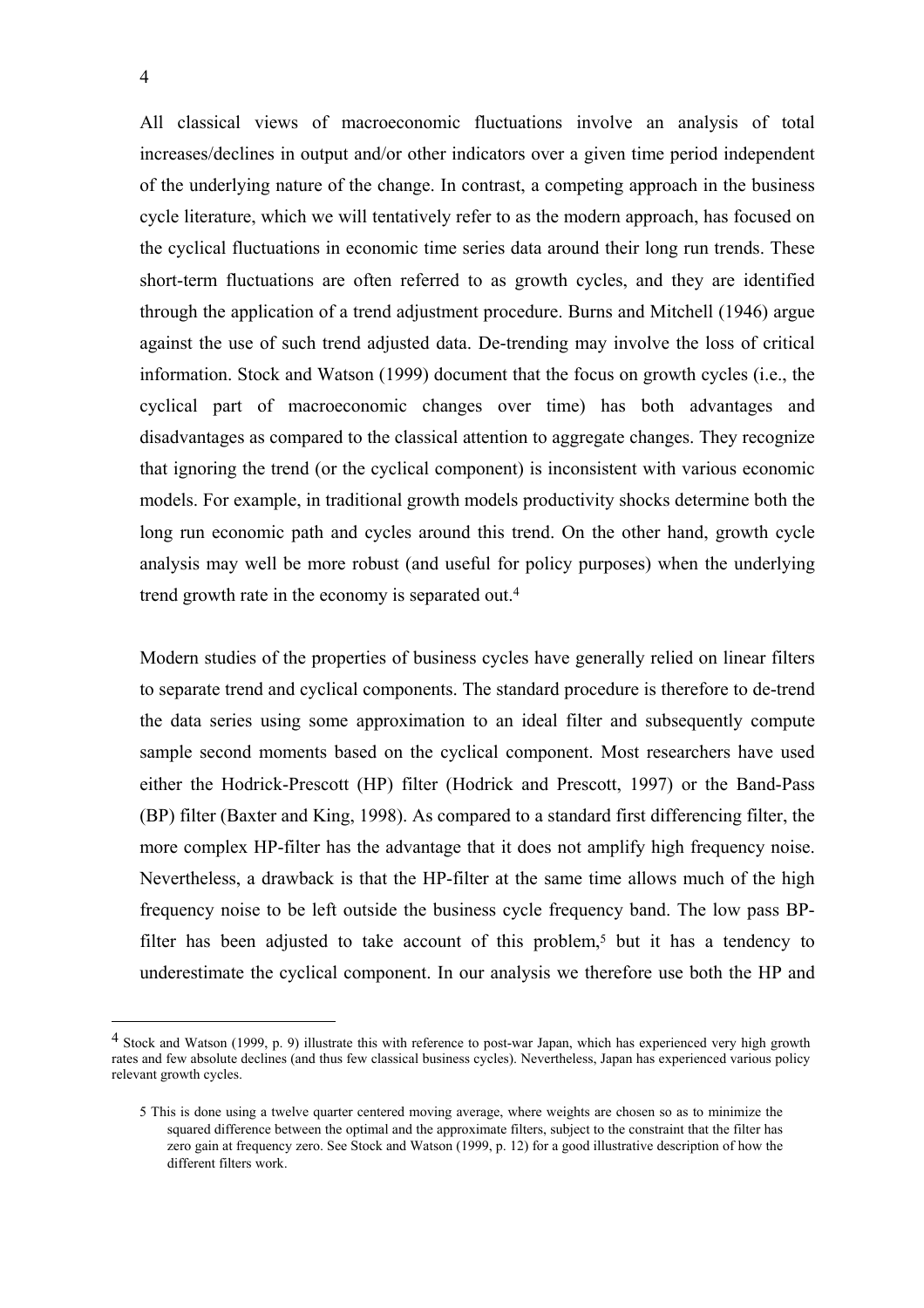the BP filters to accommodate the debate between Canova (1998a, 1998b) and Burnside (1998) on appropriate filters.

After the revival of interest in business cycle research following Kydland and Prescott (1982) an enormous amount of research has been based on an eight-year distinction between business cycles and growth. Moreover, both the HP and the BP filters are designed to cut off low frequency cycles of more than 32 quarters duration. This implies that a smoothing parameter ( $\lambda$ ) is chosen for the HP-filter so  $\lambda = 1600$  and  $\lambda = 100$  when seasonally adjusted quarterly and annual data are used, respectively. While it is common to define modern business cycles as fluctuations in economic time series with a periodicity of eight years or less, there is limited empirical evidence for this practice when it comes to industrialized countries. While the choice of eight years may be appropriate in the case of the US, studies concerning OECD countries suggest that six years is likely to be a more appropriate duration of the business cycles (Pedersen, 1998). Different smoothing parameters are therefore called for.

For developing countries, we know of no study that has tried to estimate the duration of the business cycles, and they may well be different from those of developed countries. Relying on the above smoothing parameters when studying poor countries is therefore at best ad hoc, and may lead to inappropriate conclusions as regards the summary statistics (or stylized facts) that characterize macroeconomic fluctuations.<sup>6</sup> In the extreme, inappropriate numerical models might be validated and vice versa, depending on the choice of smoothing parameter. We therefore move on to estimate the duration of the business cycles in 15 developing countries.

# **III. BUSINESS CYCLE DATES AND DURATION IN DEVELOPING COUNTRIES**

To estimate the duration of business cycles, their turning points must be identified. For this we apply the BB-procedure, programmed in MATLAB,<sup>7</sup> on the 15 countries in our

<sup>6</sup> Choosing a smaller value of the smoothing parameter removes a larger part of the variance of the series since more low frequency movements are filtered away. As a consequence, the standard deviation can be significantly affected. The smoothing parameter also affects the computed second moments, implying that it may be important whether business cycles are defined as cycles with a duration of less than eight years or less than six or seven years.

<sup>7</sup> The computer code can be obtained from the authors on request.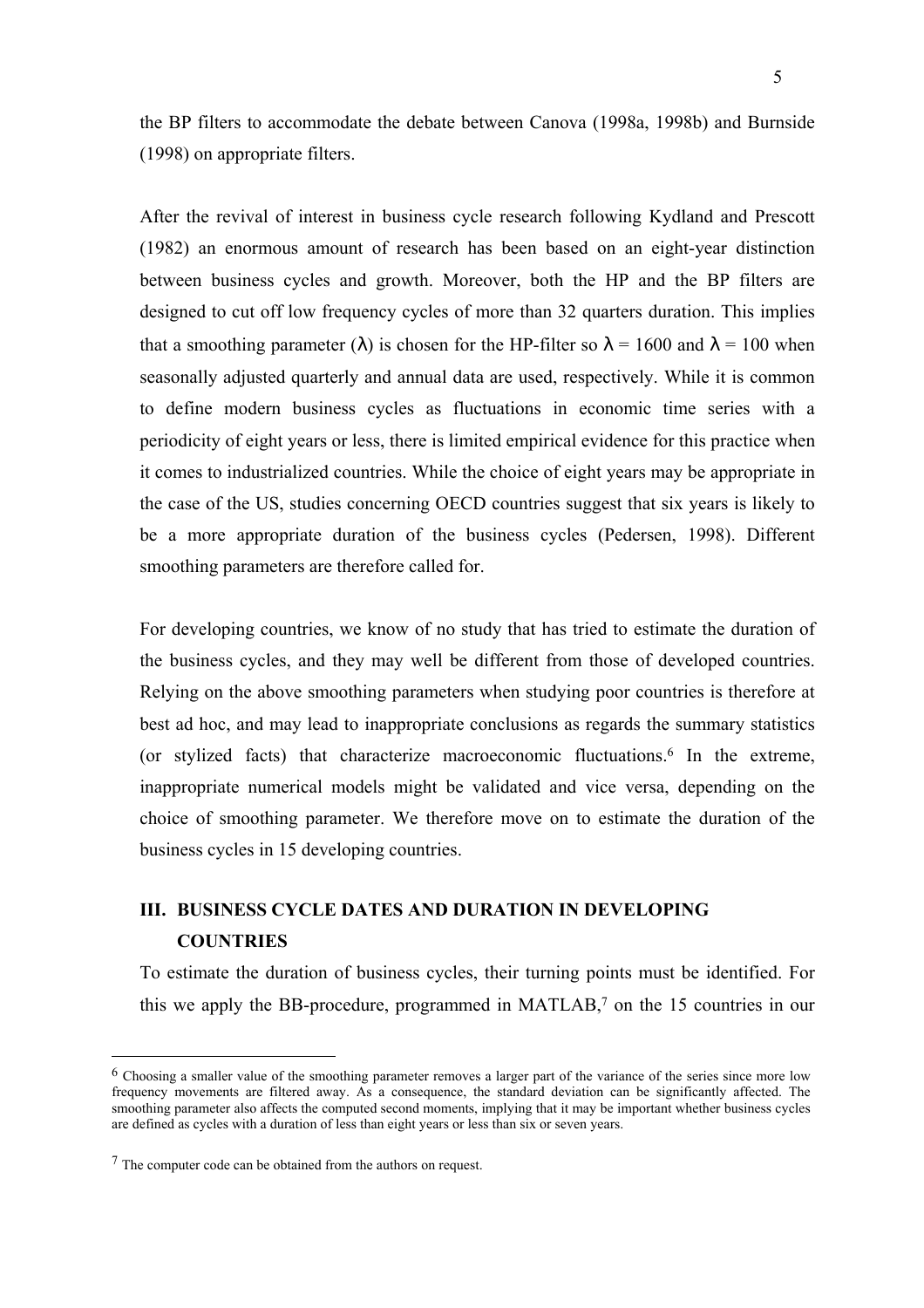sample. They include five Sub-Saharan African countries, five from Latin America, and five from Asia and North Africa as shown in Table 2.<sup>8</sup> Because of the difficulty of obtaining reliable quarterly GDP data for all of the countries in the sample, we use indexes of industrial production as a proxy for the aggregate business cycle. We therefore follow Agénor, McDermott and Prasad (2000), who argue that because output in the industrial sector corresponds roughly to output in the traded goods sector and is closely related to business cycle shocks for the countries analyzed, this variable is a reasonable proxy for measuring the aggregate business cycle. The primary data source is the International Monetary Fund (IMF) International Financial Statistics (IFS), where real output data are approximated by either the industrial production or the manufacturing production index. Data are available for varying time periods in the 15 countries, but the period 1980-99 is well covered across countries. Results are summarized in Table 2.

| Region             |               | Period        | Average | Average                             | Average length of  |
|--------------------|---------------|---------------|---------|-------------------------------------|--------------------|
|                    | Country       | (Q=quarter)   |         | expansion length contraction length | the business cycle |
| Sub-Sah. Africa    | South Africa  | 61, Q1-99, Q4 | 5.8     | 5.9                                 | 11.8               |
|                    | Malawi        | 70, Q1-99, Q4 | 5.9     | 5.4                                 | 12.0               |
|                    | Nigeria       | 70, Q1-99, Q4 | 4.0     | 5.5                                 | 9.5                |
|                    | Cote d'Ivoire | 68, Q1-99, Q4 | 4.8     | 4.8                                 | 9.7                |
|                    | Zimbabwe      | 78, Q1-99, Q4 | 5.1     | 5.3                                 | 10.4               |
| Latin America      | Uruguay       | 79, Q1-99, Q4 | 4.9     | 4.3                                 | 9.1                |
|                    | Columbia      | 80, Q1-98, Q4 | 5.0     | 4.7                                 | 9.7                |
|                    | Peru          | 79, Q1-99, Q4 | 4.6     | 4.3                                 | 9.4                |
|                    | Chile         | 60, Q1-99, Q4 | 3.7     | 3.8                                 | 7.8                |
|                    | Mexico        | 60, Q1-99, Q3 | 4.8     | 4.7                                 | 9.5                |
| Asia and N. Africa | India         | 60, Q1-99, Q4 | 3.1     | 4.7                                 | 8.1                |
|                    | Korea         | 60, Q1-99, Q4 | 6.3     | 10.4                                | 18.1               |
|                    | Morocco       | 60, Q1-99, Q4 | 3.7     | 4.0                                 | 7.7                |
|                    | Pakistan      | 70, Q3-99, Q4 | 5.4     | 5.8                                 | 11.2               |
|                    | Malaysia      | 70, Q1-99, Q4 | 4.2     | 4.9                                 | 9.6                |
| All Countries      | All           |               | 4.8     | 5.2                                 | 10.2               |

Table 2. *Duration of the business cycle for 15 developing countries (in quarters)*

Notes: Because of missing data for some quarters for Zimbabwe and Cote d´Ivoire, some adjustments had to be made for these two countries in order to estimate the duration of the business cycle using the Bry and Boschan procedure.

<sup>8</sup> The countries from North Africa should clearly not be grouped with Sub-Saharan Africa due to major differences in economic indicators. To facilitate the presentation of our results they have been grouped under the heading of Asia and North Africa.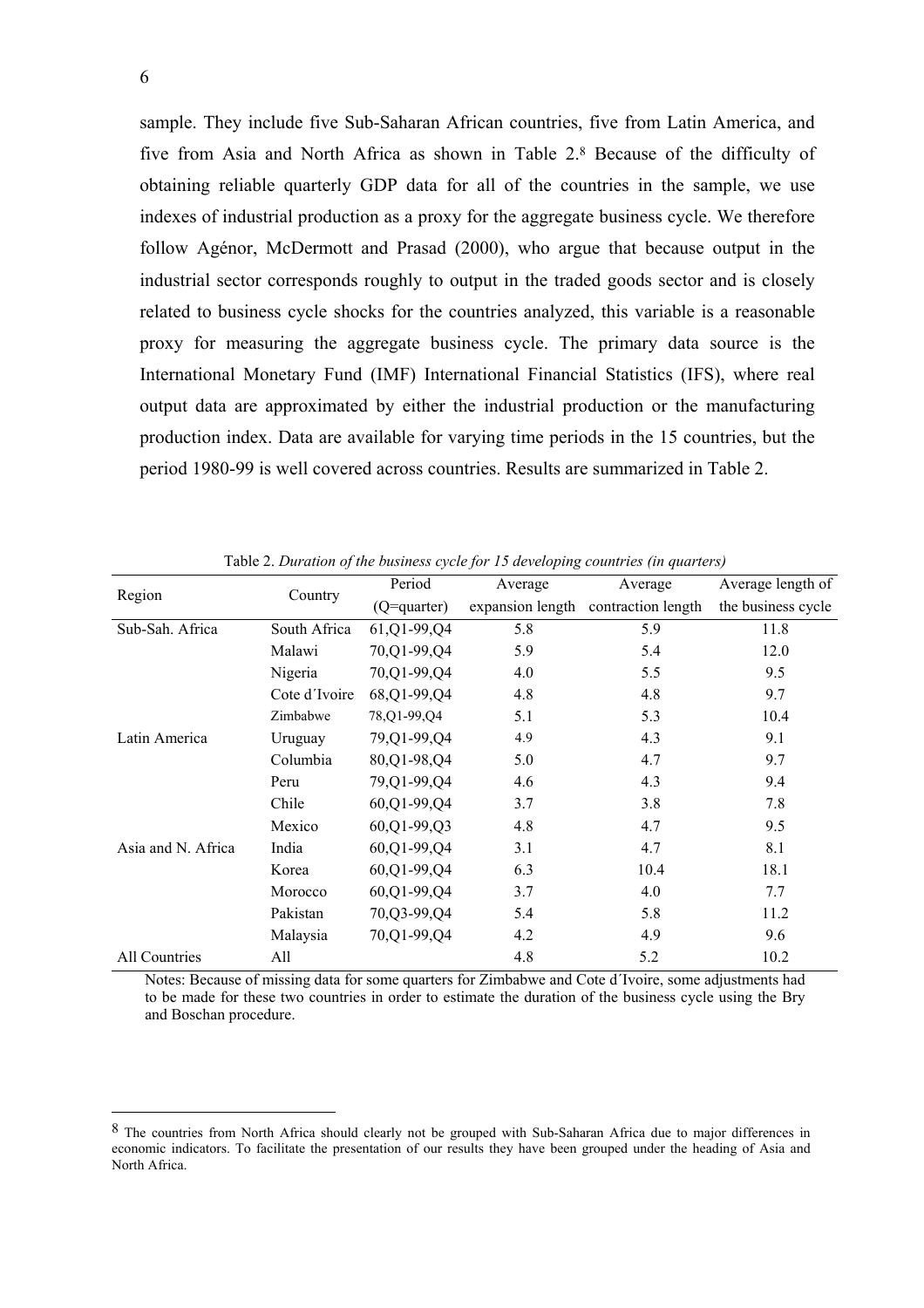For Latin American countries the average length of the expansion periods is longer than the contraction period, whereas the opposite is characteristic for Asian and North African countries in the sample. It is more difficult to find a pattern in the business cycle duration for Sub-Saharan African countries. Yet, it does appear that the average duration of the business cycle is longer than in the other regions. Generally, it is clear from this analysis that the average length of the business cycle for all developing countries is only between seven and 18 quarters, equivalent to no more than four and a half years. While some variation exists, a period of up to eight years duration cannot be justified. Taking account of the standard deviation of the results (no more than five quarters), six years is a more appropriate choice as upper limit.

Following Pedersen (1998) this has two important implications. When the cyclical component has cycles with less than six years duration and when the near integrated time series are filtered, the optimal value of the smoothing parameter  $(\lambda)$  for the HP-filter is between 310 and 340. Setting  $\lambda = 1600$  will lead to distorted results. Similarly, also the BP-filter should be configured differently to reflect the appropriate cycle duration.

Next, consider the actual peaks and troughs for the 15 developing countries in our sample as reported in Table 3-5. The interesting questions in the present context are whether (i) the timing of recessions and booms are independent across the 15 countries in the sample (i.e., whether there is a common business cycle), and (ii) how business cycles in developing countries are related to cycles in the industrialized countries. Artis, Kontolemis and Osborn (1997) find relatively synchronous peaks/troughs in the years 1973-74, 1979-80 and 1989-90 for G7 and European countries. It is evident that the first two of these turning points reflect the two international oil crises, and the last episode seems correlated with the collapse of Eastern Europe. Besides these three events not much is apparent in terms of common business cycle features in the industrialized countries.

Table 3 documents the peaks and troughs during the period 1980-98 for the five Sub-Saharan African countries. It appears that the second oil crisis and related events affected these countries with a lag as compared to the trough in the industrialized countries. Nevertheless, country specific circumstances appear to have played some role in the more specific timing of the beginning of the recession that is not quite as regular as in the Latin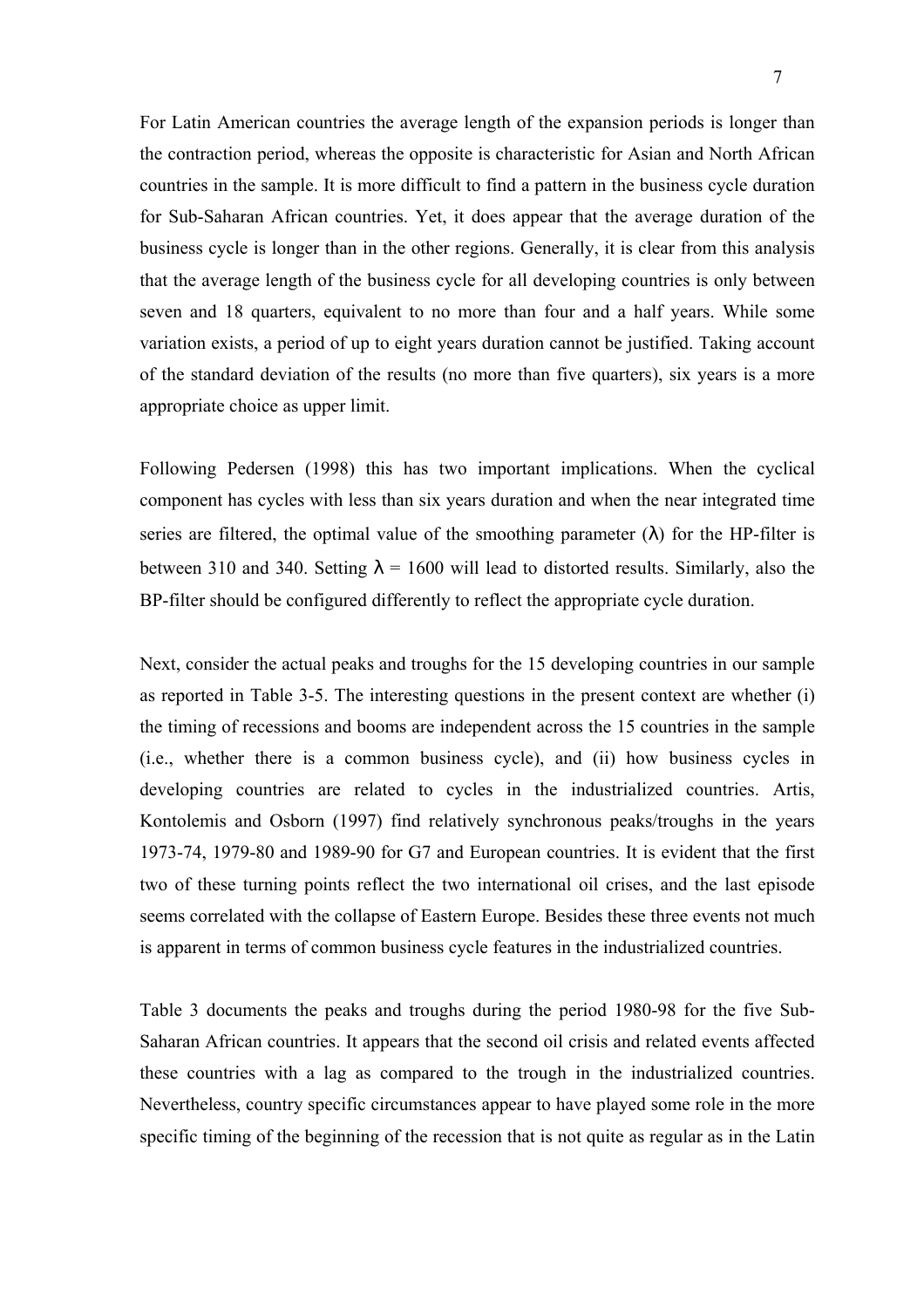American sub-sample, as discussed below.<sup>9</sup> The turning points of the business cycles in Sub-Saharan African countries vary considerably, though a common trough is evident in 1985, reflecting the general economic depression in Africa during the 1980s. In South Africa recessions got shorter during the period 1980-98, but business cycle features for Nigeria, Zimbabwe and Cote d'Ivoire did not change much during the sample period. Thus, no improvement took place, and in the case of Malawi, the duration of recessions even increased, confirming the troubling difficulties experienced by Malawi (see IMF, 2001b, and Mosley, Harrigan and Toye, 1991).

|             | South Africa      | Malawi            | Nigeria           | Cote d'Ivoire     | Zimbabwe          |
|-------------|-------------------|-------------------|-------------------|-------------------|-------------------|
| Peak/Trough | $81, Q4 - 83, Q1$ | $80,Q3 - 82,Q1$   | $81, Q1 - 83, Q1$ | $81, Q1 - 82, Q4$ | $82, Q2 - 83, Q1$ |
| Peak/Trough | $84, Q2 - 85, Q3$ | $83, Q3 - 85, Q1$ | $84, Q1 - 85, Q2$ | $84, Q1 - 85, Q3$ | $84, Q1 - 85, Q4$ |
| Peak/Trough | $86,Q3 - 87,Q2$   | $86,Q3 - 88,Q1$   | $86,Q1 - 86,Q4$   | $86, Q2 - 87, Q3$ | $86, Q3 - 88, Q1$ |
| Peak/Trough | $88, Q1 - 89, Q1$ | $89, Q3 - 91, Q1$ | $87, Q4 - 90, Q2$ | $89, Q1 - 90, Q3$ | $89, Q1 - 90, Q1$ |
| Peak/Trough | $90,Q1 - 91,Q1$   | $92, Q3 - 94, Q2$ | $91, Q2 - 92, Q3$ | $92, Q1 - 93, Q3$ | $90, Q4 - 93, Q1$ |
| Peak/Trough | $92, Q4 - 94, Q2$ | $95,Q3 - 97,Q2$   | 93, Q4 - 94, Q4   | $94, Q4 - 95, Q3$ | $93, Q4 - 95, Q1$ |
| Peak/Trough | $95,Q3 - 96,Q4$   |                   | $95,Q4 - 96,Q3$   | $96, Q2 - 97, Q3$ |                   |

Table 3. *Peaks and troughs for Sub-Saharan African countries 1980-98*

Turning now to the Latin American countries in Table 4, they also experienced a common, lagged trough following the second oil crisis as compared to the industrialized countries. The synchronized trough in the Latin American countries took place in 1982. But otherwise the turning points for the individual countries seem country specific. Consistent with the average results in Table 2 the expansion periods are longer for Uruguay, Peru and Mexico during 1980-98 than the contraction periods. However the recessions clearly got shorter in Mexico during the 1980s and 1990s as compared with recessions in the 1960s and 1970s. Whether this is due to improved economic policy, exogenous factors or some combination hereof is an issue we will not pursue further here, but see for example Giugale, Lafourcade and Nguyen (2001) and Lustig and Ros (1993). Columbia experienced recessions and expansions during 1980-98 of almost identical duration, whereas Chile had much shorter recession periods as compared with earlier decades. This fits well with prior insights about the Chilean economic performance

<sup>9</sup> Data do not allow systematic comparison with experiences following the first oil crisis for Sub-Saharan Africa, but scattered observations not reported here seem to indicate that this variability (i.e. the timing of the onset of the recession in individual countries) was even more pronounced in the early 1970s.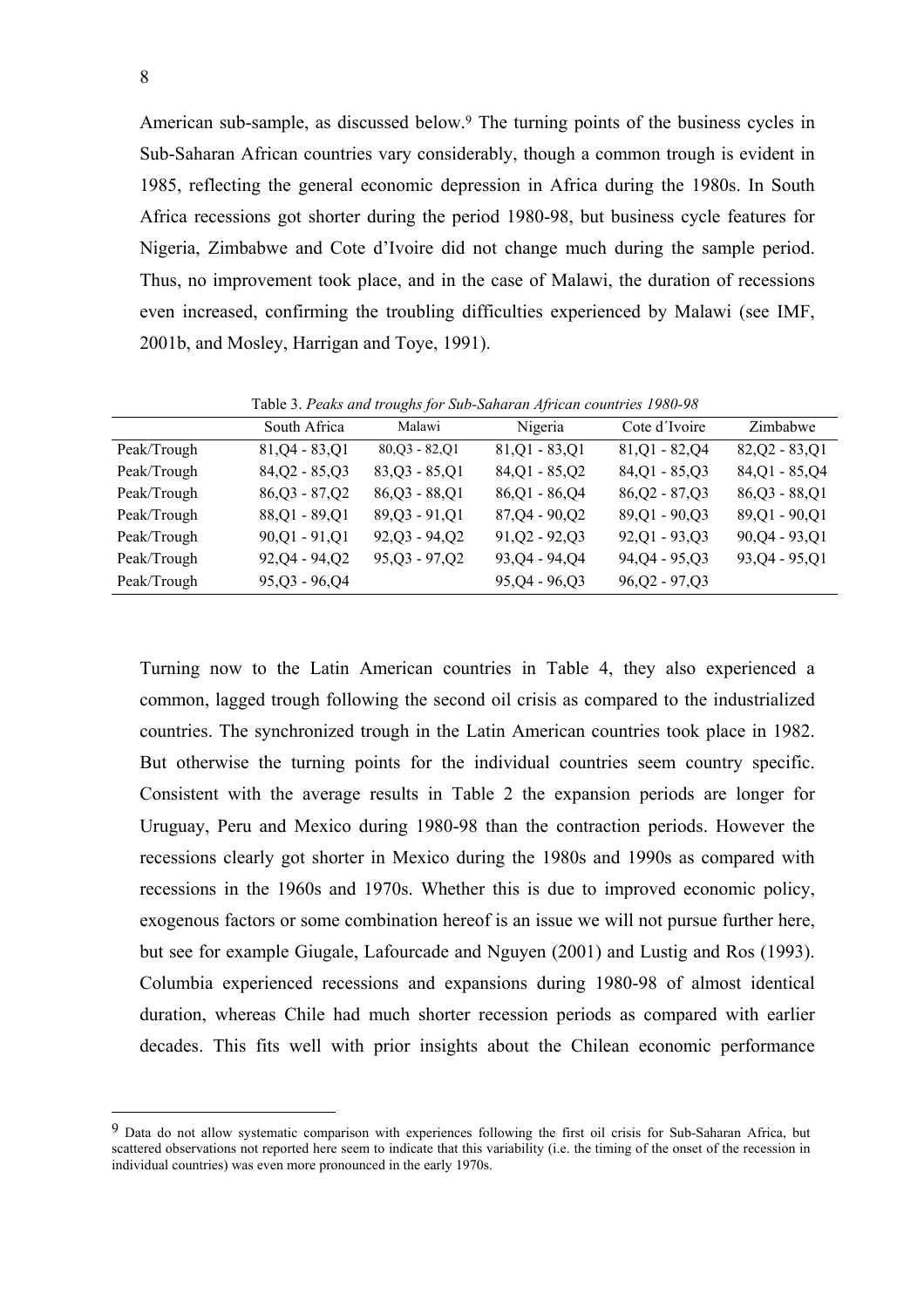discussed in Solimano (1993) and IMF (2001a). All in all, when the time period for the analysis of Latin American countries is shortened, it becomes clearer that the average expansion periods are longer than the average contraction periods, reflecting improved economic performance in more recent years.

|             | Uruguay           | Columbia          | Peru              | Chile             | Mexico            |
|-------------|-------------------|-------------------|-------------------|-------------------|-------------------|
| Peak/Trough | $80,Q3 - 82,Q1$   | $80,Q4 - 82,Q1$   | $80,Q4 - 82,Q1$   | $80, Q4 - 82, Q1$ | $81, Q3 - 83, Q1$ |
| Peak/Trough | $83, Q4 - 84, Q3$ | $83, Q4 - 85, Q1$ | $83, Q4 - 85, Q2$ | $83, Q2 - 84, Q1$ | $85,Q3 - 86,Q3$   |
| Peak/Trough | $85,Q3 - 87,Q1$   | $86, Q3 - 88, Q1$ | $86,04 - 89,01$   | $85, Q3 - 86, Q3$ | $87, Q2 - 88, Q1$ |
| Peak/Trough | $88, Q4 - 89, Q3$ | $89, Q3 - 90, Q3$ | $89, Q4 - 90, Q3$ | $87, Q2 - 88, Q1$ | $88, Q4 - 89, Q3$ |
| Peak/Trough | $90, Q4 - 92, Q1$ | $91, Q4 - 93, Q1$ | $91, Q2 - 92, Q3$ | $88, Q4 - 89, Q3$ | $90, Q4 - 91, Q3$ |
| Peak/Trough | $92, Q4 - 94, Q1$ | $93, Q1 - 95, Q1$ | $94, Q2 - 95, Q1$ | $90,02 - 91,01$   | $92, Q2 - 93, Q1$ |
| Peak/Trough | $94, Q4 - 95, Q3$ | $95.04 - 96.03$   | $95.04 - 96.03$   | $91, Q4 - 93, Q1$ | $93, Q4 - 94, Q3$ |
| Peak/Trough | $96, Q4 - 97, Q3$ |                   |                   | $94, Q2 - 95, Q3$ |                   |

Table 4. *Peaks and troughs for Latin American countries 1980-98*

The business cycles of Asian and North African countries included in Table 5 were influenced by the oil crisis at very different points in time. The relevant dates are almost randomly distributed. It would clearly be interesting to expand the sample to see whether this observation is robust, but the necessary data are not available. In addition, it is only in the case of Malaysia that shorter recession periods were experienced during the period 1980-98 as compared with previous decades.

|             | India             | Korea             | Morocco           | Pakistan          | Malaysia          |
|-------------|-------------------|-------------------|-------------------|-------------------|-------------------|
| Peak/Trough | $80,Q1 - 81,Q2$   | $81, Q4 - 85, Q1$ | $80, Q4 - 81, Q3$ | $80,Q1 - 81,Q3$   | $82, Q3 - 83, Q4$ |
| Peak/Trough | $82, Q1 - 83, Q2$ | $87, Q2 - 88, Q2$ | $82, Q2 - 83, Q1$ | $82, Q2 - 83, Q3$ | $85,Q4 - 87,Q1$   |
| Peak/Trough | $84, Q1 - 85, Q2$ | $90,Q3 - 92,Q3$   | $83,04 - 84,03$   | $85, Q1 - 86, Q2$ | $87, Q4 - 89, Q1$ |
| Peak/Trough | $86, Q1 - 87, Q2$ | $93, Q2 - 94, Q1$ | $85,Q2 - 86,Q1$   | $87, Q1 - 88, Q3$ | $89, Q4 - 91, Q2$ |
| Peak/Trough | 88, Q1 - 89, Q2   | $94,04 - 98,02$   | $86, Q4 - 89, Q1$ | $90,01 - 91,03$   | $92, Q4 - 94, Q4$ |
| Peak/Trough | $90, Q1 - 91, Q2$ |                   | $89, Q4 - 90, Q3$ | $93, Q1 - 94, Q3$ | $95,Q4 - 97,Q1$   |
| Peak/Trough | $92,01 - 93,02$   |                   | $91, Q4 - 92, Q3$ | $96, Q1 - 97, Q3$ |                   |
| Peak/Trough | $94, Q1 - 95, Q1$ |                   | $93, Q4 - 95, Q1$ |                   |                   |
| Peak/Trough | $96, Q1 - 97, Q3$ |                   | 95,04 - 97,01     |                   |                   |

Table 5. *Peaks and troughs for Asian and North African countries 1980-98*

The very frequent and long duration of recession periods in the countries in this sample may appear somewhat surprising as they are generally considered relatively wellmanaged economies. This highlights that business cycle analysis based on turning points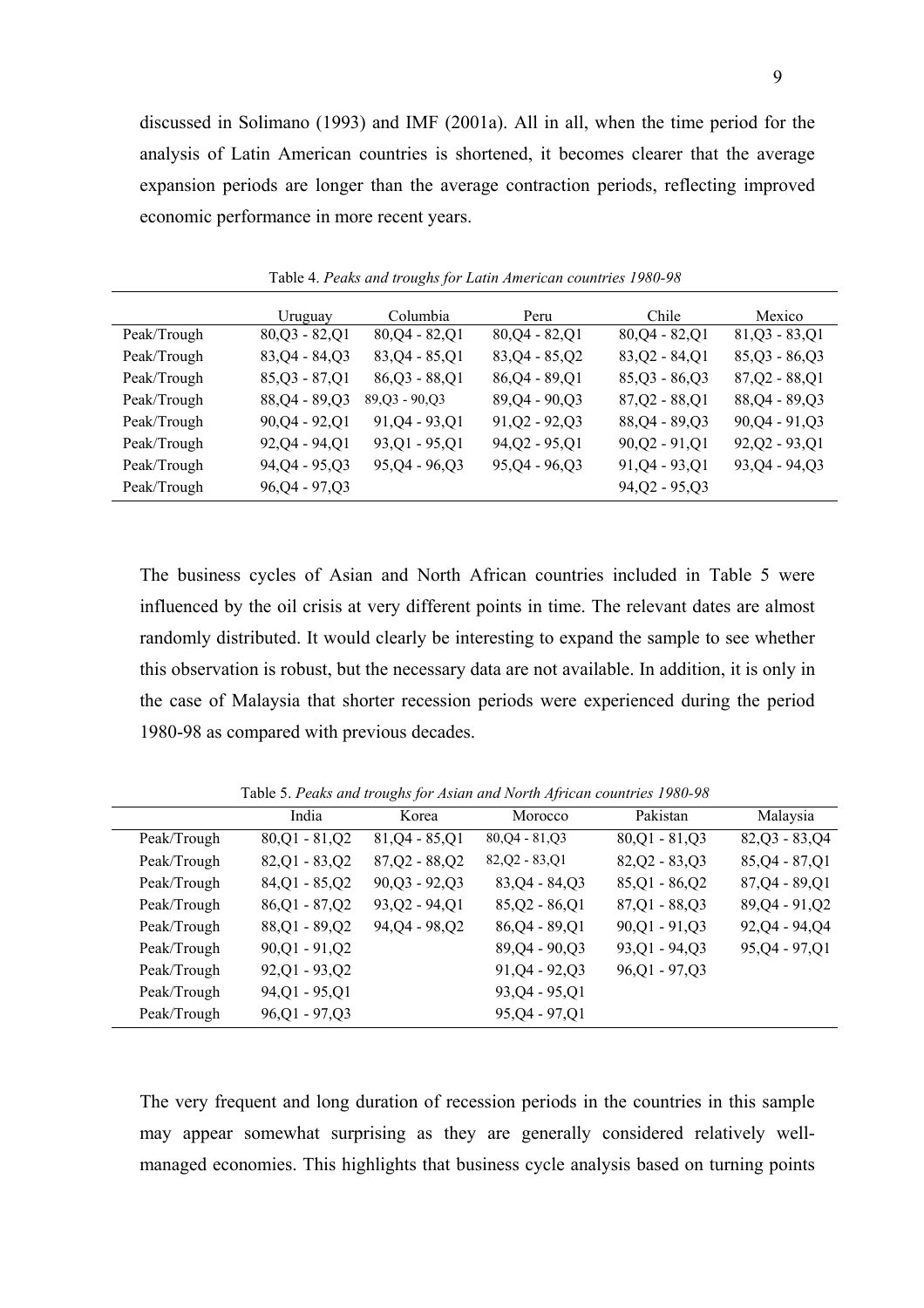does not capture the depth and shape of the downturn, and similarly for the upturn.10 To illustrate this point consider Figure 1 where two recessions with different duration are shown. It is clear that the cumulated welfare loss shown as areas A and B are not necessarily different. In other words, it cannot (as often done) be concluded that countries experiencing long recession periods have greater output loss than countries with shorter recession periods. It may well be more critical to avoid deep recessions. This underscores the importance of distinguishing between different kinds of recessions (including both duration and amplitude) when economic policy advice is formulated.

All in all it can be concluded that the developing countries in our sample were influenced differently in terms of timing (i.e., with a lag) by the second oil crisis than the industrialized countries. This suggests that business cycles in developing countries may well be as much a result of recessions in the industrialized countries as a consequence of the original international crisis itself. This hypothesis about the vulnerability of developing countries is supported by Kouparitsas (2001). He evaluates the extent to which macroeconomic fluctuations in developing non-oil producing countries are caused by shocks originating in the industrialized countries. Based on a computable general equilibrium model he finds a strong transmission mechanism of the business cycle. His results indicate that fluctuations in output of the industrialized countries may well account for about 70% of the variation in the consumption of developing countries.

Finally, our results document that the average duration of business cycles in developing countries is shorter than in the industrialized countries. Developing countries are different, and in general, they move relatively quickly from peak to trough and vice-versa. This is costly as documented by Ramey and Ramey (1995) and clearly reflects the insufficient capacity to counteract exogenous influences, including the limited extent of automatic stabilization. In Section 4, we move on to derive the stylized facts that emerge when the shorter business cycle duration is taken into account.

 $10$  For an interesting study of the welfare losses incurred by 33 countries due to business cycles during the last three decades see Pallage and Robe (2000).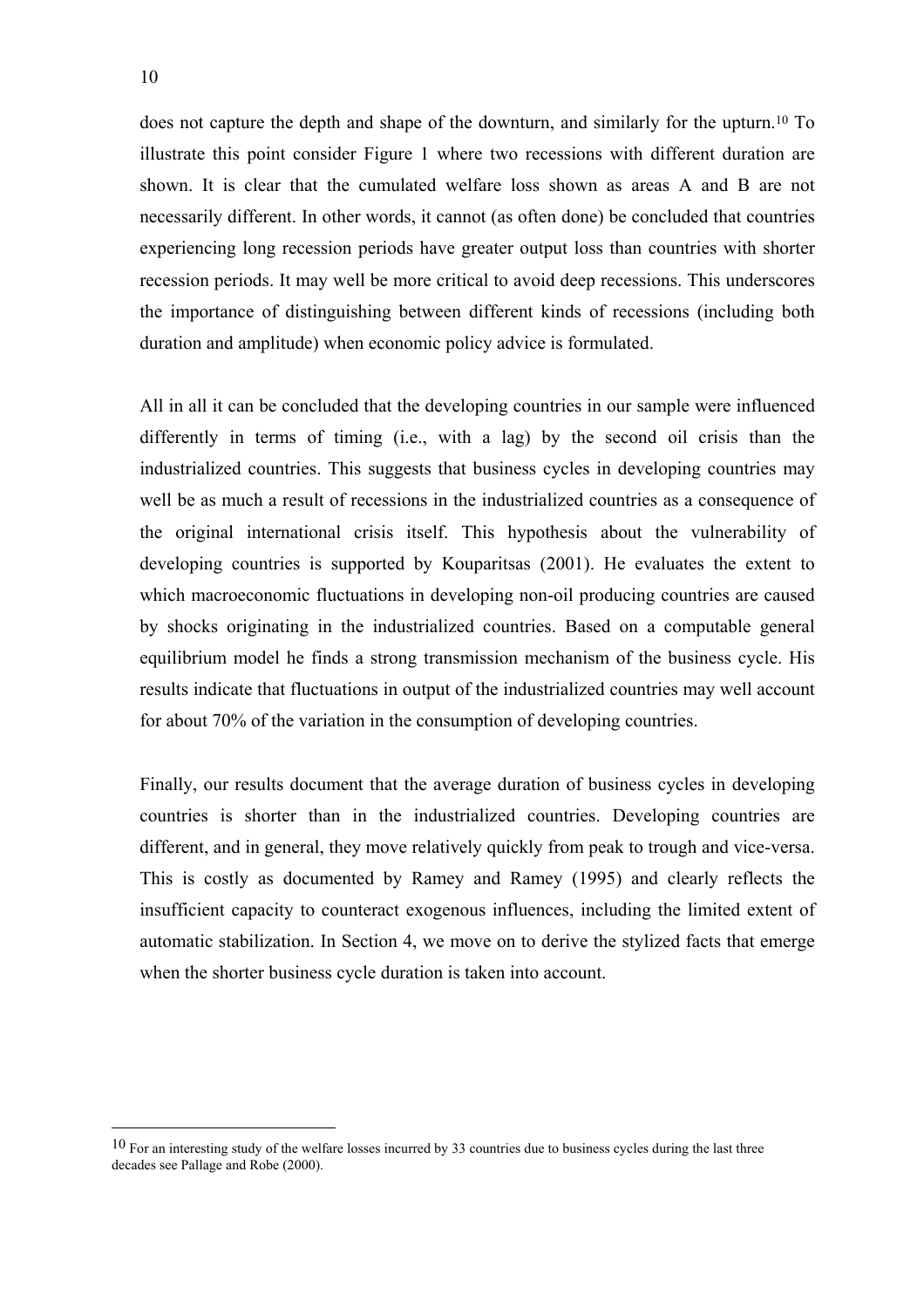#### **IV. STYLIZED FACTS REVISED**

In this section we apply the de-trending procedure described in Section 2 in combination with the modified smoothing parameters, estimated from the results in Section 3. A revised set of stylized facts emerges for 50 developing countries, including both low and middle-income countries. Detailed results are presented for Latin America, Sub-Saharan Africa and Asia and North Africa in a set of standard tables, including Table 6a and 6b to 11a and 11b, where a and b refers to the use of respectively the HP and the BP filter in the de-trending procedure. Data sources include World Development Indicators (World Bank, 2000), Global Development Finance (World Bank, 2000), International Financial Statistics (IMF, 2000), International Development Statistics (OECD, 2000) and Macroeconomic Time-series from the World Bank WebPages.

#### (a) *Sub-Saharan Africa*

 $\overline{a}$ 

A key issue concerning business cycle fluctuations in developing countries is whether aggregate fluctuations in the various indicators are characterized by time series properties, such as volatility and persistence, which are similar to the characteristics observed in industrialized countries. Examining summary statistics for the filtered cyclical components, it can be seen from Table 6a and 6b that volatility in the Sub-Saharan African sample is much higher for all the 15 variables included here than the level typically observed in developed countries.11 Moreover, the volatility of the cyclical components obtained using the BP-filter is generally much lower than the standard deviations estimated when using the HP-filter. The BP-filter eliminates some of the highfrequency variation in the data, whereas the HP-filter only eliminates low-frequency variation. The estimated volatility in Table 6a and 6b is significantly lower than in an analysis where "standard" assumptions (i.e., using the eight year definition of the business cycle discussed in Sections 2 and 3) about the smoothing parameters are used. The relative volatility among the variables is more robust to changes in the smoothing parameter.<sup>12</sup>

<sup>11</sup> See Stock and Watson (1999) for detailed stylized facts of the US economy.

 $12$  Because the HP and BP filters used in this paper tend to eliminate more of the low-frequency variation than a first differencing procedure the standard deviations in Table 6a and 6b are generally lower than would be the case with a first differencing filter. However the ordering of countries by their cyclical volatility is similar.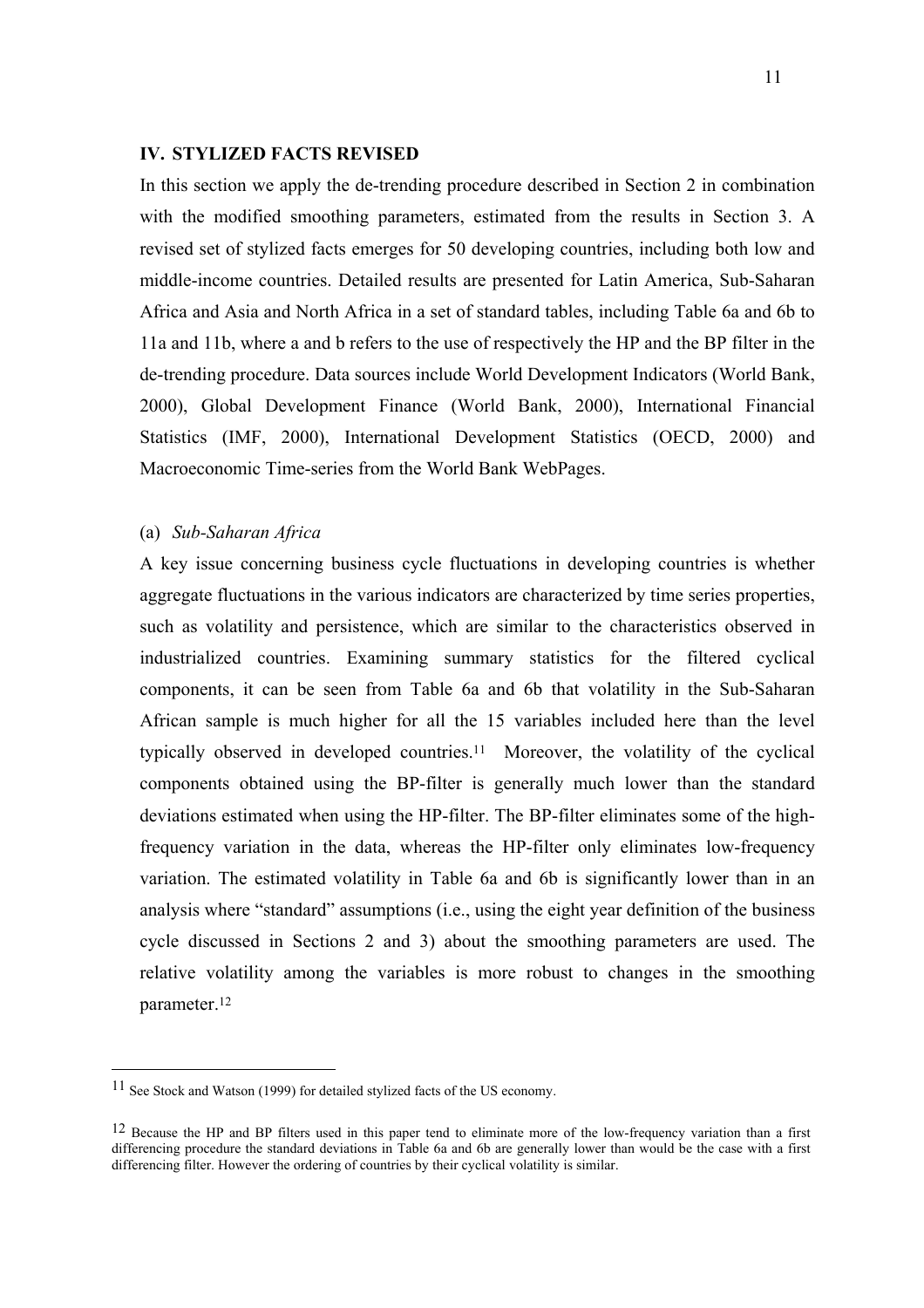During the period 1967-97, a number of empirical business cycle regularities can be identified for Sub-Saharan Africa. Output is generally much more volatile than that of industrialized countries. However the magnitude of the standard deviations of output in Sub-Saharan Africa is much less than that reported by Pallage and Robe (2001). They estimate that shocks to poor countries are about six times more severe than shocks to industrialized countries. Our result indicate that the volatility of output is only about 3-4 times that of developed countries. This highlights that the choice of smoothing parameter is indeed an important one.

Considering some of the other variables the highly volatile nature of private investment, money stock (M2), official development assistance (ODA) and credit to the private sector stand out. All of the variables mentioned have very high standard deviations relative to GDP. This reflects the evident vulnerability of African economies when it comes to exogenous factors as well as variables that can be affected more directly by policy.

Another characteristic in the data is that consumption is more volatile than output. This suggests that the consumption smoothing inherent in the permanent income hypothesis appears absent in Sub-Saharan Africa in contrast to empirical evidence available for the industrialized countries. It should be kept in mind, though, that the consumption figure documented here includes both consumption of services and consumption of durables. The latter is typically more volatile than GDP and other consumption indicators and is therefore considered separately when data for developed countries are analyzed with reference to the permanent income hypothesis. This is not possible here due the nature of the data available.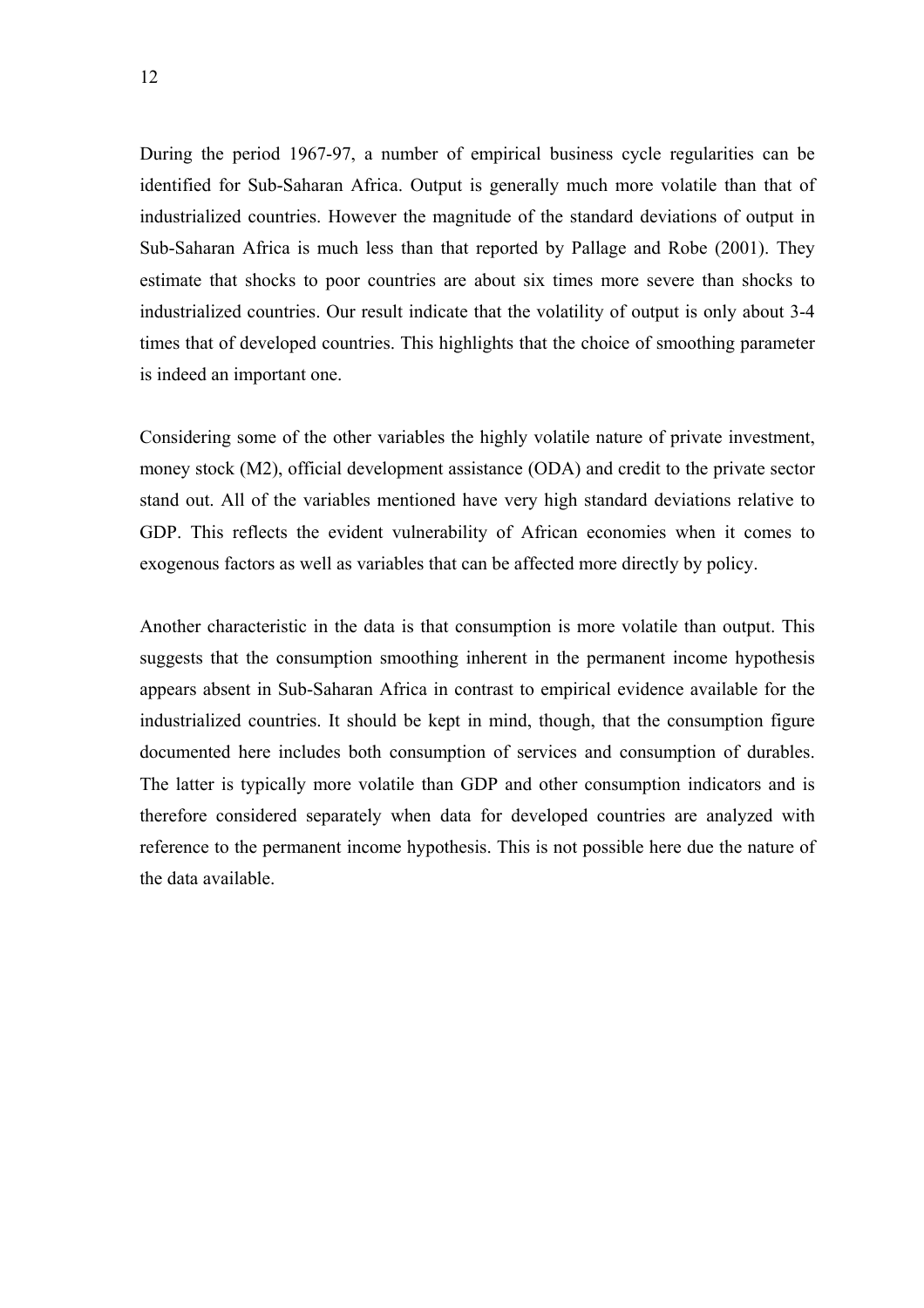|            | Gdp   | Abs   | Con  | Pco   | Pub   | Inv   | Imp   | Exp   | M <sub>2</sub> | Oda   | Tot   | Rer   | Cpi   | Cre   | Wag |
|------------|-------|-------|------|-------|-------|-------|-------|-------|----------------|-------|-------|-------|-------|-------|-----|
| Benin      | 2.86  | 4.16  | 3.79 | 3.85  | 8.80  | 20.53 | 13.91 | 15.95 | 11.79          | 15.58 | 9.21  | na    | na    | 17.59 | na  |
| Burkina F  | 2.43  | 3.85  | 3.89 | 4.18  | 8.39  | 14.49 | 10.40 | 12.52 | 14.58          | 14.39 | 9.85  | na    | na    | 21.79 | na  |
| Burundi    | 3.56  | 3.83  | 4.71 | 4.65  | 13.27 | 24.60 | 8.43  | 11.15 | na             | 13.07 | 24.89 | 6.59  | 5.05  | 23.04 | na  |
| Cameroon   | 4.28  | 6.44  | 6.65 | 7.27  | 7.65  | 11.43 | 9.41  | 10.71 | 9.41           | 20.18 | 13.69 | na    | na    | 16.61 | na  |
| Congo      | 4.17  | 5.44  | 5.35 | 6.55  | 21.89 | 24.70 | 17.76 | 15.96 | na             | 22.74 | 14.50 | na    | 76.51 | na    | na  |
| C. dIvoire | 3.73  | 7.37  | 5.92 | 6.00  | 8.04  | 22.11 | 9.28  | 8.86  | 15.76          | 20.37 | 16.99 | 14.04 | 4.80  | 16.69 | na  |
| Gabon      | 10.68 | 13.96 | 6.84 | 9.37  | 12.82 | 30.03 | 17.69 | 10.71 | 17.55          | 24.03 | 16.38 | 12.22 | 7.01  | 17.08 | na  |
| Gambia     | 2.57  | 8.20  | 8.16 | 9.17  | 9.33  | 16.51 | 11.93 | 12.76 | 11.05          | 27.13 | 12.18 | 7.55  | 7.57  | 16.89 | na  |
| Ghana      | 3.95  | 5.33  | 5.07 | 5.75  | 9.31  | 16.33 | 13.66 | 10.76 | 10.74          | 26.16 | 11.84 | 28.79 | 13.11 | 20.52 | na  |
| Kenya      | 3.94  | 6.00  | 6.50 | 7.85  | 4.19  | 14.97 | 12.11 | 5.67  | 11.95          | 14.59 | 9.88  | 7.14  | 6.93  | 13.92 | na  |
| Madagasc.  | 3.01  | 4.66  | 3.57 | 3.61  | 5.04  | 19.19 | 12.77 | 9.08  | 11.50          | 20.54 | 7.75  | 8.30  | 6.90  | 12.33 | na  |
| Malawi     | 3.88  | 5.72  | 4.79 | 7.46  | 7.93  | 19.88 | 11.02 | 8.88  | 8.58           | 17.51 | 9.04  | na    | na    | 20.18 | na  |
| Mali       | 4.15  | 4.22  | 4.47 | 4.65  | 9.97  | 10.98 | 9.81  | 6.86  | 14.51          | 17.86 | 6.81  | na    | na    | 21.35 | na  |
| Niger      | 6.18  | 8.95  | 9.05 | 11.17 | 9.86  | 35.43 | 13.43 | 14.10 | 16.87          | 18.84 | 12.98 | 11.11 | 6.26  | 18.95 | na  |
| Nigeria    | 4.41  | 7.62  | 8.33 | 8.92  | 14.69 | 15.57 | 13.53 | 13.75 | 17.17          | 24.56 | 17.51 | 19.02 | 9.13  | 18.17 | na  |
| Rwanda     | 11.41 | 6.87  | 7.26 | 6.84  | 23.02 | 15.21 | 13.73 | 18.78 | 11.63          | 14.27 | 20.30 | na    | na    | 20.17 | na  |
| Senegal    | 3.38  | 2.28  | 2.34 | 2.60  | 2.63  | 9.50  | 5.16  | 10.13 | 14.12          | 20.08 | 4.84  | 12.28 | 6.52  | 17.71 | na  |
| S. Africa  | 3.16  | 5.01  | 2.04 | 2.55  | 1.97  | 13.27 | 9.10  | 3.46  | 10.67          | na    | 6.46  | 8.95  | 1.73  | na    | na  |
| Zambia     | 2.43  | 6.85  | 7.06 | 13.00 | 18.75 | 12.73 | 11.21 | 8.31  | na             | 25.90 | 19.04 | na    | na    | na    | na  |
| Zimbabwe   | 5.10  | 4.95  | 7.60 | 9.55  | 12.26 | 14.19 | Na    | na    | na             | 41.15 | na    | 6.46  | 4.79  | na    | na  |

Table 6.a. *Standard deviations for Sub - Saharan Africa, HP, percent*

Notes: Gdp = Real gross domestic product, Abs = Real domestic absorption, Con = Real total consumption, Pco = Real private consumption, Pub = Real general government consumption, Inv = Real gross domestic investment, Imp = Real imports of goods and services,  $Exp = Real$  exports of goods and services,  $M2 = Nominal$  money and quasi money  $(M2)$ , Oda = Official development assistance, Tot = Terms of trade index, Rer = Real effective exchange rate index, Cpi = Consumer price index, Cre = Private sector credit , Wag = Nominal wage index. Data sources include WDI (2000), GDF (2000), IDS (2000), IFS (2000) and Macro Time Series from www.worldbank.org/research/growth/

|  | Table 6.b. Standard deviations for Sub - Saharan Africa, BP, percent |  |  |  |
|--|----------------------------------------------------------------------|--|--|--|
|--|----------------------------------------------------------------------|--|--|--|

|            | Gdp  | Abs  | Con  | Pco  | Pub   | Inv   | Imp  | Exp   | M <sub>2</sub> | Oda   | Tot   | Rer   | Cpi   | Cre   | Wag |
|------------|------|------|------|------|-------|-------|------|-------|----------------|-------|-------|-------|-------|-------|-----|
| Benin      | 1.79 | 2.46 | 2.75 | 2.94 | 5.24  | 11.55 | 8.83 | 8.77  | 8.78           | 11.24 | 6.62  | na    | na    | 12.65 | na  |
| Burkina F  | 1.90 | 2.63 | 2.52 | 2.74 | 5.80  | 9.28  | 7.17 | 8.15  | 6.42           | 8.21  | 6.53  | na    | na    | 8.30  | na  |
| Burundi    | 2.46 | 2.63 | 3.35 | 3.41 | 9.08  | 19.78 | 5.52 | 9.36  | na             | 8.76  | 17.22 | 4.20  | 3.01  | 14.47 | na  |
| Cameroon   | 2.90 | 4.25 | 4.33 | 4.70 | 4.98  | 7.21  | 6.33 | 7.29  | 4.62           | 13.20 | 11.30 | na    | na    | 9.41  | na  |
| Congo      | 1.75 | 2.73 | 2.28 | 3.25 | 17.16 | 19.20 | 9.98 | 8.47  | na             | 11.79 | 9.59  | na    | 34.03 | na    | na  |
| C. dIvoire | 1.96 | 3.86 | 3.30 | 3.25 | 5.04  | 14.07 | 5.43 | 5.34  | 7.87           | 12.99 | 8.26  | 7.42  | 2.50  | 9.09  | na  |
| Gabon      | 5.28 | 7.23 | 5.29 | 7.12 | 7.47  | 17.74 | 9.77 | 5.59  | 7.93           | 18.90 | 9.29  | 7.22  | 4.00  | 9.28  | na  |
| Gambia     | 1.54 | 3.18 | 3.23 | 3.59 | 4.37  | 8.63  | 4.33 | 5.31  | 6.61           | 18.56 | 6.82  | 4.24  | 3.16  | 11.79 | na  |
| Ghana      | 2.33 | 3.88 | 3.40 | 3.71 | 6.46  | 12.80 | 8.61 | 8.16  | 6.63           | 18.91 | 9.12  | 13.93 | 7.73  | 13.71 | na  |
| Kenya      | 2.14 | 3.09 | 4.14 | 4.92 | 2.51  | 10.62 | 7.33 | 4.50  | 6.17           | 6.91  | 6.10  | 4.46  | 3.01  | 8.10  | na  |
| Madagasc.  | 1.89 | 2.87 | 2.11 | 2.22 | 2.69  | 12.95 | 8.09 | 5.51  | 6.59           | 10.51 | 3.51  | 5.85  | 3.07  | 7.36  | na  |
| Malawi     | 2.66 | 4.19 | 3.74 | 5.86 | 5.01  | 14.89 | 8.06 | 6.72  | 4.72           | 11.04 | 5.18  | na    | na    | 8.10  | na  |
| Mali       | 2.56 | 2.62 | 2.91 | 3.02 | 7.16  | 7.00  | 6.53 | 5.11  | 8.02           | 10.65 | 4.29  | na    | na    | 14.25 | na  |
| Niger      | 3.54 | 5.96 | 6.81 | 8.13 | 5.38  | 23.53 | 8.66 | 11.32 | 7.24           | 13.13 | 9.00  | 6.38  | 3.70  | 9.71  | na  |
| Nigeria    | 2.98 | 4.47 | 5.57 | 5.93 | 9.62  | 8.38  | 7.68 | 8.30  | 9.84           | 15.45 | 12.54 | 10.87 | 5.65  | 11.89 | na  |
| Rwanda     | 8.08 | 4.49 | 4.54 | 4.22 | 15.83 | 11.05 | 9.60 | 14.03 | 6.13           | 9.91  | 14.06 | na    | na    | 15.33 | na  |
| Senegal    | 2.46 | 1.54 | 1.48 | 1.70 | 1.68  | 6.33  | 3.44 | 6.97  | 8.32           | 14.08 | 3.76  | 7.23  | 3.34  | 10.32 | na  |
| S. Africa  | 1.85 | 3.02 | 0.98 | 1.17 | 1.27  | 8.32  | 5.98 | 1.89  | 5.54           | na    | 3.40  | 5.61  | 0.79  | na    | na  |
| Zambia     | 1.69 | 4.19 | 4.56 | 7.78 | 10.73 | 8.83  | 7.25 | 5.85  | na             | 16.22 | 13.29 | na    | na    | na    | na  |
| Zimbabwe   | 2.41 | 2.32 | 4.16 | 5.40 | 8.43  | 7.79  | na   | na    | na             | 25.78 | na    | 3.62  | 2.19  | na    | na  |

Notes: See Table 6.a.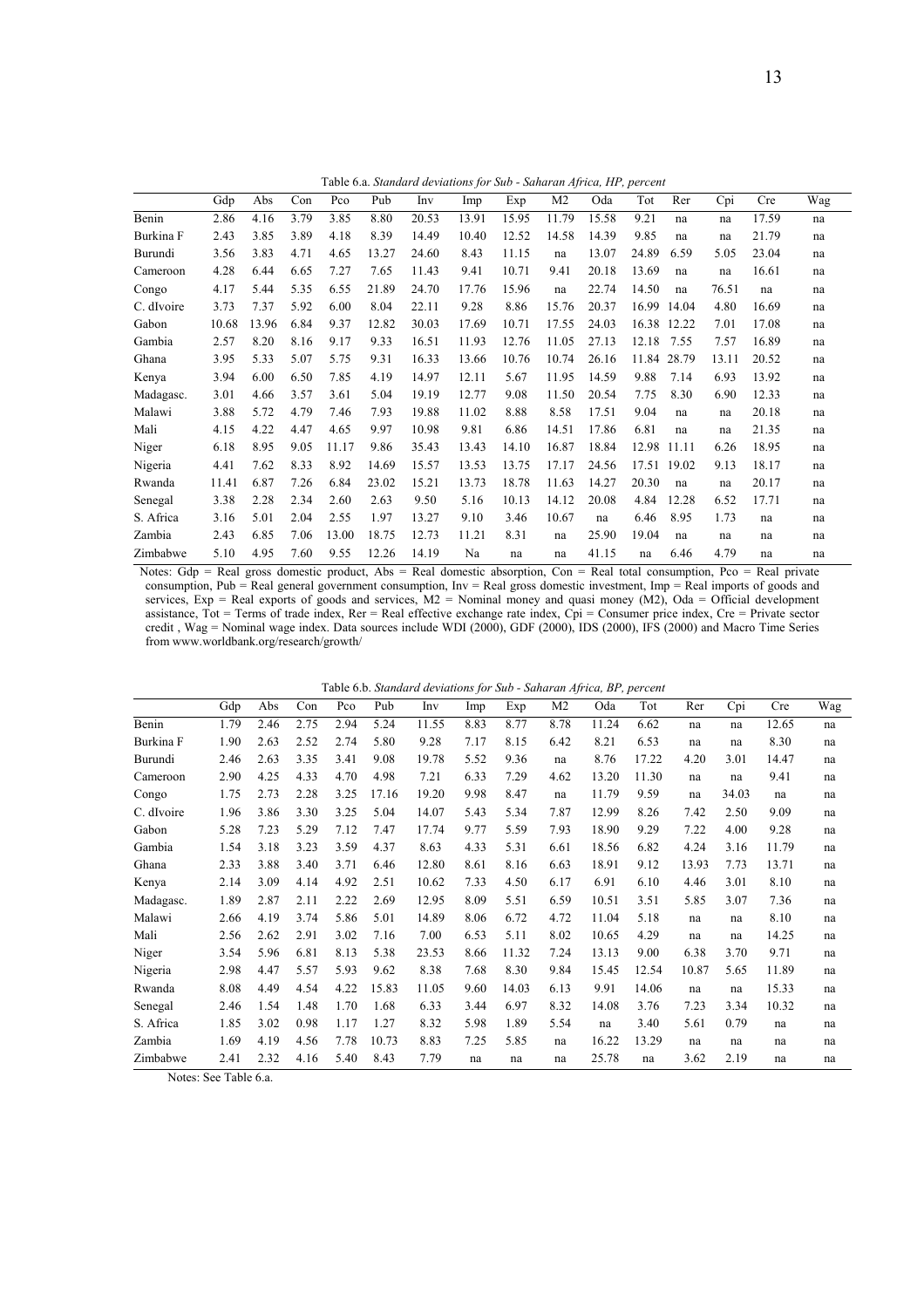Turning now to analyzing cross correlations between GDP and other variables, Agénor, McDermott and Prasad (2000) define a series as pro-cyclical, a-cyclical, or countercyclical when the contemporaneous correlation coefficient is respectively positive, zero, and negative. In addition, the series is thought of as significantly contemporaneously correlated when  $0.26 < |X| < 1.00$ , where X represents the cross correlation coefficient between GDP and the other variable involved.

The relationship between business cycle fluctuations in aggregate output and the different components of aggregate demand is well documented for developed countries. This has not so far been the case for developing countries. From Table 7a and 7b it can be seen that there is a robust positive relationship between consumption, both total and private, and domestic output in Sub- Saharan African countries. The magnitude of the correlations is in line with that observed in industrialized countries, and there are few exceptions. Data from Gabon and Gambia point in the direction of counter-cyclical consumption, and Nigeria, Zambia and Zimbabwe show signs of a weaker relationship between consumption and output than documented for the rest of the region and the industrialized countries. The general picture is however clear.

There is also a strongly positive contemporaneous correlation between de-trended investment and GDP data in almost all the Sub-Saharan African countries, and this is independent of the type of filter used. This observation is not different from what is observed in industrialized countries, and indicates that investment and GDP are indeed positively related to each other. The only outlier is Kenya, where there is an insignificant negative correlation between investment and output when looking at the band pass filtered time series.

The relationship between government expenditure and GDP often attracts considerable attention, inter alia because of the desire to ensure that fiscal policies help stabilize the economy. We find indications of a positive relationship between government expenditure and output for most of the countries in the Sub-Saharan African sample. There is therefore no evidence of a counter-cyclical role of the government's fiscal policy in the present data, although some countries show signs of a negative relationship between government purchases and output. In contrast to the finding of Agénor, McDermott and Prasad (2000),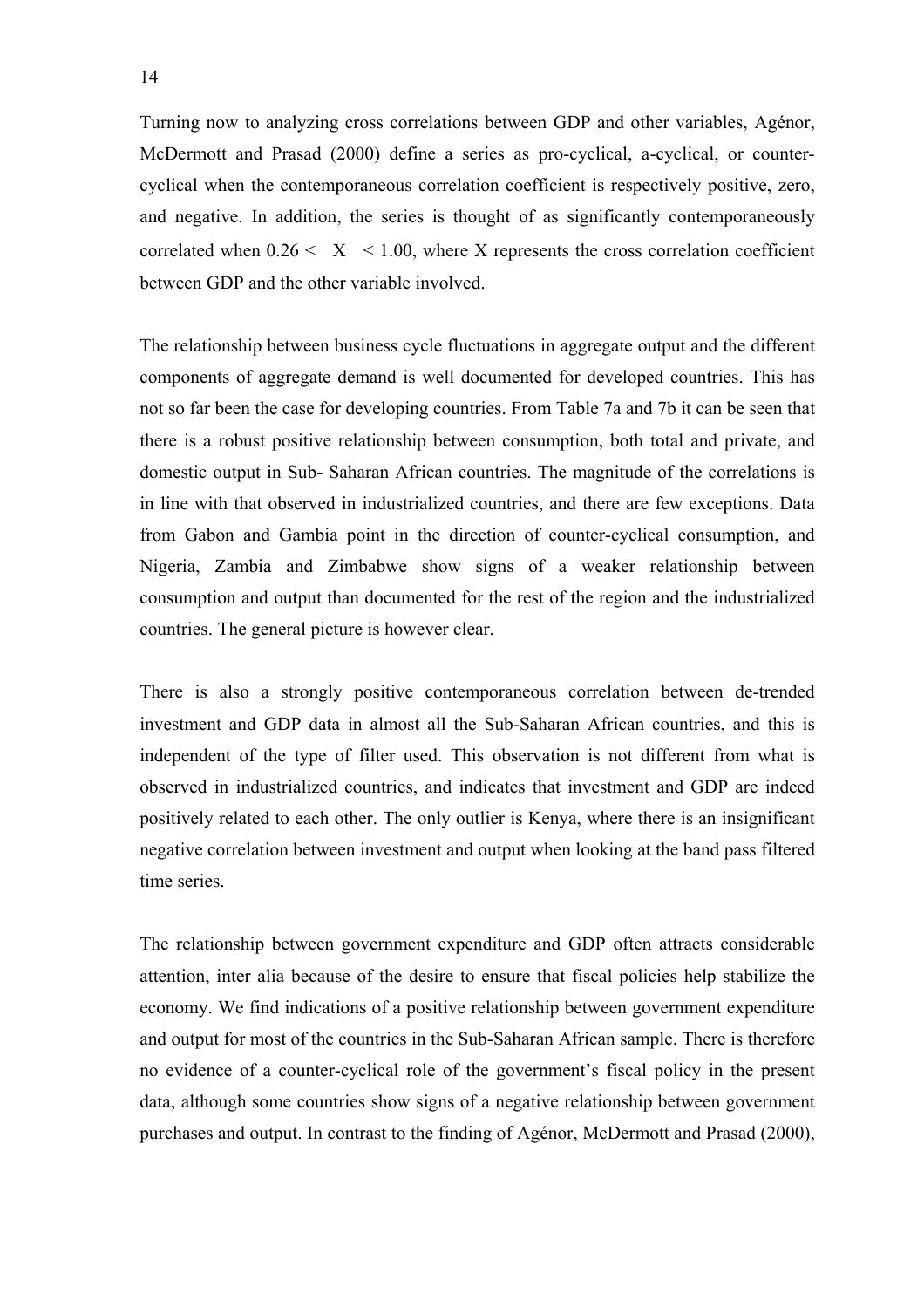we would argue that fiscal policy needs reform before it is likely to have the desired contra-cyclical and stabilizing effect in Sub-Saharan Africa.

Turning next to the relationship between domestic business cycles and fluctuations in the variables relevant to international trade, Table 7a and 7b document a strongly positive relationship between imports and output in almost all of the Sub-Saharan African countries in our sample. In contrast, exports do not appear significantly correlated with the aggregate business cycle. This implies that foreign trade on balance would appear to be counter-cyclical, a characteristic also prevalent in developed countries. Exceptions include Nigeria where there are signs of a positive correlation between the trade balance and output, in all likelihood due to the substantial significance of oil exports in GDP. Another exception is Rwanda.

Focusing on the correlation between the terms of trade index and output, it is difficult to identify a general pattern for the countries studied here within the short-term framework of business cycle analysis. In industrialized countries it is common to find a positive correlation between lagged values of the terms of trade index and domestic output, and Agénor, McDermott and Prasad (2000) also report that the terms of trade are strongly related to output in their more limited sample, representing in particular middle-income countries. Our data do not support that terms of trade disturbances can in general explain business cycle fluctuations in output in Sub-Saharan African countries. Interestingly, for example South Africa and Nigeria are cases where a positive relationship can be identified. Yet, insignificant correlations are common and signs change when the filter applied changes. This puts the complexity of the terms of trade and output relationship in poor Sub-Saharan African countries into perspective and suggests that it is likely that quantity changes in imports and exports in response to price changes did indeed take place during the period under study. Nevertheless, responses clearly did differ from, for example, the first to the second oil crisis due to the difference in the availability of foreign exchange. All this therefore highlights that it is wise to study specific episodes and countries carefully before general conclusions are attempted, remembering that there are countervailing factors at work affecting respective the supply-side and the demand-side of the economy.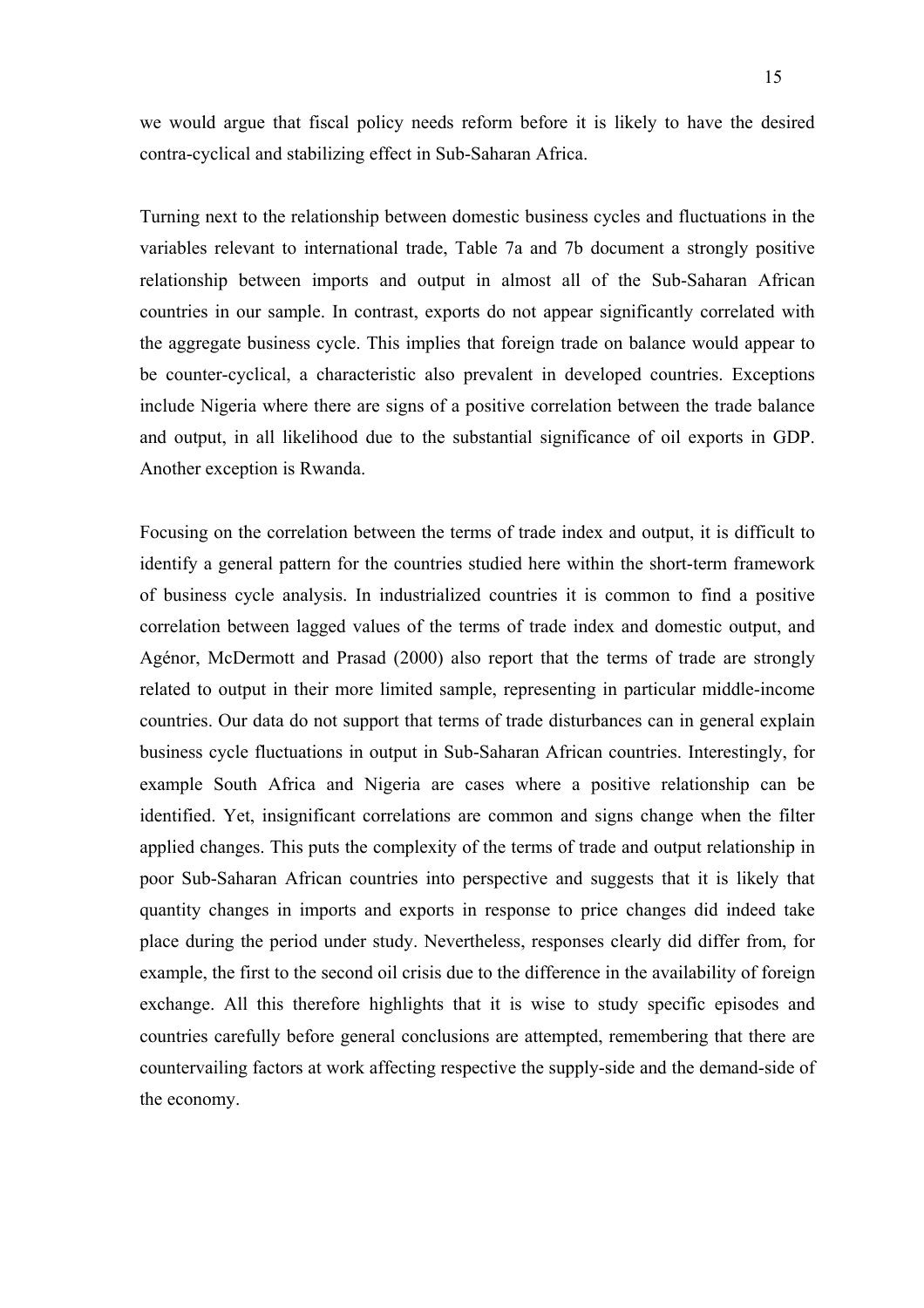Monetary policy is often assigned a key role in stabilization programs in developing countries, and the relationship between monetary variables and the business cycle has become a topic of interest. A large literature has evolved around the question whether money causes output, and a positive correlation between money variables and output exists in industrialized countries. For Sub-Saharan African countries there are indications of this feature. Generally, the correlation between output and M2 is positive for a majority of the 20 African countries considered here, and this is so independent of the filter used. A Granger causality test shows some indication of causality going from money to output, but this result is very dependent on the choice of lags in the Granger causality procedure. Furthermore in a number of countries we also find evidence of the opposite causation from output to money. All in all we find little robust evidence for unidirectional Granger causality from M2 to output in the Sub-Saharan African sample. So it is difficult to say on this basis whether restrictive monetary policy may have had harmful real consequences or whether monetary policy does not seem to affect output. In any case, the pro-cyclical behavior of monetary aggregates should not be ignored as it does signal mutual interdependence.

Another monetary aggregate considered here is domestic private sector credit. Equity markets are weakly capitalized in most developing countries as compared with the industrialized countries, and this is so in particular in Sub-Saharan Africa. Private sector credit is therefore likely to play a critical role in determining investment and suggests that overall economic activity is influenced by domestic private sector credit. There is some indication of a pro-cyclical relationship between credit and output in the Sub-Saharan African region. The correlations peak as in Agénor, McDermott and Prasad (2000) at a zero lag, maybe indicating that the availability of domestic credit affects activity fairly rapidly. A Granger causality test indicates that it is very difficult to make a robust statement as regards the causality between private sector credit and output, as was the case for the other monetary aggregate M2. Regardless of the Granger causality test the positive association between private sector credit and domestic activity has important implications for the design of stabilization programs. Ignoring this link may exacerbate the output cost of a restrictive monetary policy aimed at lowering inflation.

A substantial literature documents the counter-cyclical behavior of prices in industrialized countries, and it is typically argued that this negative relationship provides support for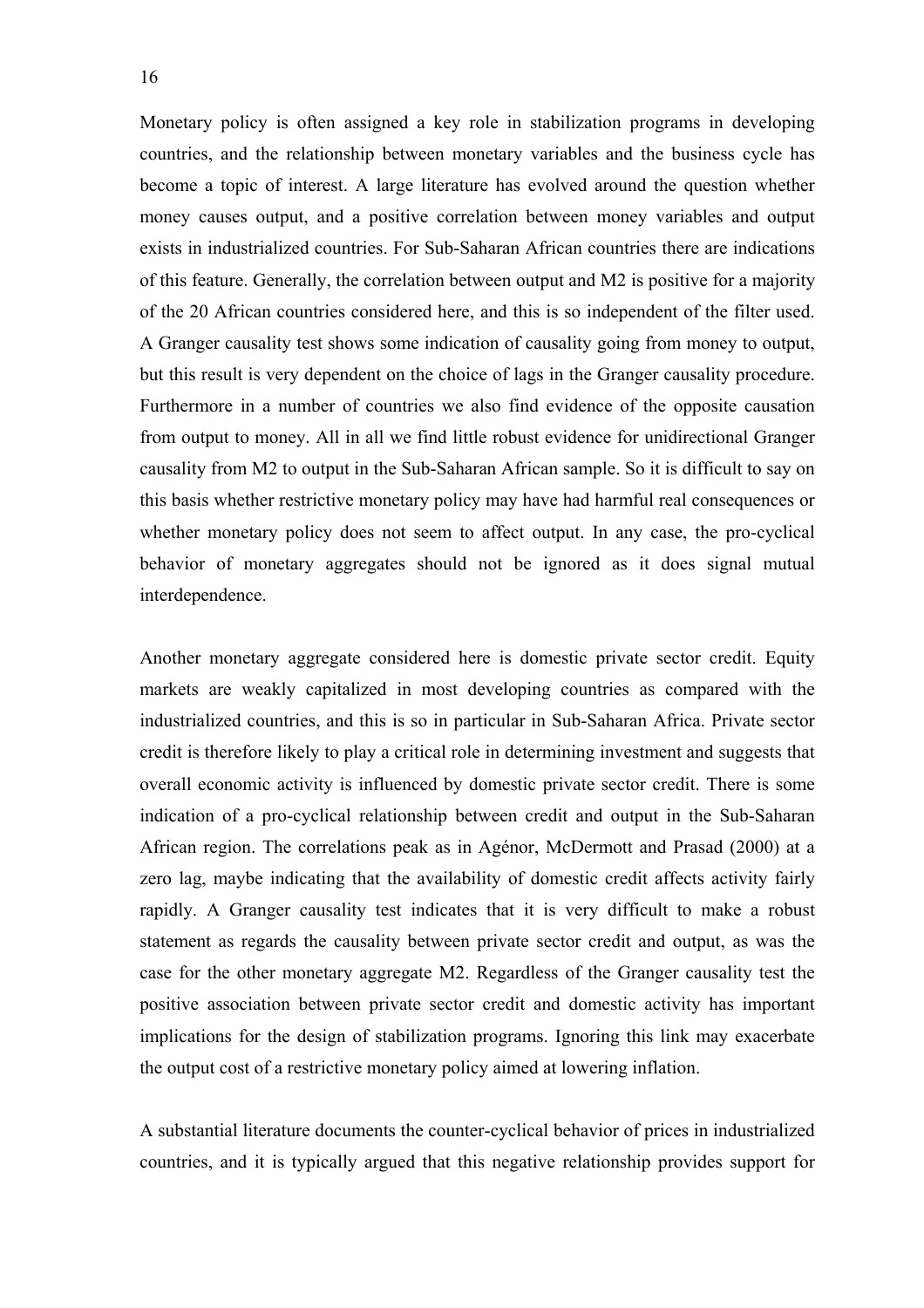supply driven interpretations of the business cycle, including real business cycle models. The correlation between the consumer price index and output in our Sub-Saharan African sample is divided into two groups. Half the countries show pro-cyclical and half countercyclical behavior. Thus the African sample is not in accordance with the consistent negative pattern between output and prices in industrialized countries. It therefore appears that demand driven models of output should not be ruled out in the case of at least some African countries, whereas the supply-side is critical in others. This reinforces the point already made above about the need for careful attention to country specific circumstances and to countervailing forces at work (on both the demand and the supply-side of the economy) when for example a terms of trade shock hits.

The interpretation of the unconditional correlation between output and measures of the real effective exchange rate (REER) is complicated. The short run relationship depends crucially on the sources of the macroeconomic fluctuations. Nonetheless, unconditional correlations may be useful for two reasons. First, the signs and magnitude of these correlations could give an indication of the types of shocks that have dominated fluctuations over a period of time. Second, the correlations could help in interpreting the correlation between output and other trade related variables. In our sample, a clear picture does not emerge when examining the cross correlation between REER and output. Some countries provide evidence for a positive relationship and some show a generally negative correlation. However, in many cases the correlations are not significantly different from zero. This absence of a systematic relationship between REER and the business cycle is consistent with the result obtained when analyzing industrialized and middle-income countries, and it implies that policy analysis related to business cycles should not overemphasize the effects of REER on the economy.

The correlation between Official Development Assistance (ODA) and GDP is also documented in Table 7a and 7b. Pallage and Robe (2001) show that for a majority of the Sub-Saharan African countries aid flows are pro-cyclical.13 This finding is not supported by our analysis. Pallage and Robe (2001) note the magnitude of output fluctuations

<sup>13</sup> Pallage and Robe (2001) base their analysis on both ODA commitments and disbursements. They generally find that commitments are "less clearly" pro-cyclical than disbursements. We find that commitments are either counter-cyclical or at least do not provide any evidence for being pro-cyclical. As regards disbursements we find that commitments and disbursements are highly correlated. Since commitment data are generally more reliable and better sourced than disbursements, we find it justified to rely on the former in the present analysis.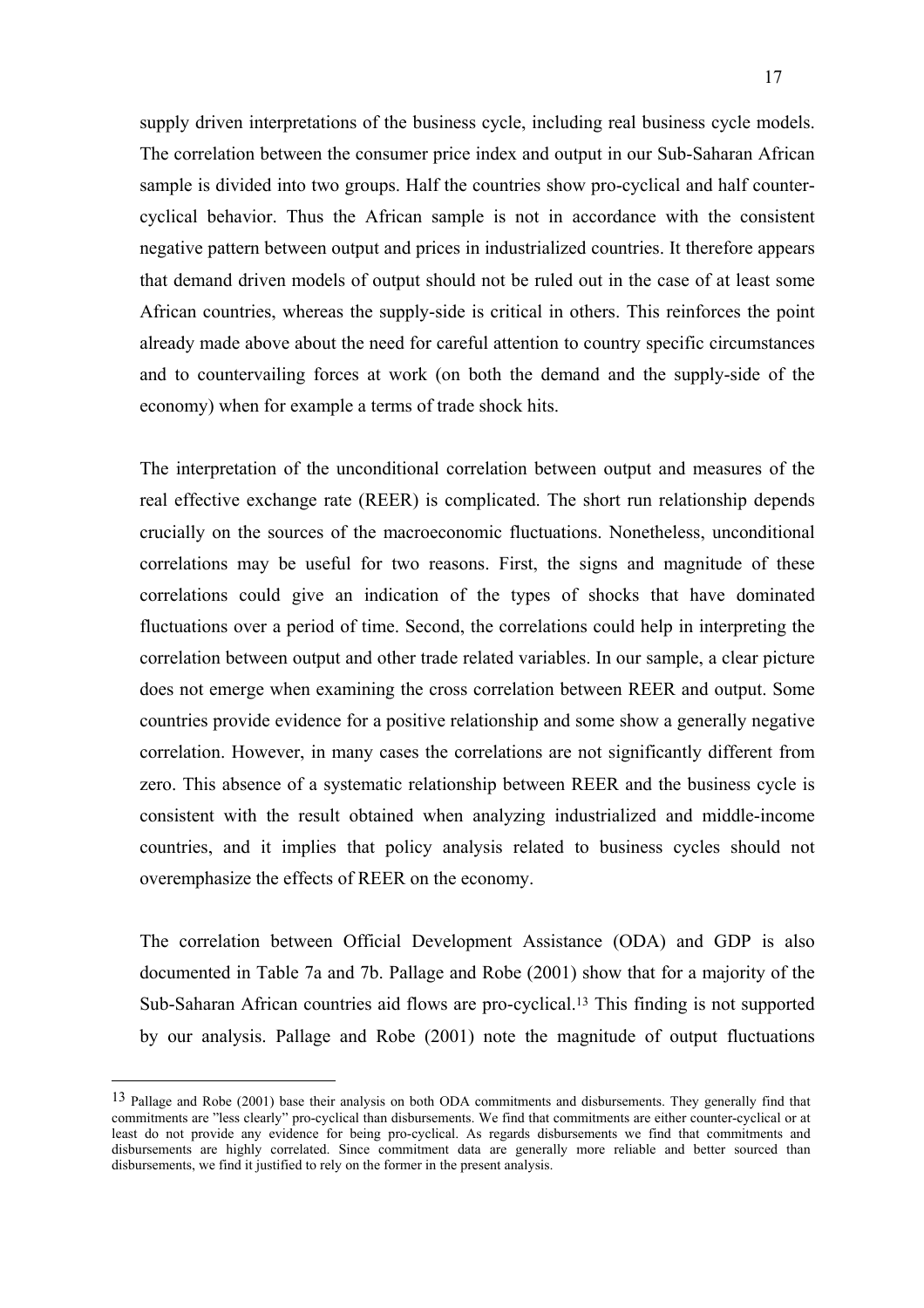experienced by African countries, and this may clearly be an important handicap for economic growth. They further argue that the existence of strongly pro-cyclical aid flows underpin the suggestion that aid may be harmful to growth in the African context. The cyclical nature of aid flows is therefore of interest. From our analysis (where appropriate filters are applied) it emerges that it is only in Congo that aid has been significantly procyclical. In other countries the correlation is either statistically insignificant or aid is counter-cyclical.

|            | Gdp  | Abs     | Con     |         | Pco Pub        | Inv  | Imp     | Exp     | M2      | Oda     | Tot     | Rer     | Cpi     | Cre     | Wag |
|------------|------|---------|---------|---------|----------------|------|---------|---------|---------|---------|---------|---------|---------|---------|-----|
| Benin      | 1.00 | 0.75    | 0.67    | 0.61    | 0.41           | 0.26 | 0.52    | 0.56    | $-0.08$ | $-0.41$ | $-0.11$ | na      | na      | $-0.09$ | na  |
| Burkina F  | 1.00 | 0.80    | 0.66    | 0.61    | 0.38           | 0.42 | 0.34    | $-0.10$ | 0.19    | 0.14    | 0.09    | na      | na      | 0.27    | na  |
| Burundi    | 1.00 | 0.87    | 0.66    | 0.60    | 0.38           | 0.35 | 0.06    | 0.01    | na      | $-0.03$ | 0.20    | $-0.34$ | $-0.34$ | 0.17    | na  |
| Cameroon   | 1.00 | 0.79    | 0.72    | 0.71    | 0.29           | 0.58 | 0.42    | 0.08    | $-0.02$ | $-0.29$ | 0.10    | na      | na      | $-0.03$ | na  |
| Congo      | 1.00 | 0.94    | 0.87    | 0.81    | 0.01           | 0.37 | 0.82    | 0.59    | na      | 0.53    | 0.11    | na      | $-0.58$ | na      | na  |
| C. dIvoire | 1.00 | 0.87    | 0.83    | 0.75    | 0.83           | 0.61 | 0.60    | $-0.47$ | 0.58    | 0.02    | 0.49    | 0.36    | 0.32    | 0.35    | na  |
| Gabon      | 1.00 | 0.95    | 0.08    | $-0.27$ | 0.70           | 0.88 | 0.84    | 0.72    | 0.47    | $-0.11$ | 0.16    | $-0.13$ | 0.31    | 0.24    | na  |
| Gambia     | 1.00 | $-0.18$ | $-0.21$ |         | $-0.18 - 0.29$ | 0.23 | 0.06    | 0.59    | $-0.01$ | $-0.27$ | $-0.39$ | $-0.07$ | 0.23    | 0.10    | na  |
| Ghana      | 1.00 | 0.87    | 0.90    | 0.87    | 0.25           | 0.34 | 0.52    | 0.23    | 0.35    | 0.17    | 0.05    | $-0.30$ | $-0.10$ | 0.27    | na  |
| Kenya      | 1.00 | 0.72    | 0.83    | 0.86    | 0.03           | 0.19 | 0.24    | $-0.18$ | 0.40    | 0.37    | $-0.18$ | 0.35    | $-0.46$ | 0.50    | na  |
| Madagasc.  | 1.00 | 0.94    | 0.83    | 0.82    | 0.65           | 0.84 | 0.71    | 0.47    | 0.14    | 0.36    | $-0.15$ | $-0.01$ | $-0.23$ | 0.30    | na  |
| Malawi     | 1.00 | 0.74    | 0.82    | 0.75    | $-0.10$        | 0.22 | 0.35    | 0.29    | 0.45    | 0.10    | 0.10    | na      | na      | 0.18    | na  |
| Mali       | 1.00 | 0.88    | 0.81    | 0.80    | 0.29           | 0.41 | $-0.01$ | 0.40    | 0.23    | $-0.27$ | 0.62    | na      | na      | $-0.00$ | na  |
| Niger      | 1.00 | 0.77    | 0.67    | 0.60    | 0.43           | 0.55 | 0.17    | 0.09    | 0.45    | 0.06    | 0.13    | 0.26    | 0.04    | 0.35    | na  |
| Nigeria    | 1.00 | 0.28    | 0.26    | 0.30    | $-0.06$        | 0.22 | 0.16    | 0.66    | 0.13    | 0.23    | 0.12    | $-0.17$ | $-0.16$ | 0.07    | na  |
| Rwanda     | 1.00 | 0.91    | 0.88    | 0.75    | 0.74           | 0.37 | $-0.24$ | 0.77    | 0.54    | $-0.74$ | $-0.19$ | na      | na      | 0.35    | na  |
| Senegal    | 1.00 | 0.83    | 0.63    | 0.64    | 0.10           | 0.61 | 0.43    | 0.79    | 0.13    | $-0.28$ | $-0.32$ | 0.09    | 0.26    | $-0.10$ | na  |
| S. Africa  | 1.00 | 0.99    | 0.84    | 0.83    | 0.20           | 0.95 | 0.95    | $-0.22$ | 0.57    | na      | 0.24    | 0.28    | $-0.02$ | na      | na  |
| Zambia     | 1.00 | 0.41    | 0.36    |         | $0.34 - 0.18$  | 0.32 | 0.11    | $-0.08$ | na      | $-0.26$ | 0.07    | na      | na      | na      | na  |
| Zimbabwe   | 1.00 | 0.93    | 0.33    | 0.28    | 0.20           | 0.52 | na      | na      | na      | 0.32    | na      | 0.03    | $-0.52$ | na      | na  |

Table 7.a. *Cross correlations for Sub - Saharan Africa, HP*

Notes: See Table 6.a.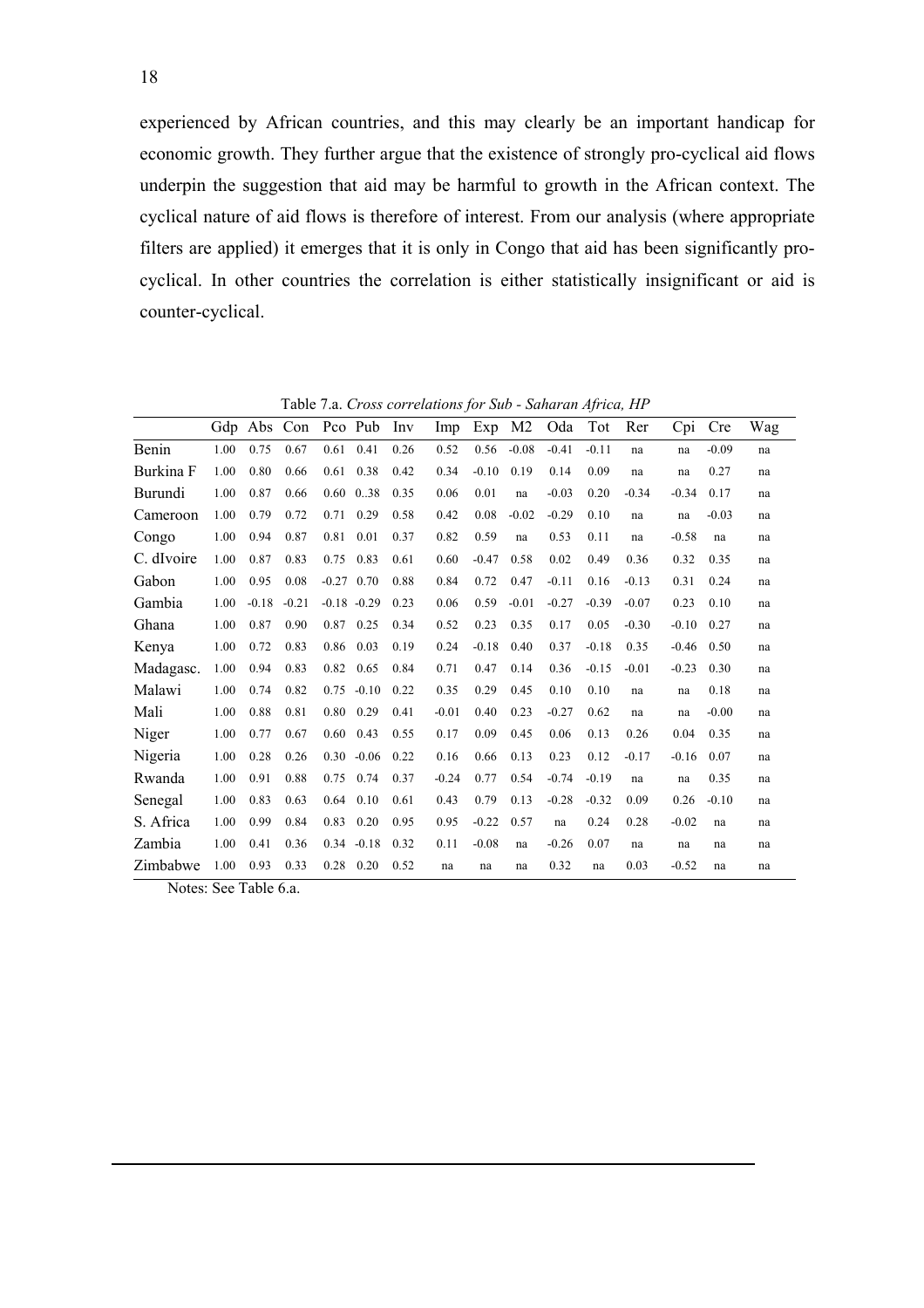|            | Gdp  |         | Abs Con Pco |         | Pub     | Inv     | Imp     | Exp     | M <sub>2</sub> | Oda     |              | Tot Rer        | Cpi     | <b>Cre</b> | Wag |
|------------|------|---------|-------------|---------|---------|---------|---------|---------|----------------|---------|--------------|----------------|---------|------------|-----|
| Benin      | 1.00 | 0.78    | 0.62        | 0.70    | $-0.08$ | 0.16    | 0.46    | 0.54    | $-0.20$        | $-0.50$ | 0.05         | na             | na      | $-0.19$    | na  |
| Burkina F  | 1.00 | 0.75    | 0.57        | 0.51    | 0.35    | 0.55    | 0.19    | $-0.08$ | $-0.08$        | 0.21    | $-0.18$      | na             | na      | 0.03       | na  |
| Burundi    | 1.00 | 0.85    | 0.62        | 0.59    | 0.24    | 0.39    | $-0.13$ | $-0.08$ | na             | $-0.19$ | 0.31         | $-0.20$        | $-0.37$ | 0.32       | na  |
| Cameroon   | 1.00 | 0.74    | 0.66        | 0.68    | 0.10    | 0.62    | 0.27    | 0.04    | 0.17           | $-0.11$ | $-0.01$      | na             | na      | 0.07       | na  |
| Congo      | 1.00 | 0.88    | 0.71        | 0.42    | 0.13    | 0.43    | 0.68    | 0.30    | na             | 0.31    | 0.06         | na             | $-0.14$ | na         | na  |
| C. dIvoire | 1.00 | 0.81    | 0.76        | 0.67    | 0.76    | 0.49    | 0.22    | $-0.53$ | 0.18           | $-0.31$ | 0.37         | $-0.02$        | $-0.13$ | $-0.03$    | na  |
| Gabon      | 1.00 | 0.92    | 0.03        | $-0.16$ | 0.53    | 0.80    | 0.61    | 0.42    | 0.26           | $-0.22$ |              | $0.22 - 0.25$  | 0.13    | $-0.00$    | na  |
| Gambia     | 1.00 | $-0.08$ | $-0.10$     | $-0.08$ | $-0.21$ | 0.06    | 0.01    | 0.44    | $-0.04$        | $-0.16$ |              | $-0.17 - 0.01$ | 0.13    | 0.12       | na  |
| Ghana      | 1.00 | 0.90    | 0.90        | 0.87    | 0.30    | 0.55    | 0.64    | $-0.11$ | 0.12           | $-0.17$ |              | $-0.03 - 0.10$ | 0.06    | 0.21       | na  |
| Kenya      | 1.00 | 0.60    | 0.76        | 0.76    | 0.33    | $-0.07$ | 0.05    | $-0.10$ | 0.12           | 0.02    |              | $-0.02$ 0.16   | $-0.19$ | 0.08       | na  |
| Madagasc.  | 1.00 | 0.94    | 0.84        | 0.82    | 0.50    | 0.79    | 0.68    | 0.43    | 0.21           | 0.19    | $-0.17$      | 0.28           | $-0.10$ | 0.58       | na  |
| Malawi     | 1.00 | 0.71    | 0.78        | 0.76    | $-0.26$ | 0.18    | 0.26    | 0.18    | 0.57           | $-0.04$ | 0.07         | na             | na      | 0.15       | na  |
| Mali       | 1.00 | 0.85    | 0.78        | 0.77    | 0.17    | 0.32    | $-0.10$ | 0.18    | 0.17           | $-0.25$ | 0.53         | na             | na      | 0.05       | na  |
| Niger      | 1.00 | 0.74    | 0.70        | 0.65    | 0.49    | 0.44    | 0.05    | $-0.19$ | 0.04           | 0.38    | 0.15         | $-0.23$        | $-0.12$ | 0.23       | na  |
| Nigeria    | 1.00 | 0.23    | 0.08        | 0.15    | $-0.24$ | 0.22    | 0.14    | 0.66    | 0.17           | $-0.01$ | 0.30         | 0.07           | $-0.17$ | 0.01       | na  |
| Rwanda     | 1.00 | 0.92    | 0.88        | 0.70    | 0.81    | 0.53    | $-0.30$ | 0.72    | 0.74           | $-0.75$ | $-0.25$      | na             | na      | 0.44       | na  |
| Senegal    | 1.00 | 0.81    | 0.66        | 0.65    | 0.11    | 0.55    | 0.14    | 0.71    | 0.14           | $-0.33$ | $-0.45$ 0.18 |                | 0.20    | $-0.05$    | na  |
| S. Africa  | 1.00 | 0.99    | 0.81        | 0.78    | 0.33    | 0.97    | 0.95    | $-0.21$ | 0.37           | na      | 0.24         | 0.11           | $-0.13$ | na         | na  |
| Zambia     | 1.00 | 0.25    | 0.24        | 0.35    | $-0.36$ | 0.26    | $-0.10$ | $-0.04$ | na             | $-0.48$ | 0.11         | na             | na      | na         | na  |
| Zimbabwe   | 1.00 | 0.86    | 0.32        | 0.28    | 0.10    | 0.54    | na      | na      | na             | 0.16    | na           | $-0.35$        | $-0.58$ | na         | na  |

Table 7.b *Cross Correlations for Sub - Saharan Africa, BP*

Notes: See Table 6.a.

## (b) *Latin America*

In Table 8a and 8b we document the set of stylized business cycle facts covering 15 indicators in 15 Latin American countries during the period 1967-97. Our summery statistics show (in contrast to those of Pallage and Robe, 2001, but in line with for example those of Agénor, McDermott and Prasad, 2000) that GDP for most of the countries in this region is not more volatile during the business cycle than what is typically observed in industrialized countries. While mechanisms for stabilizing business cycle fluctuations may well be weaker in Latin America than in industrialized countries, we argue that this cannot be concluded from GDP data only.

Turning to consumption, both total and private consumption are generally more volatile than output. This is opposite to what is observed in developed countries, but it is in line with the data for Sub-Saharan Africa that – as discussed above – indicate that the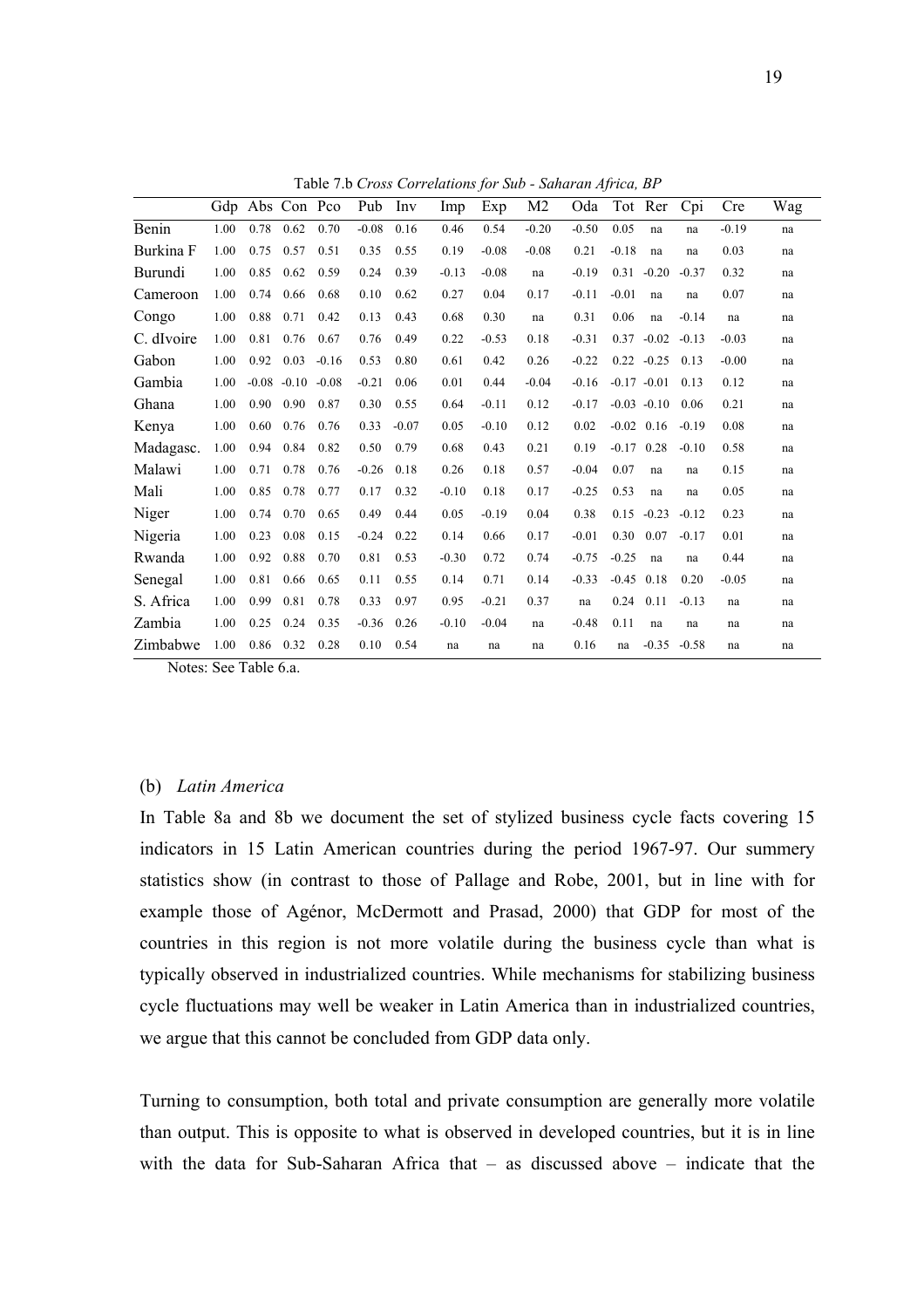permanent income hypothesis is unlikely to hold. It would therefore appear that also in Latin America there are difficulties in smoothening consumption during the business cycle. Investment patters, however, seem more in line with what is documented for industrialized countries. The relative volatility between investment and output in our sample is about two to five, a range that corresponds well with what has been found in developed countries.<sup>14</sup>

Another Latin American business cycle characteristic is that money supply is highly volatile, as is the case in developing countries more generally. The standard deviation of M2 in Latin American countries appears a little higher than what is observed in the other regions analyzed in this paper. One likely cause for this is that seignorage is a much more important source of government income in developing countries during recession periods than in industrialized countries. The M2 indicator is therefore not geared as closely to the stabilization objective as in developed countries.

Official development assistance is highly volatile in Latin America. The average standard deviation across countries is even higher than in Sub-Saharan Africa. This is in accordance with Pallage and Robe (2001). Given the relatively small size of ODA relative to GDP in Latin America, it would appear that the impact of ODA volatility should in all likelihood not be overemphasized.

Finally, it is well known that many countries in Latin America experienced hyperinflation during the period under study. This is also reflected in our data. Standard deviations in Argentina, Bolivia, Chile and Peru stand out with particularly large fluctuations when analyzing this cyclical component. The inflation characteristic is clearly an indicator where Latin America is different.

<sup>14</sup> The exact magnitude of the relative volatility depends crucially on the investment measure used.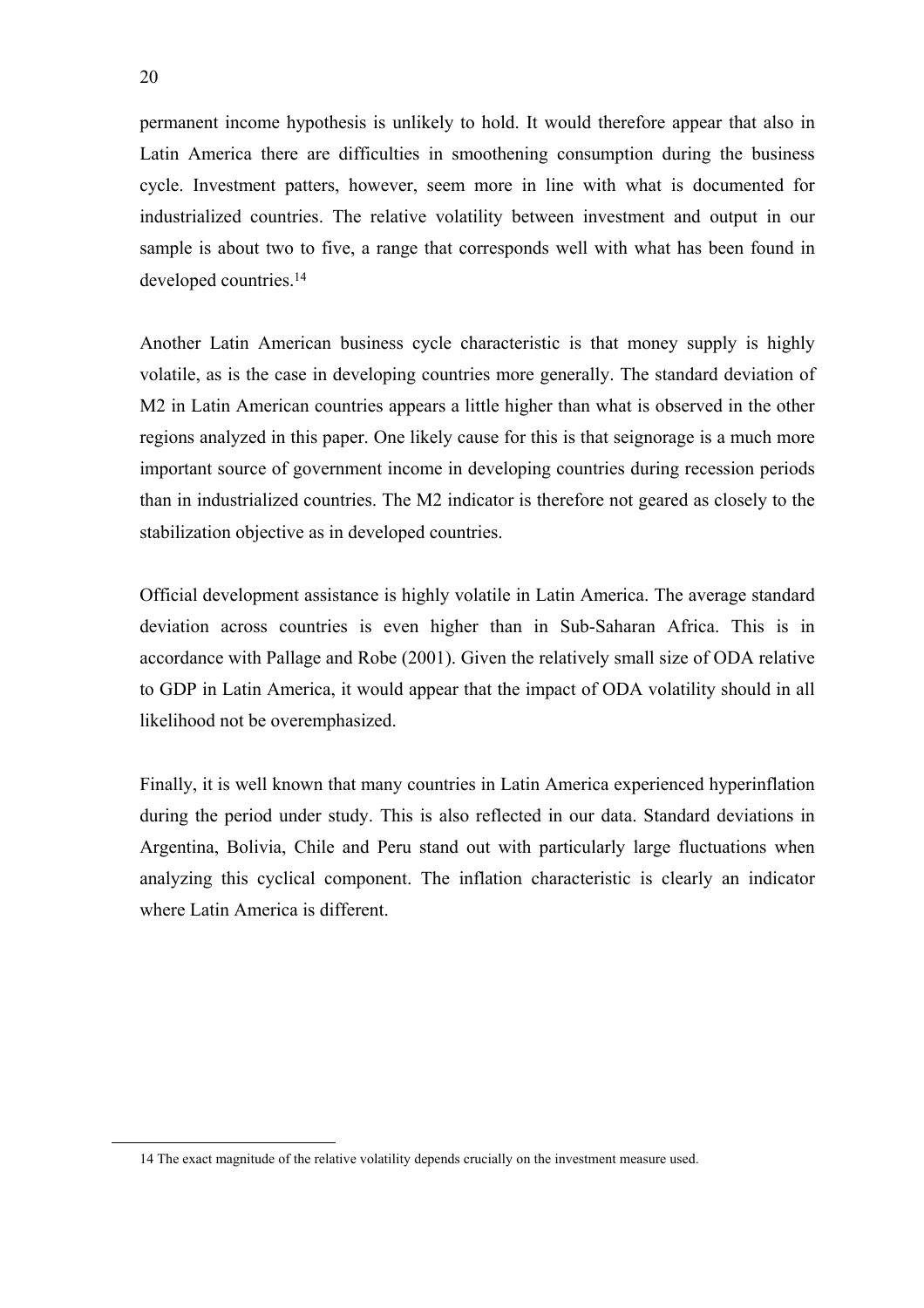Table 8.a. *Standard deviations for Latin America, HP, percent*

|                                                                      |           | Gdp Abs Con Pco |    | Pub   | Inv   | Imp   | Exp   | M <sub>2</sub> | Oda    | Tot Rer           | Cpi   | <b>Cre</b> | Wag   |
|----------------------------------------------------------------------|-----------|-----------------|----|-------|-------|-------|-------|----------------|--------|-------------------|-------|------------|-------|
| Argentina                                                            | 4.29 5.64 | 4.98            | na | na    | 11.61 | 20.86 | 8.20  | 28.97          | 27.23  | 7.20 29.12        | 72.09 | 20.89      | na    |
| <b>Bolivia</b>                                                       | 2.34 2.95 | 2.43            | na | 4.18  | 11.76 | 10.45 | 9.02  | 23.56          | 16.91  | 8.20<br>na        | 88.69 | 16.22      | na    |
| <b>Brazil</b>                                                        | 3.32 3.68 | 2.48 3.31       |    | 7.44  | 9.00  | 8.48  | 6.43  | 21.27          | 61.62  | 8.51<br>na        | na    | 29.59      | na    |
| Chile                                                                | 5.12 9.09 | 8.50 9.77       |    | 3.59  | 20.67 | 16.68 | 7.57  | 29.25          | 128.93 | 11.52 15.57       | 39.85 | 25.81      | na    |
| Columbia                                                             | 1.47 2.39 | 1.47 1.38       |    | 4.50  | 7.54  | 9.84  | 6.58  | 7.37           | 26.62  | 7.80 5.55         | 3.44  | na         | na    |
| Dom Rep.                                                             | 2.45 3.71 | 5.06 4.13       |    | 11.79 | 10.15 | 13.28 | 11.22 | 15.12          | 79.58  | 8.83 12.54        | 9.28  | 16.28      | na    |
| Ecuador                                                              | 3.44 3.37 | 2.31 1.72       |    | 6.80  | 9.34  | 8.10  | 15.39 | 11.04          | 20.66  | 12.64 7.58        | 7.80  | 14.36      | na    |
| El Salvad.                                                           | 4.16 5.99 | 5.14 5.90       |    | 9.01  | 13.59 | 10.94 | 10.07 | 5.55           | 15.27  | 13.93 7.81        | 4.11  | 8.41       | na    |
| Guatamala                                                            | 2.00 2.57 | 1.84 1.80       |    | 3.80  | 11.48 | 10.41 | 5.88  | 9.83           | 18.85  | 6.67 7.06         | 6.81  | 11.22      | na    |
| Haiti                                                                | 3.52 4.33 | 3.77            | na | na    | 13.96 | 15.52 | 20.27 | 8.78           | 35.61  | 14.61 9.20        | 6.80  | 16.77      | na    |
| Honduras                                                             | 2.90 4.54 | 3.09 3.24       |    | 6.00  | 15.27 | 8.43  | 5.97  | 6.68           | 18.97  | 7.77 8.31         | 4.89  | 8.33       | na    |
| Mexico                                                               | 2.92 4.87 | 3.34 3.52       |    | 2.40  | 11.26 | 17.51 | 5.81  | 24.48          | 35.83  | 8.64 11.29        | 15.10 | 29.07      | 13.63 |
| Paraguay                                                             | 3.41 6.69 | 6.29 6.76       |    | 11.04 | 11.68 | 19.89 | 13.94 | 14.98          | 21.64  | 15.16 10.02       | 5.47  | 16.23      | na    |
| Peru                                                                 | 5.32 8.04 | 5.71 5.66       |    | 7.69  | 21.20 | 12.81 | 6.91  | 17.70          | 18.02  | 10.32 12.91 86.85 |       | 20.10      | na    |
| Uruguay<br>$N_{\text{other}}$ $\alpha_{\text{ex}}$ $\text{Table 1:}$ | 4.55 6.92 | 5.67 6.32       |    | 4.55  | 15.62 | 11.28 | 6.27  | 20.74          | 37.45  | 9.78 13.73 13.65  |       | 20.55      | na    |

Notes: See Table 6.a.

Table 8.b. *Standard deviations for Latin America, BP, percent*

|                |           |                   | Gdp Abs Con Pco Pub Inv Imp |      |                 |       | Exp   | M <sub>2</sub> | Oda   | Tot   | Rer   | Cpi   | <b>Cre</b> | Wag  |
|----------------|-----------|-------------------|-----------------------------|------|-----------------|-------|-------|----------------|-------|-------|-------|-------|------------|------|
| Argentina      | 2.71      |                   | 3.42 2.89<br>na             | na   | 6.78            | 11.15 | 5.14  | 17.02          | 19.58 | 4.54  | 17.71 | 32.26 | 12.34      | na   |
| <b>Bolivia</b> | 0.87      | 1.55              | 1.16<br>na                  | 2.59 | 7.29            | 5.70  | 5.29  | 10.98          | 12.27 | na    | 5.91  | 36.19 | 11.62      | na   |
| <b>Brazil</b>  | 1.60      | 1.77              | 1.60 2.11                   | 4.25 | 4.07            | 4.98  | 4.65  | 13.26          | 49.57 | 4.70  | na    | na    | 20.15      | na   |
| Chile          | 2.54 4.61 |                   | 4.67 5.37                   |      | 2.22 13.78 8.59 |       | 4.47  | 12.81          | 95.26 | 6.92  | 9.05  | 12.10 | 11.46      | na   |
| Columbia       | 0.62      | 1.09              | $0.62$ 0.62                 | 2.45 | 3.88            | 4.24  | 3.79  | 3.37           | 18.53 | 5.38  | 2.77  | 1.52  | na         | na   |
| Dom Rep.       |           | $1.51 \quad 2.60$ | 3.80 3.26                   | 6.99 | 6.89            | 8.32  | 7.76  | 12.36          | 62.34 | 6.58  | 8.67  | 4.58  | 12.68      | na   |
| Ecuador        | 2.06      | 2.01              | 1.03 0.78                   | 3.63 | 7.07            | 5.58  | 8.08  | 6.34           | 13.36 | 8.56  | 4.05  | 3.53  | 5.82       | na   |
| El Salvad.     | 1.51      | 2.49              | 2.17 2.76                   | 5.41 | 8.19            | 5.49  | 7.27  | 2.10           | 10.61 | 9.44  | 5.65  | 2.01  | 4.69       | na   |
| Guatamala      | 0.82      | 1.41              | $0.77$ 0.74                 | 2.33 | 8.17            | 6.49  | 3.46  | 6.40           | 9.55  | 4.22  | 4.72  | 3.60  | 7.28       | na   |
| Haiti          |           | 2.08 3.08         | $2.92$ na                   | na   | 8.13            | 11.70 | 13.63 | 4.81           | 21.50 | 8.59  | 4.86  | 3.05  | 7.18       | na   |
| Honduras       | 1.49      | 2.55              | 1.95 2.15                   | 3.59 | 9.38            | 4.77  | 3.57  | 3.73           | 13.96 | 4.63  | 5.71  | 2.54  | 3.89       | na   |
| Mexico         | 1.45      | 2.55              | 1.57 1.69                   |      | 1.36 6.67       | 9.09  | 2.57  | 11.08          | 25.42 | 4.89  | 7.20  | 6.64  | 15.74      | 5.72 |
| Paraguay       | 1.44      | 4.41              | 4.67 5.24                   |      | 6.34 6.18 13.81 |       | 9.63  | 5.80           | 15.80 | 12.13 | 7.21  | 2.78  | 6.15       | na   |
| Peru           | 2.80      | 4.23              | 2.88 2.94                   |      | 4.15 10.50      | 7.03  | 4.78  | 10.45          | 11.70 | 7.30  | 7.06  | 32.15 | 10.68      | na   |
| Uruguay        | 1.85      | 2.84              | 2.53 2.83                   | 3.31 | 6.02            | 4.90  | 3.37  | 8.85           | 22.86 | 5.82  | 7.22  | 5.45  | 10.83      | na   |

Notes: See Table 6.a.

Analyzing second moments for the Latin American sample (Table 9a and 9b) shows that all countries in the sample, except Ecuador, have positive correlations between output, on the one hand, and total and private consumption, on the other, and signs are not that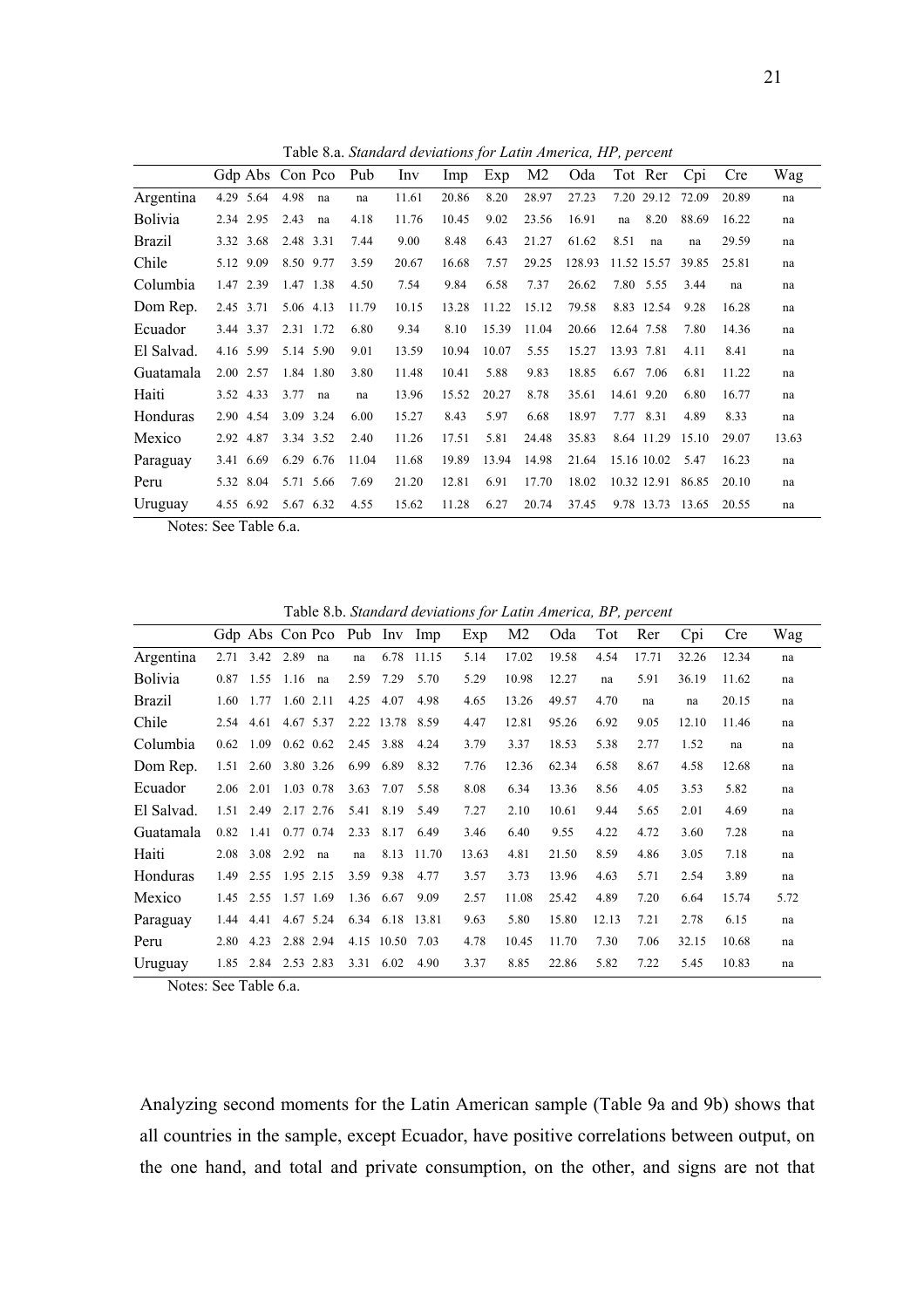different when compared to developed countries. Ecuador shows signs of counter-cyclical consumption when considering the BP-filtered time series, but Ecuador is an outlier when considering almost any of the indicators analyzed here.

The correlation between government expenditure and GDP is positive, a relatively robust result across the sample. The counter-cyclical government role when it comes to government expenditure is not present in the Latin American data, in line with results obtained when analyzing developed countries.

Investment is strongly, and positively correlated with GDP for all countries in the Latin American sample (except Ecuador), a finding similar to that of developed countries. It is not documented here, but the correlation between investment and output peaks at time zero for almost all countries in the sample. This finding is identical to what is observed for the US economy, but in European countries this correlation peaks with a lag. When building applied models, this is critical for the choice of discount rates and demonstrates the importance of deriving stylized facts as argued by Lucas (1981).

Indicators concerning international trade in the Latin American sample show that the trade balance can in general be thought of as counter-cyclical. Imports are significantly pro-cyclical for most of the countries considered, reflecting that economic activity in small open economies is generally import-dependent. Exports for most of the countries in the sample are also pro-cyclical. This is in contrast with industrialized countries, and may well reflect export promotion policies in Latin America in the later part of the period studied here. Notable exceptions are Ecuador, Guatemala, and Haiti, with Ecuador showing signs of strongly pro-cyclical behavior of the trade balance.

Generally, one would expect positive correlation between the terms of trade and GDP. While there is some indication hereof in the Latin American sample it is far from robust. Ecuador stands out again together with Haiti with a significant and negative relationship. However, for at least six countries (Brazil, Chile, Mexico, Paraguay, Honduras, and the Dominican Republic) in the sample terms of trade disturbances seem to have contributed significantly to business cycle fluctuations in the respective countries. Argentina is almost in this group. Yet, the level of significance is nevertheless just below the level of 0.26 used here. The real effective exchange rate (REER) also shows signs of a positive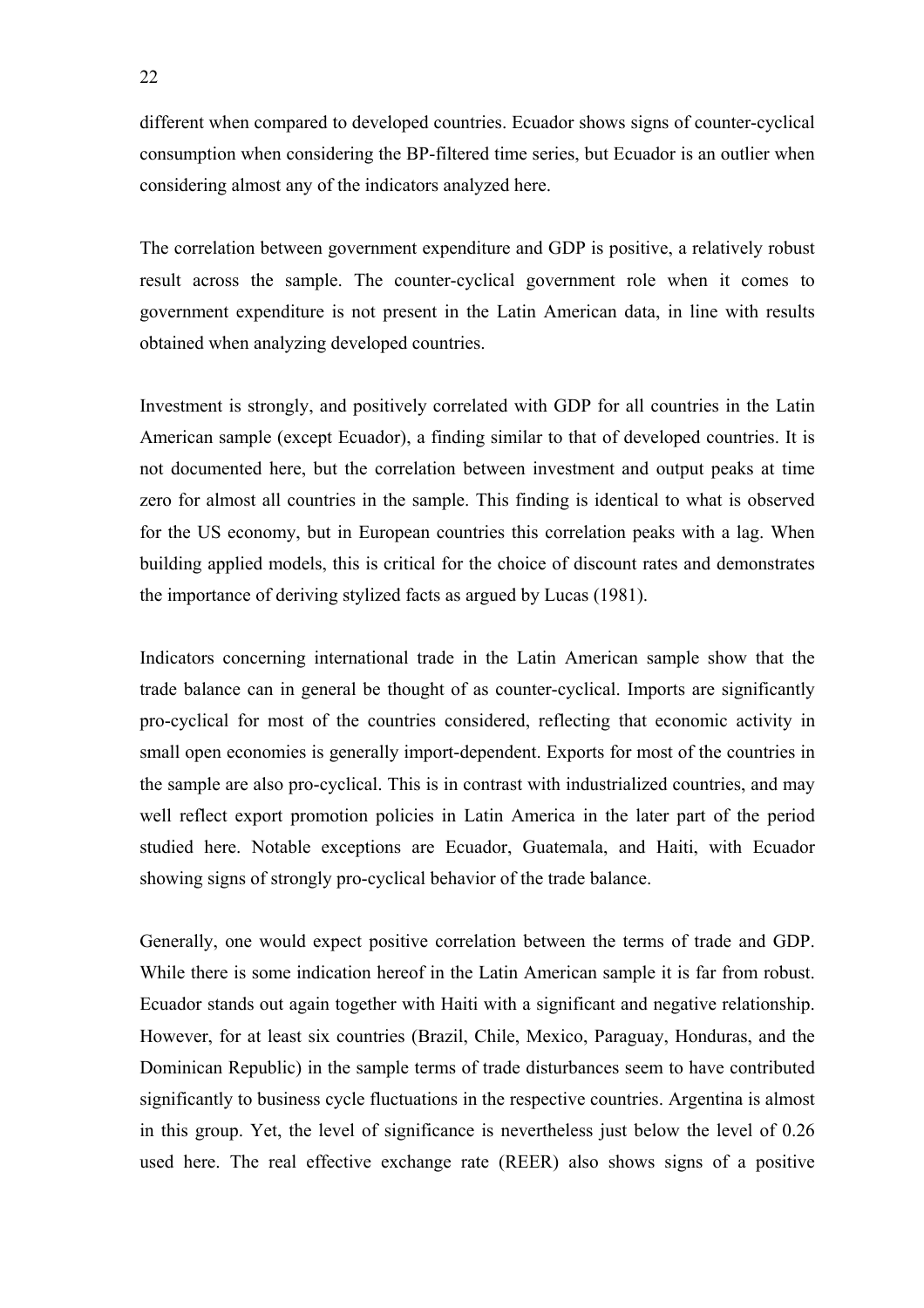relationship, indicating that the exchange rate tends to appreciate when the cyclical component of output goes up. Nevertheless, in nine out of the 15 countries in the sample the sign is insignificant. This reflects that the short run effects of REER fluctuations depends on the exchange rate arrangement in the individual countries that also vary over time, and it is difficult in the present data to derive general region specific conclusions about the effects of REER on output fluctuations.

The correlation between money and output is generally positive in Latin America, independent of the filter used. This result is in line with results obtained for developed countries. The issue whether money causes output or vice versa continues to loom in the background. A situation where the pattern of lead and lag correlations shows positive correlation between money and output that peaks with a lag is sometimes interpreted as an indication of the speed with which changes in the monetary policy is transmitted to real activity. In the Latin American countries these peak positive correlations occur with no or only one lag. This indicates a short transmission period of monetary shocks to real output. And Granger-causality tests provide some evidence that money Granger-causes output, although the result is not unidirectional.

Another monetary aggregate to be considered is domestic private credit. In Latin America there seems to be a fairly strong positive relationship between private credit and output, where the correlations peak at time zero. This might reflect the speed with which changes in domestic sector credit impacts on economic activity. Agénor, McDermott and Prasad (2000) did Granger-causality tests to measure whether private sector credit has any predictive power on industrial output. They found that for some countries domestic private credit can predict output fluctuations in a Granger-causal sense. This is confirmed in our data, but the robustness of the result is questionable. All in all, the general positive link between domestic private credit and output in Latin America should certainly be kept in mind when designing stabilization programs.

Traditional Keynesian models in which nominal wages are fixed have over the past three decades been heavily criticized by new classical theory. Moreover, data for industrialized countries do seem to indicate that real wages are pro-cyclical in contrast to the prediction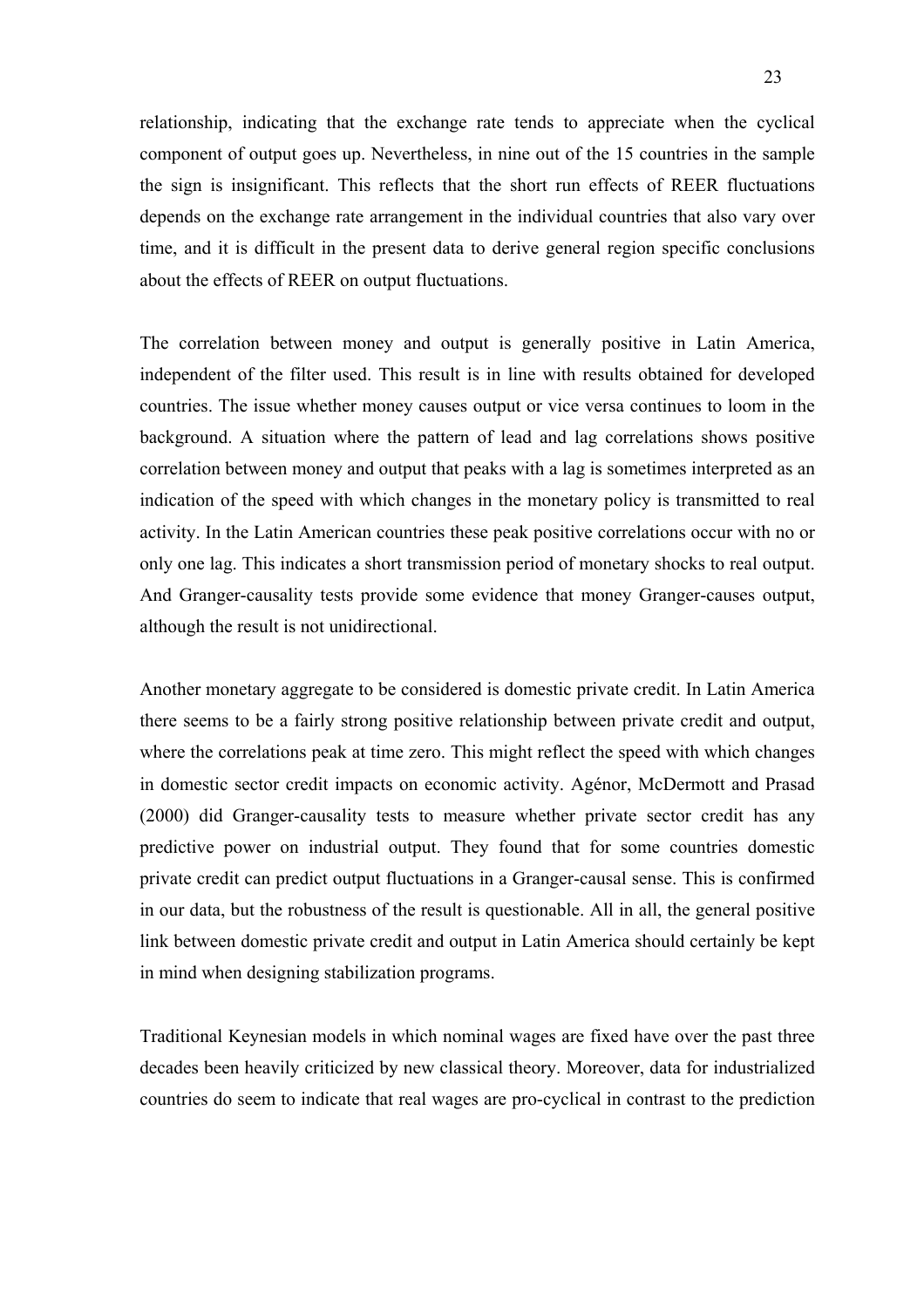of the traditional Keynesian approach.15 A priori we would expect the nominal wage index to exhibit a pattern similar to that of the CPI due to, for example, contractual indexing of wages. However, wage indexation data are extremely scarce in our sample. In Mexico for which we do have information both nominal wages and prices are strongly counter-cyclical, and the correlation between real wages and output is positive. The traditional Keynesian model does not seem to stand up based on our data. Mexican data also show - like in most other countries in the region - a negative relationship between CPI and GDP. This suggests that a supply driven model may be the more appropriate choice as in the case of industrialized countries. On the other hand, general regional specific statements are not feasible due to the lack of data.

Finally, the correlation between ODA and GDP documented for Latin America in Table 9a and 9b shows no pattern. Most correlations are insignificant, and only Honduras has a significant correlation (negative) when both filters are considered. There is no support in our data for concluding that ODA is pro-cyclical in Latin America.

|                | Gdp  |      | Abs Con | Pco Pub |      |      | Inv Imp           | Exp M2  |      | Oda     |         | Tot Rer Cpi Cre Wag |                    |         |         |
|----------------|------|------|---------|---------|------|------|-------------------|---------|------|---------|---------|---------------------|--------------------|---------|---------|
| Argentina      | 1.00 | 0.99 | 0.93    | na      | na   | 0.88 | 0.83              | $-0.53$ | 0.74 | 0.05    | 0.23    |                     | $0.44 - 0.52 0.36$ |         | na      |
| <b>Bolivia</b> | 1.00 | 0.64 | 0.73    | na      | 0.47 |      | $0.46 \quad 0.36$ | 0.45    | 0.25 | 0.23    | na      |                     | $0.16 - 0.25$      | 0.22    | na      |
| Brazil         | 1.00 | 0.99 | 0.84    | 0.82    | 0.63 | 0.92 | 0.70              | 0.08    | 0.50 | 0.04    | 0.37    | na                  | na                 | $-0.05$ | na      |
| Chile          | 1.00 | 0.97 | 0.91    | 0.91    | 0.63 | 0.63 | 0.93              | 0.16    | 0.69 | 0.18    | 0.58    | 0.61                | $-0.51$            | 0.64    | na      |
| Columbia       | 1.00 | 0.64 | 0.87    | 0.84    | 0.40 | 0.35 | 0.35              | 0.54    | 0.30 | $-0.04$ | $-0.07$ | $0.21 - 0.24$       |                    | na      | na      |
| Dom Rep.       | 1.00 | 0.85 | 0.61    | 0.62    | 0.03 |      | $0.66$ 0.55       | 0.34    | 0.19 | 0.05    | 0.40    |                     | $-0.12 - 0.54$     | 0.27    | na      |
| Ecuador        | 1.00 | 0.10 | 0.10    | 0.13    | 0.03 | 0.11 | 0.04              | 0.85    | 0.26 | 0.02    | $-0.44$ | $0.29$ 0.16         |                    | 0.04    | na      |
| El Salvad.     | 1.00 | 0.91 | 0.90    | 0.82    | 0.36 | 0.73 | 0.84              | 0.41    | 0.40 | $-0.45$ | 0.43    | $0.06 \quad 0.12$   |                    | 0.24    | na      |
| Guatamala      | 1.00 | 0.84 | 0.94    | 0.96    | 0.47 | 0.50 | 0.69              | 0.72    | 0.03 | 0.15    | 0.05    | $-0.12$ 0.31        |                    | 0.12    | na      |
| Haiti          | 1.00 | 0.81 | 0.75    | na      | na   | 0.63 | 0.67              | 0.81    | 0.57 | $-0.30$ | $-0.49$ | $0.38 - 0.31$       |                    | 0.41    | na      |
| Honduras       | 1.00 | 0.76 | 0.65    | 0.64    | 0.26 | 0.62 | 0.64              | 0.61    | 0.37 | $-0.25$ | 0.43    |                     | $0.11 - 0.43$      | 0.24    | na      |
| Mexico         | 1.00 | 0.96 | 0.97    | 0.97    | 0.70 | 0.89 | 0.84              | 0.16    | 0.89 | 0.29    | 0.86    |                     | $0.75 - 0.68$      | 0.88    | $-0.51$ |
| Paraguay       | 1.00 | 0.74 | 0.52    | 0.47    | 0.40 | 0.85 | 0.56              | 0.14    | 0.41 | $-0.10$ | 0.09    | $0.06$ 0.49         |                    | 0.51    | na      |
| Peru           | 1.00 | 0.93 | 0.86    | 0.87    | 0.64 | 0.70 | 0.69              | $-0.13$ | 0.30 | $-0.40$ | 0.08    |                     | $0.11 - 0.70$      | 0.17    | na      |
| Uruguay        | 1.00 | 0.96 | 0.91    | 0.90    | 0.55 | 0.89 | 0.89              | 0.24    | 0.67 | 0.56    | 0.21    | 0.75                | 0.28               | 0.58    | na      |

Table 9.a. *Cross Correlations for Latin America, HP*

Notes: See Table 6.a.

<sup>15</sup> New-Keynesian business cycle models exhibiting monopolistic competition in both commodity and labor markets have in recent years been developed to capture the pro-cyclical nature of real wages (see Benhabib and Farmer (1994 and 1996).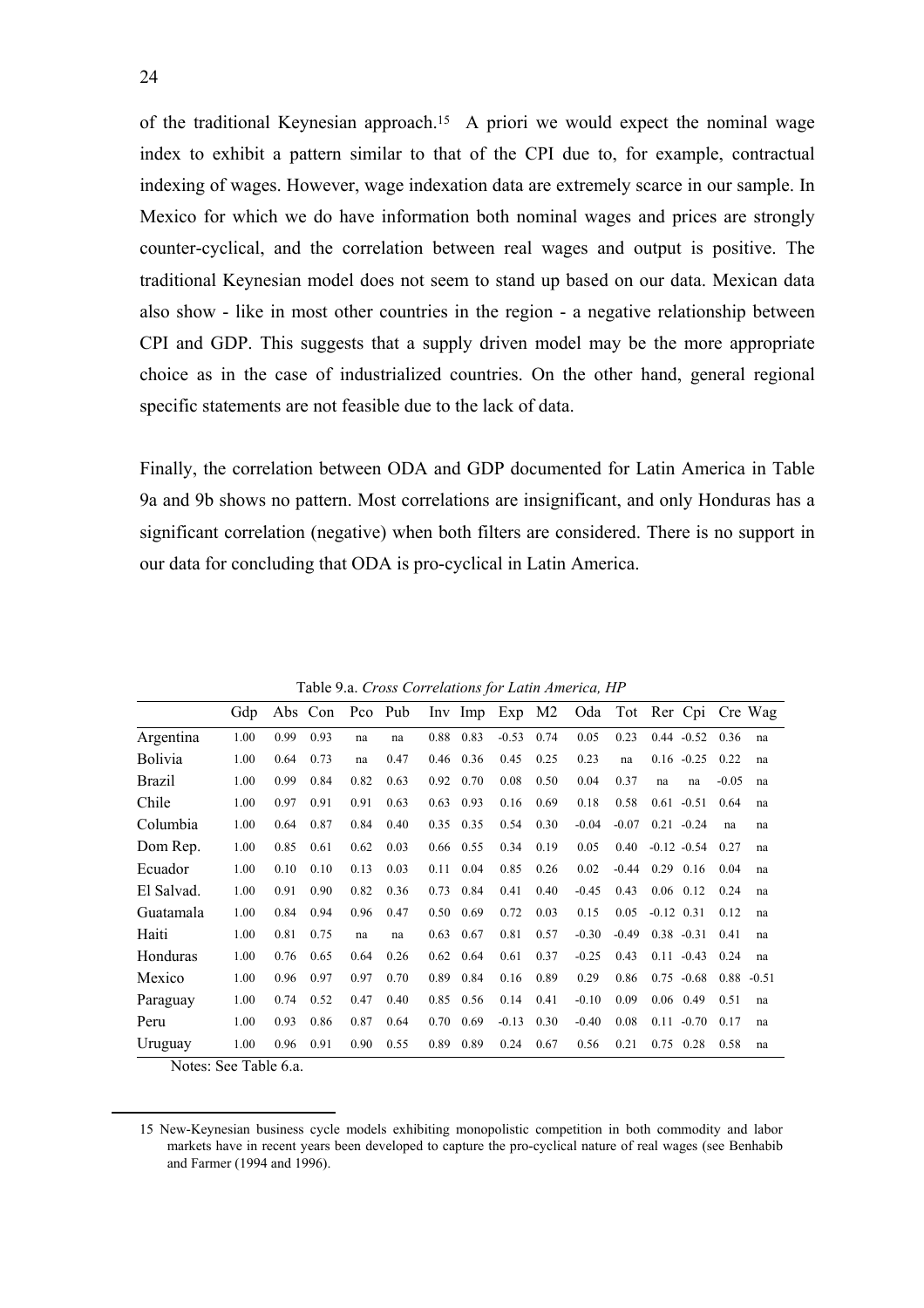|                | Gdp  | Abs     | Con     | Pco  | Pub     | Inv     | Imp     | Exp     | M2      | Oda     | Tot     | Rer     | Cpi     | Cre     | Wag     |
|----------------|------|---------|---------|------|---------|---------|---------|---------|---------|---------|---------|---------|---------|---------|---------|
| Argentina      | 1.00 | 0.99    | 0.95    | na   | na      | 0.90    | 0.84    | $-0.49$ | 0.60    | 0.14    | 0.20    | 0.38    | $-0.55$ | 0.39    | na      |
| <b>Bolivia</b> | 1.00 | 0.52    | 0.48    | na   | 0.50    | 0.42    | 0.17    | 0.14    | 0.10    | $-0.21$ | na      | 0.17    | $-0.08$ | 0.06    | na      |
| <b>Brazil</b>  | 1.00 | 0.97    | 0.78    | 0.73 | 0.42    | 0.78    | 0.47    | $-0.02$ | 0.18    | $-0.09$ | 0.25    | na      | na      | $-0.06$ | na      |
| Chile          | 1.00 | 0.94    | 0.86    | 0.86 | 0.53    | 0.33    | 0.88    | 0.39    | 0.42    | 0.05    | 0.32    | 0.44    | $-0.27$ | 0.48    | na      |
| Columbia       | 1.00 | 0.58    | 0.75    | 0.77 | 0.01    | 0.40    | 0.34    | 0.34    | 0.41    | 0.06    | 0.03    | 0.13    | $-0.39$ | na      | na      |
| Dom Rep.       | 1.00 | 0.83    | 0.55    | 0.56 | $-0.18$ | 0.66    | 0.51    | 0.15    | 0.28    | 0.04    | 0.26    | 0.16    | $-0.50$ | 0.27    | na      |
| Ecuador        | 1.00 | $-0.09$ | $-0.08$ | 0.10 | $-0.24$ | $-0.03$ | $-0.29$ | 0.86    | 0.22    | $-0.16$ | $-0.44$ | 0.23    | $-0.05$ | $-0.01$ | na      |
| El Salvad.     | 1.00 | 0.69    | 0.68    | 0.59 | 0.11    | 0.34    | 0.67    | 0.45    | 0.20    | $-0.12$ | $-0.02$ | 0.09    | $-0.20$ | 0.05    | na      |
| Guatemala      | 1.00 | 0.76    | 0.88    | 0.93 | 0.25    | 0.47    | 0.61    | 0.45    | 0.26    | $-0.09$ | 0.15    | 0.16    | $-0.11$ | 0.38    | na      |
| Haiti          | 1.00 | 0.79    | 0.74    | na   | na      | 0.52    | 0.67    | 0.75    | 0.44    | $-0.22$ | $-0.42$ | 0.42    | 0.08    | 0.27    | na      |
| Honduras       | 1.00 | 0.61    | 0.55    | 0.56 | 0.06    | 0.41    | 0.40    | 0.49    | 0.52    | $-0.30$ | 0.07    | 0.24    | $-0.53$ | 0.38    | na      |
| Mexico         | 1.00 | 0.97    | 0.95    | 0.94 | 0.61    | 0.93    | 0.85    | $-0.25$ | 0.82    | 0.04    | 0.71    | 0.70    | $-0.55$ | 0.82    | $-0.37$ |
| Paraguay       | 1.00 | 0.60    | 0.43    | 0.41 | 0.11    | 0.69    | 0.32    | $-0.40$ | $-0.19$ | 0.02    | 0.31    | $-0.25$ | 0.33    | $-0.10$ | na      |
| Peru           | 1.00 | 0.92    | 0.86    | 0.85 | 0.57    | 0.75    | 0.75    | 0.04    | 0.15    | $-0.14$ | 0.08    | 0.28    | $-0.42$ | 0.07    | na      |
| Uruguay        | 1.00 | 0.93    | 0.92    | 0.90 | 0.32    | 0.74    | 0.75    | 0.17    | 0.48    | 0.25    | 0.13    | 0.52    | 0.21    | 0.29    | na      |

Table 9.b. *Cross Correlations for Latin Americ, BP*

Notes: See Table 6.a.

# (c) *Asia and North Africa*

Turning to the analysis of the standard deviations for the Asian and North African countries, Table 10a and 10b show that the volatility in GDP is generally not significantly different for what is observed in developed countries. The data analysis also shows that a downward adjustment in the standard deviations for Asian countries, when using the BPfilter instead of the HP-filter, is more pronounced than for North African countries. This highlights once again the importance of using appropriate filters before drawing any final conclusions about business cycle properties of a particular country.

In the Asian and North African group of countries some can be thought of as behaving in accordance with the permanent income hypothesis. Half have standard deviations in both total consumption and private consumption that are less volatile than GDP. The consumption volatility in the Philippines for example is only half of the standard deviation in GDP. For this group of countries it therefore generally seems as if business cycle consumption patterns are better in accordance with patterns in industrialized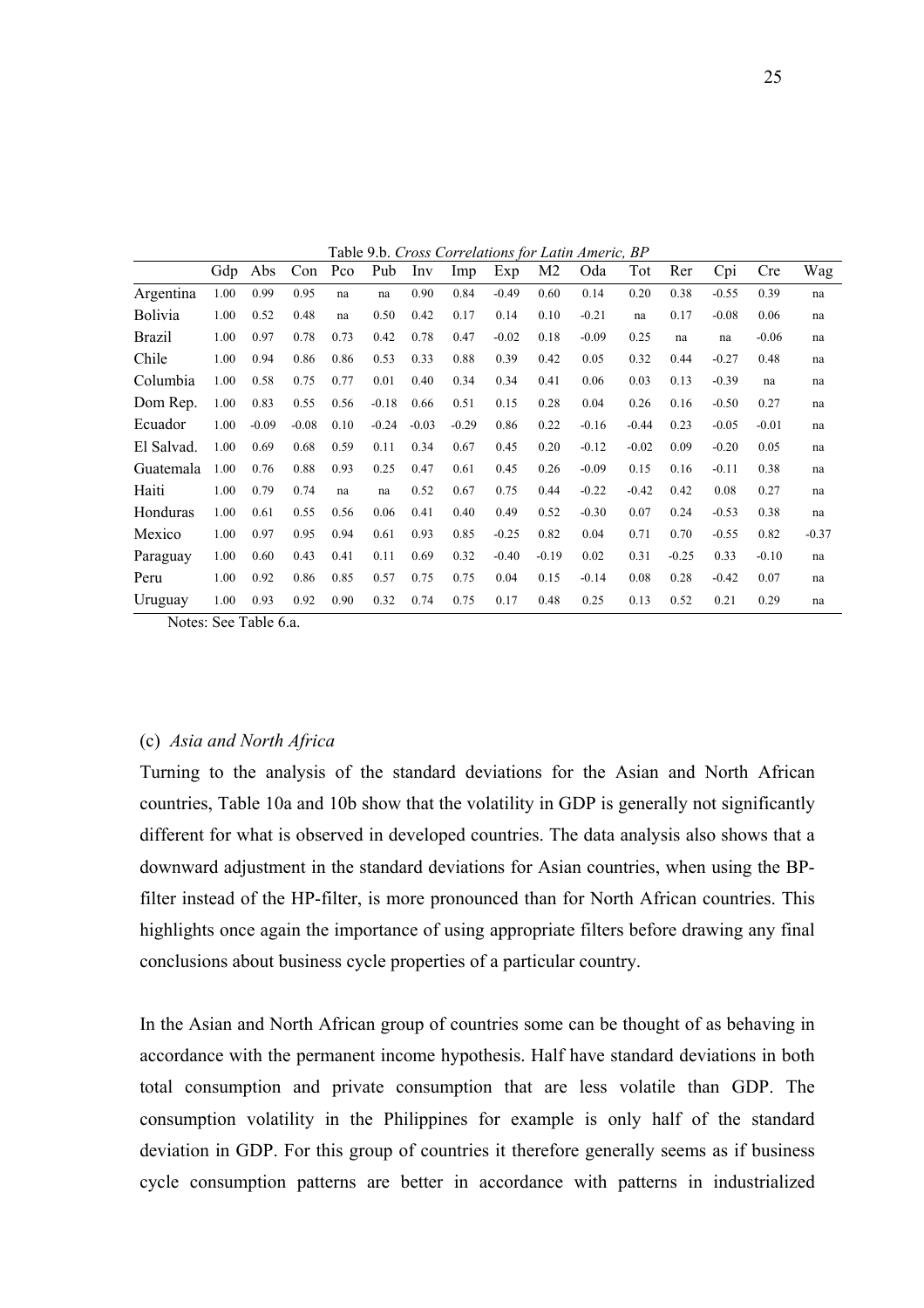countries than in the other developing regions studied in this paper. Moreover, the relative volatility in investment to GDP also follows that of the developed countries. The standard deviation in investment is two to five times the volatility in GDP.

Money aggregates also seem to be relatively well in concordance with the stylized facts of industrialized countries. M2 is a bit more volatile than what is observed in industrialized countries, but the standard deviation of this indicator is lower than in other developing countries. Concerning private credit, only India stands out significantly with reported standard deviations of 45.35% (HP) and 35.12% (BP), respectively. The rest of the Asian and North African countries have low standard deviations as compared to other developing countries.

The volatility in the CPI follows the above pattern. The documented figures are above what is observed in developed countries, but below what is seen in other developing countries. The volatility in wages is documented for two countries (Korea and Sri Lanka) and there is no significant indication whether wages are more or less volatile than consumer prices. It would seem that these indicators have quite similar business cycle properties. Effective contractual indexing of nominal wages to the consumer price index could lead to a situation where the business cycle features of wages closely follow that of the CPI.

Finally, the volatility of ODA in this group of countries is also very high as was the case in Latin America. However, it is once again important to keep in mind the relatively minor significance of ODA as a share of GDP in the countries included in the present Asian and North African sample.

All in all, the business cycle properties of the present sample with regard to volatility do not deviate much from the summery statistics in industrialized countries.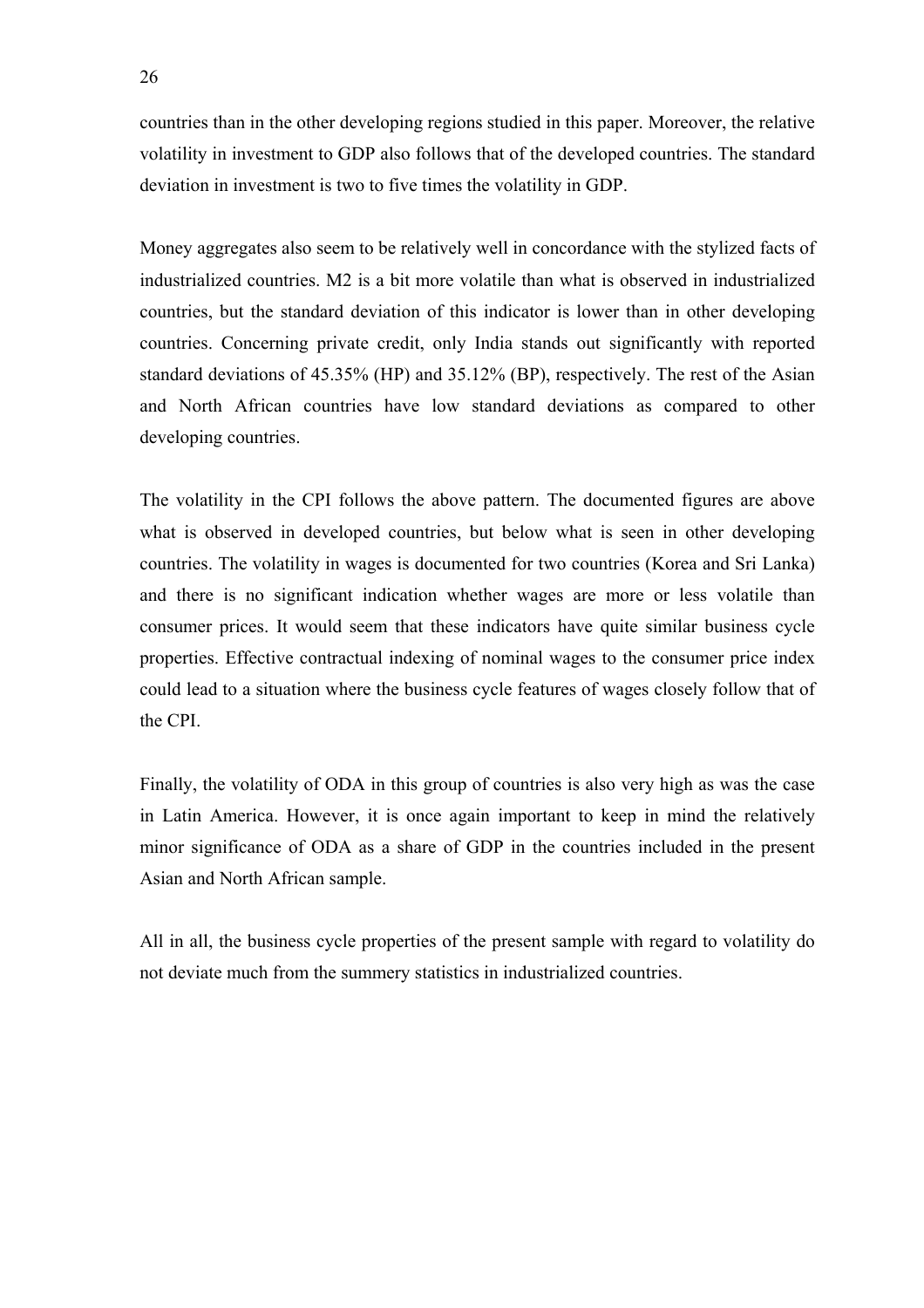|                        |      |                         | Gdp Abs Con Pco Pub |           |                 | Inv   | Imp   | Exp   | M2    | Oda    | Tot   | Rer   | Cpi   | Cre   | Wag  |
|------------------------|------|-------------------------|---------------------|-----------|-----------------|-------|-------|-------|-------|--------|-------|-------|-------|-------|------|
| Algeria                |      | 3.55 3.96 3.29          |                     | 3.40 4.78 |                 | 7.42  | 10.14 | 6.56  | 10.59 | 18.11  | 16.52 | na    | na    | 24.69 | na   |
| Bangladesh             | 3.67 | 4.17                    | 4.80                | 4.83      | 4.68            | 16.58 | 17.80 | 11.71 | na    | na     | 17.03 | na    | 10.59 | na    | na   |
| China                  |      | 2.94 4.11               | 2.66                | 2.56      | 4.89            | 7.87  | 16.16 | 9.51  | na    | na     | 4.90  | na    | na    | na    | na   |
| Egypt                  |      | $2.57$ 3.10             | 2.19                | na        | na              | 11.74 | 7.34  | 6.85  | 6.76  | 36.88  | 10.67 | 19.18 | 2.16  | 13.10 | na   |
| India                  |      | 2.34 2.48               | na                  | na        | 3.87            | 5.42  | na    | na    | 6.65  | 20.88  | 7.32  | 6.09  | 5.13  | 45.35 | na   |
| Indonesia              | 1.33 | 3.91                    | 4.51                | 5.27      | 4.69            | 5.56  | 7.73  | 6.05  | 9.22  | 16.92  | 10.01 | 9.05  | 5.37  | 16.15 | na   |
| Korea                  | 2.50 | 3.00                    | 1.85                | 2.14      | 2.25            | 9.19  | 6.32  | 7.22  | 8.80  | 122.00 | 3.58  | 5.83  | 4.94  | 9.17  | 5.84 |
| Malaysia               | 2.30 | 6.16                    | 4.25                |           | 4.84 4.56 11.43 |       | 9.46  | 3.92  | 6.16  | 42.25  | 5.55  | 5.14  | 2.94  | 10.49 | na   |
| Morocco                | 2.81 | 4.72                    | 3.59                | 3.10      | 8.54            | 13.81 | 9.74  | 6.90  | 9.56  | 31.94  | 5.26  | 7.99  | 2.30  | na    | na   |
| Pakistan               | 1.62 |                         | 3.58 2.62           | 3.22      | 5.46            | 2.99  | 12.13 | 9.17  | 11.45 | 22.35  | 10.46 | 10.00 | 4.54  | 11.71 | na   |
| Papua N.G.             | 4.17 |                         | 5.28 3.54           | 4.22      | 3.83            | 19.17 | 8.98  | 10.81 | na    | 11.10  | 8.76  | na    | na    | na    | na   |
| Philippines            | 3.37 |                         | 4.63 1.78           |           | 1.60 4.39       | 13.10 | 9.81  | 7.79  | 7.91  | 23.27  | 5.69  | 7.27  | 6.47  | 15.93 | na   |
| Sri Lanka              | 1.35 | 3.30                    | 3.44                | 3.92 6.51 |                 | 10.72 | 7.51  | 4.94  | 7.25  | 13.05  | 12.00 | 8.37  | 4.64  | 7.41  | 7.05 |
| Thailand               | 2.14 | 3.96                    | 1.96                | 2.10      | 3.67            | 8.40  | 9.97  | 5.66  | 4.05  | 17.14  | 6.59  | 4.13  | 4.40  | 7.99  | na   |
| Tunisia<br>$\sim$<br>T | 2.33 | 3.16<br>$T1$ 1 1 $\ell$ | 1.99                | 2.18      | 2.76            | 10.00 | 5.83  | 6.46  | 6.48  | 19.67  | 8.57  | na    | na    | 6.31  | na   |

Table 10.a. *Standard deviations for Asia and North Africa, HP, percent*

Notes: See Table 6.a.

Table 10.b. *Standard deviations for Asia and North Africa, BP, percent*

|             | Gdp  | Abs  | Con  |      | Pco Pub | Inv   | Imp   | Exp  | M <sub>2</sub> | Oda   | Tot   | Rer  | Cpi  | Cre   | Wag  |
|-------------|------|------|------|------|---------|-------|-------|------|----------------|-------|-------|------|------|-------|------|
| Algeria     | 2.84 | 2.67 | 2.23 | 2.41 | 3.32    | 4.90  | 6.59  | 5.36 | 6.90           | 12.16 | 10.65 | na   | na   | 14.89 | na   |
| Bangladesh  | 2.41 | 2.74 | 3.47 | 3.49 | 3.29    | 11.96 | 13.47 | 9.30 | na             | na    | 13.12 | na   | 3.95 | na    | na   |
| China       | 1.52 | 2.18 | 1.23 | 1.24 | 2.47    | 4.48  | 9.38  | 4.82 | na             | na    | 2.55  | na   | na   | na    | na   |
| Egypt       | 1.21 | 1.96 | 1.32 | na   | na      | 5.86  | 4.70  | 3.97 | 3.67           | 28.39 | 4.97  | 8.76 | 1.36 | 7.31  | na   |
| India       | 1.50 | 1.69 | na   | na   | 1.70    | 4.10  | na    | na   | 3.07           | 15.73 | 5.38  | 3.46 | 2.70 | 35.12 | na   |
| Indonesia   | 0.84 | 2.26 | 2.88 | 3.45 | 3.37    | 2.37  | 4.53  | 3.89 | 5.46           | 7.81  | 6.06  | 4.64 | 2.57 | 9.77  | na   |
| Korea       | 1.37 | 1.69 | 0.99 | 1.22 | 1.28    | 5.51  | 3.93  | 4.84 | 4.26           | 78.51 | 2.04  | 2.49 | 2.33 | 4.39  | 1.96 |
| Malaysia    | 1.28 | 2.83 | 1.84 | 2.27 | 2.22    | 6.19  | 5.51  | 2.96 | 2.95           | 27.67 | 4.52  | 2.68 | 1.35 | 6.07  | na   |
| Morocco     | 2.05 | 2.56 | 2.27 | 2.38 | 4.07    | 8.73  | 5.15  | 5.15 | 4.26           | 21.52 | 3.21  | 3.70 | 1.33 | na    | na   |
| Pakistan    | 1.13 | 2.44 | 1.93 | 2.39 | 4.00    | 2.02  | 7.70  | 6.30 | 5.57           | 15.45 | 7.17  | 6.22 | 1.87 | 5.91  | na   |
| Papua N.G.  | 1.96 | 2.91 | 2.07 | 2.57 | 3.10    | 10.49 | 5.53  | 4.72 | na             | 7.71  | 6.60  | na   | na   | na    | na   |
| Philippines | 1.43 | 2.03 | 0.62 | 0.54 | 2.06    | 6.71  | 3.90  | 5.04 | 3.76           | 15.52 | 3.62  | 4.48 | 4.17 | 6.88  | na   |
| Sri Lanka   | 0.74 | 1.88 | 2.01 | 2.45 | 4.18    | 6.84  | 3.99  | 3.73 | 5.29           | 9.09  | 7.17  | 4.78 | 2.09 | 6.07  | 4.03 |
| Thailand    | 0.99 | 2.36 | 0.96 | 1.06 | 1.96    | 5.39  | 6.20  | 3.06 | 2.08           | 10.51 | 5.00  | 2.36 | 2.04 | 3.66  | na   |
| Tunisia     | 1.78 | 1.84 | 1.40 | 1.62 | 1.27    | 5.90  | 3.17  | 3.82 | 3.20           | 9.66  | 4.66  | na   | na   | 3.48  | na   |

Notes: See Table 6.a.

The contemporaneous correlations between GDP and the 14 other variables in this study are documented in Table 11a and 11b for the 15 Asian and North African countries. Except for Egypt there is significant positive correlation between output and total as well as private consumption. Correlations are generally as high as documented for the US and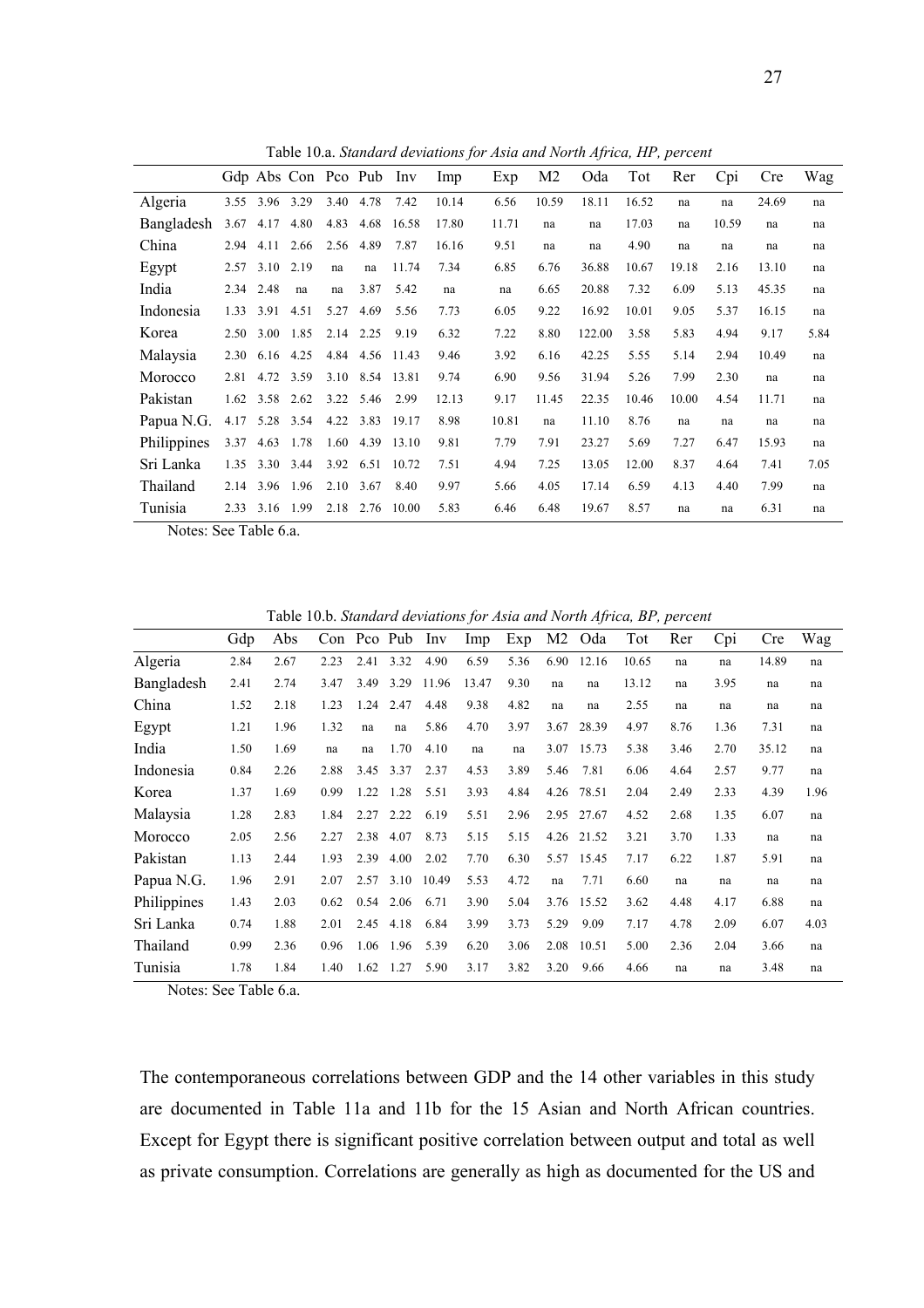European countries. As regards the stabilizing (counter-cyclical) impact of government consumption there is no clear picture, and for three countries the sign of the correlation changes from one filtering procedure to the other.

For most countries in the Asian and North African sample there is indication of a positive and significant relationship between gross domestic investment and output. This is independent of the filter used and corresponds well with what is observed in industrialized countries. Besides Egypt, the only other countries with atypical characteristics are Papua New Guinea and Sri Lanka where the signs of contemporaneous correlations change, depending on the filter used.

As regards the trade balance and output, our data do not provide a clear counter-cyclical picture for the Asian and North African group. This is as discussed above in contrast with the relationship in industrialized countries. Imports are, with the exception of Egypt, positively correlated with output. However, exports are also highly positively correlated with GDP, a feature that is not observed at this level in any developed countries. Export promotion policies are in all likelihood one dimension of the underlying features captured in this relationship. Looking at the terms of trade variable only two countries in the sample show signs of a significantly positive time-series correlation with output, independent of the filter applied. Terms of trade disturbances may, in other words, not have been quite as an important source behind general output fluctuations in Asia and North Africa as found by Hoffmeister and Roldos (1997) for Asia and Latin America. Finally, it is difficult to identify any pattern in the relationship between the REER for Asian and North African countries and output. Given the different exchange rate regimes in place this result is not surprising, and generally corresponds well with what is observed in developed countries.

The contemporaneous correlations between money and GDP suggest that for most of the countries in the Asia/North Africa sample money is pro-cyclical. The only exceptions are Morocco, Pakistan and Sri Lanka, when BP-filtered series are used. This again highlights the potential importance of money when macroeconomic fluctuations of the business cycle are under study. Our result is different from that of Agénor, McDermott and Prasad (2000). They identify limited evidence in their sample of mainly middle-income countries for pro-cyclical behavior of monetary aggregates. But it should be mentioned that a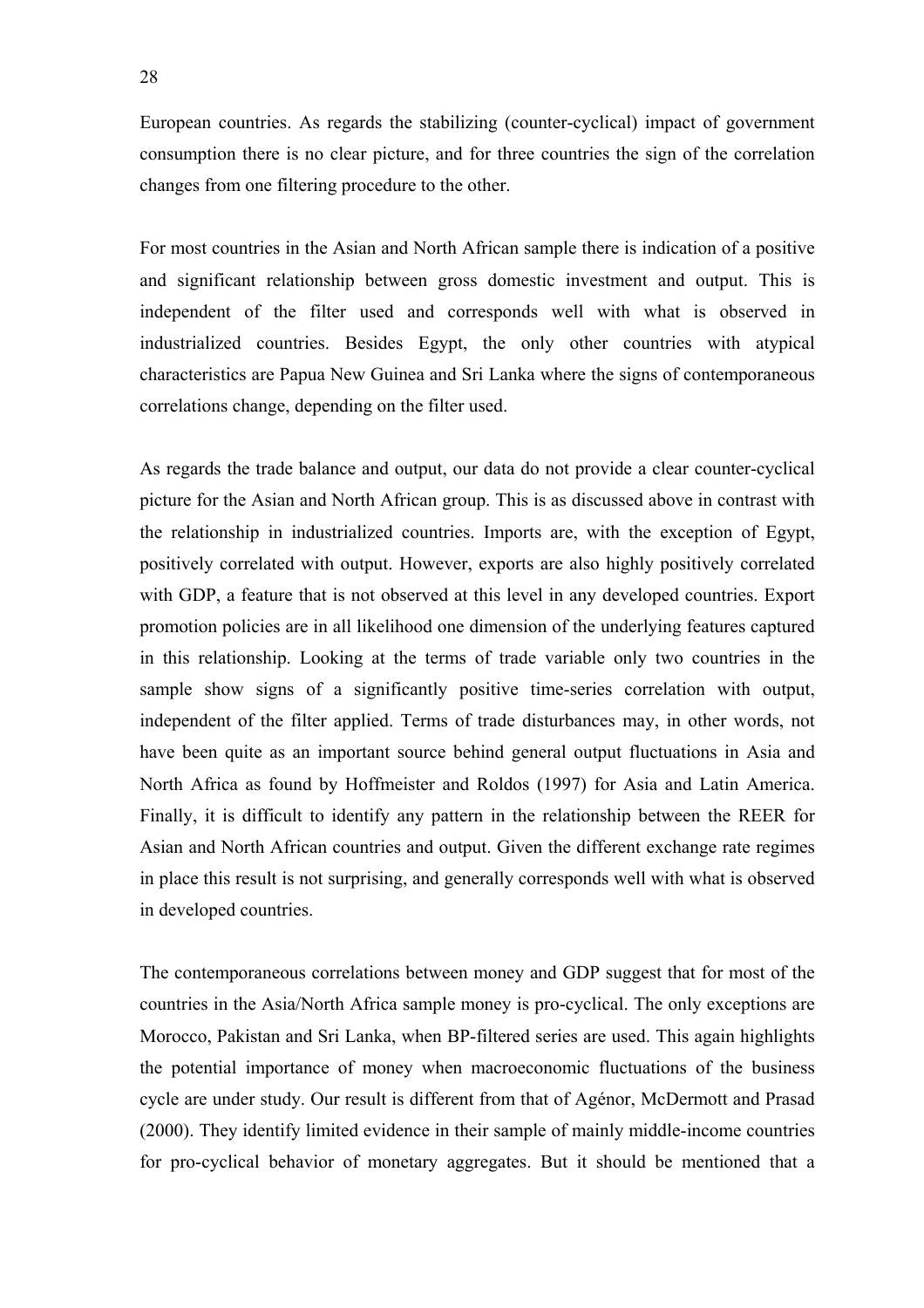bivariate Granger-causality test provides no clear picture of whether M2 can be used for predicting output. Turning to private sector credit there are also signs of a positive relationship with output. This might indicate that credit has some predictive power when trying to explain output fluctuations, but it could also be that the demand for loans is determined by a set of other factors jointly determining credit and output. We recognize that the two monetary aggregates considered here do not have the power to predict output fluctuations in the Granger-causality sense. Yet, it is striking that so many countries show significant positive correlations between output and monetary aggregates. It would certainly appear justified to include monetary variables when modeling business cycles in developing countries as long as it appears that money has real side effects in the business cycle.

Negative correlations between the CPI and GDP in combination with nominal wages, which are uncorrelated with GDP in Korea, provide no support for the wage indexing hypothesis already referred to above. Data from Sri Lanka indicate the exact opposite result with correlations for CPI and the wage index being almost identical. This is regardless of the filter used. In sum, it would appear that a supply-side approach to economic analysis with marginal productivity of labor equaling the real wage is more appropriate in Korea than in Sri Lanka where real wages and output are approximately uncorrelated. The lack of correlation in Sri Lanka can be explained with reference to an efficiency wage-setting environment (see for example Danthine and Donaldson, 1990). With reference, more specifically, to consumer prices in the Asian and North Africa group no clear pattern seems to exist between CPI and GDP, which is contrary to results documented for industrialized countries. Demand-driven models should not be ruled out a priori when studying business cycles in developing countries.

Finally, no cyclical pattern between ODA and output in Asia and North Africa is evident in our data, the only exception being Thailand. This result modifies the Pallage and Robe (2001) conclusion that aid commitments are not counter-cyclical. We cannot rule out that this may be so in the Asian and North African countries in our sample.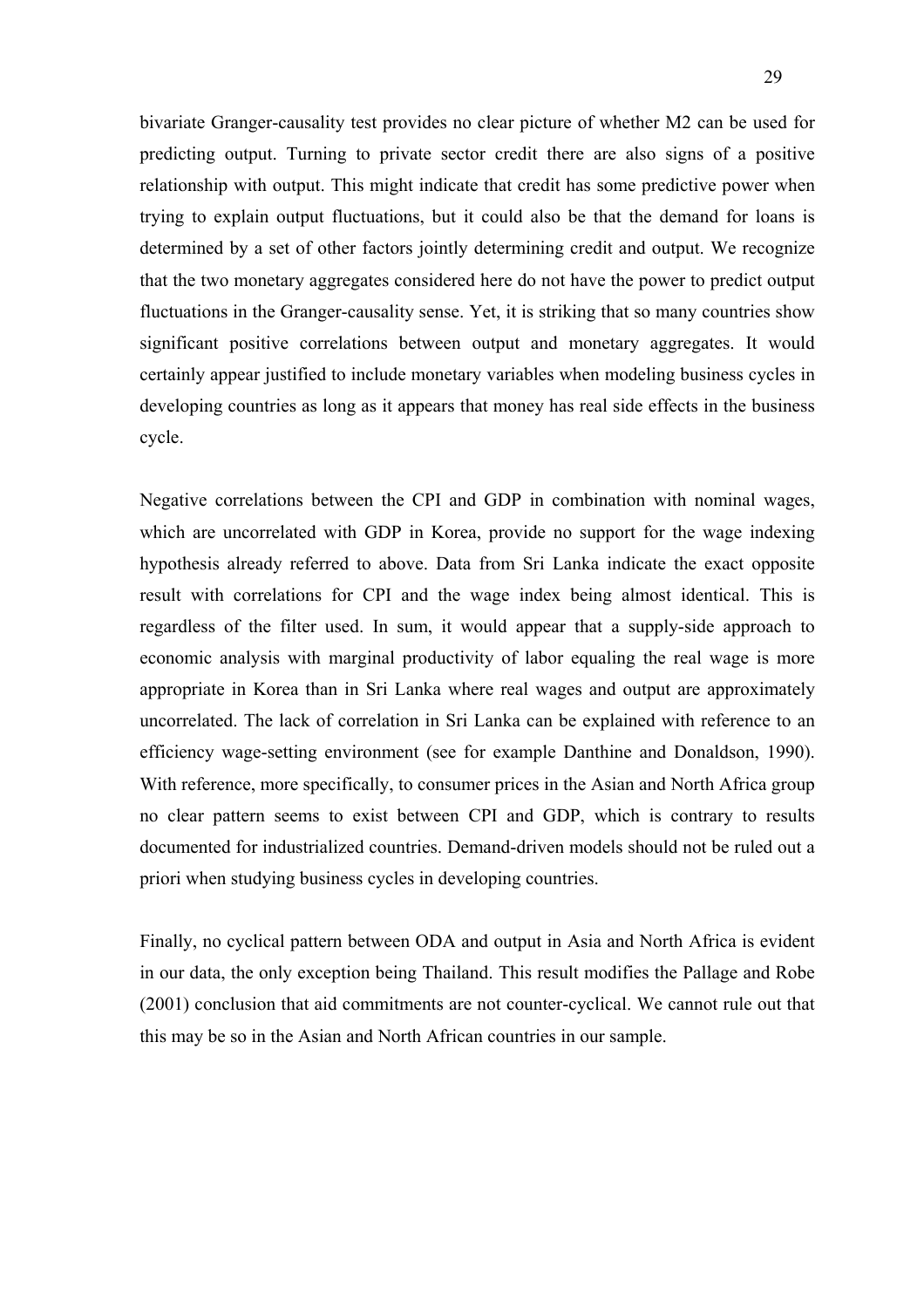|             | Gdp  | Abs  | Con  | Pco  | Pub     | Inv     | Imp.    | Exp  | M <sub>2</sub> | Oda     | Tot     | Rer     | Cpi     | Cre     | Wag  |
|-------------|------|------|------|------|---------|---------|---------|------|----------------|---------|---------|---------|---------|---------|------|
| Algeria     | 1.00 | 0.46 | 0.30 | 0.34 | 0.10    | 0.45    | 0.37    | 0.91 | 0.21           | $-0.20$ | 0.02    | na      | na      | 0.19    | na   |
| Bangladesh  | 1.00 | 0.95 | 0.76 | 0.76 | 0.65    | 0.61    | 0.49    | 0.40 | na             | na      | 0.27    | na      | $-0.02$ | na      | na   |
| China       | 1.00 | 0.94 | 0.75 | 0.75 | 0.50    | 0.88    | 0.54    | 0.14 | na             | na      | $-0.02$ | na      | na      | na      | na   |
| Egypt       | 1.00 | 0.15 | 0.34 | na   | na      | $-0.00$ | $-0.11$ | 0.66 | 0.05           | $-0.11$ | $-0.14$ | 0.06    | 0.18    | 0.24    | na   |
| India       | 1.00 | 0.95 | na   | na   | 0.42    | 0.56    | na      | na   | 0.13           | $-0.21$ | 0.25    | 0.05    | $-0.19$ | 0.08    | na   |
| Indonesia   | 1.00 | 0.46 | 0.33 | 0.28 | 0.34    | 0.49    | 0.31    | 0.18 | 0.23           | 0.16    | 0.47    | $-0.04$ | 0.11    | $-0.14$ | na   |
| Korea       | 1.00 | 0.89 | 0.64 | 0.69 | 0.02    | 0.80    | 0.78    | 0.47 | 0.54           | $-0.06$ | 0.65    | 0.43    | $-0.62$ | 0.31    | 0.05 |
| Malaysia    | 1.00 | 0.88 | 0.82 | 0.81 | 0.46    | 0.88    | 0.79    | 0.49 | 0.50           | 0.08    | 0.56    | 0.33    | 0.36    | 0.49    | na   |
| Morocco     | 1.00 | 0.81 | 0.85 | 0.79 | 0.61    | 0.44    | 0.54    | 0.18 | 0.15           | 0.28    | $-0.11$ | 0.15    | 0.07    | na      | na   |
| Pakistan    | 1.00 | 0.62 | 0.68 | 0.68 | $-0.15$ | 0.38    | 0.36    | 0.52 | 0.20           | 0.13    | $-0.08$ | 0.39    | $-0.06$ | 0.19    | na   |
| Papua N.G.  | 1.00 | 0.31 | 0.76 | 0.68 | 0.64    | $-0.13$ | 0.08    | 0.66 | na             | $-0.33$ | 0.28    | na      | na      | na      | na   |
| Philippines | 1.00 | 0.94 | 0.91 | 0.90 | 0.73    | 0.89    | 0.86    | 0.64 | 0.70           | $-0.01$ | $-0.16$ | 0.19    | $-0.63$ | 0.76    | na   |
| Sri Lanka   | 1.00 | 0.62 | 0.38 | 0.42 | $-0.15$ | 0.36    | 0.51    | 0.37 | 0.09           | 0.13    | $-0.02$ | $-0.09$ | 0.24    | 0.09    | 0.28 |
| Thailand    | 1.00 | 0.84 | 0.80 | 0.78 | 0.37    | 0.82    | 0.73    | 0.51 | 0.45           | 0.51    | 0.12    | 0.15    | $-0.07$ | 0.69    | na   |
| Tunisia     | 1.00 | 0.64 | 0.33 | 0.36 | 0.06    | 0.53    | 0.20    | 0.33 | 0.15           | $-0.04$ | 0.19    | na      | na      | 0.13    | na   |

Table 11.a. *Cross Correlations for Asia and North Africa, HP*

Notes: See Table 6.a.

Table 11.b. *Cross Correlations for Asia and North Africa, BP*

|             | Gdp  | Abs     | Con Pco |      | Pub     | Inv     | Imp     | Exp     | M2      | Oda     | Tot     | Rer     | Cpi     | Cre     | Wag     |
|-------------|------|---------|---------|------|---------|---------|---------|---------|---------|---------|---------|---------|---------|---------|---------|
| Algeria     | 1.00 | 0.36    | 0.27    | 0.31 | 0.04    | 0.32    | 0.30    | 0.93    | 0.21    | $-0.19$ | $-0.13$ | na      | na      | 0.08    | na      |
| Bangladesh  | 1.00 | 0.92    | 0.65    | 0.65 | 0.61    | 0.58    | 0.34    | 0.33    | na      | na      | 0.14    | na      | 0.15    | na      | na      |
| China       | 1.00 | 0.87    | 0.56    | 0.56 | 0.28    | 0.86    | 0.36    | $-0.02$ | na      | na      | 0.11    | na      | na      | na      | na      |
| Egypt       | 1.00 | $-0.02$ | 0.18    | na   | na      | $-0.06$ | $-0.17$ | 0.58    | 0.20    | 0.00    | $-0.05$ | 0.17    | 0.13    | 0.05    | na      |
| India       | 1.00 | 0.95    | na      | na   | 0.15    | 0.49    | na      | na      | 0.06    | $-0.06$ | 0.13    | 0.25    | 0.10    | 0.36    | na      |
| Indonesia   | 1.00 | 0.35    | 0.32    | 0.31 | $-0.02$ | 0.21    | 0.20    | 0.30    | 0.15    | 0.02    | 0.25    | 0.07    | 0.27    | $-0.13$ | na      |
| Korea       | 1.00 | 0.90    | 0.61    | 0.72 | $-0.33$ | 0.79    | 0.83    | 0.43    | 0.69    | $-0.12$ | 0.56    | 0.47    | $-0.60$ | 0.46    | $-0.10$ |
| Malaysia    | 1.00 | 0.74    | 0.57    | 0.62 | $-0.02$ | 0.75    | 0.63    | 0.64    | 0.44    | $-0.02$ | 0.75    | 0.35    | 0.21    | 0.31    | na      |
| Morocco     | 1.00 | 0.80    | 0.82    | 0.76 | 0.45    | 0.25    | 0.37    | 0.36    | $-0.03$ | 0.14    | $-0.13$ | $-0.03$ | 0.05    | na      | na      |
| Pakistan    | 1.00 | 0.63    | 0.70    | 0.67 | $-0.07$ | 0.43    | 0.33    | 0.35    | $-0.26$ | 0.11    | 0.10    | 0.38    | 0.32    | $-0.14$ | na      |
| Papua N.G.  | 1.00 | 0.32    | 0.46    | 0.31 | 0.54    | 0.04    | 0.12    | 0.63    | na      | $-0.14$ | 0.03    | na      | na      | na      | na      |
| Philippines | 1.00 | 0.78    | 0.76    | 0.78 | 0.48    | 0.81    | 0.68    | 0.45    | 0.40    | 0.17    | $-0.21$ | $-0.22$ | $-0.68$ | 0.48    | na      |
| Sri Lanka   | 1.00 | 0.29    | 0.39    | 0.44 | $-0.36$ | $-0.06$ | 0.13    | 0.28    | $-0.12$ | 0.17    | $-0.16$ | $-0.01$ | 0.34    | $-0.17$ | 0.23    |
| Thailand    | 1.00 | 0.73    | 0.54    | 0.49 | 0.29    | 0.78    | 0.53    | 0.05    | 0.25    | 0.27    | 0.38    | 0.13    | 0.01    | 0.69    | na      |
| Tunisia     | 1.00 | 0.73    | 0.18    | 0.18 | 0.08    | 0.62    | 0.27    | 0.56    | 0.17    | 0.06    | 0.30    | na      | na      | 0.08    | na      |

Notes: See Table 6.a.

### **V. DISCUSSION AND CONCLUSION**

The design of appropriate stabilization policies in developing countries has attracted a lot of attention during the past two decades, almost to the extent that macroeconomic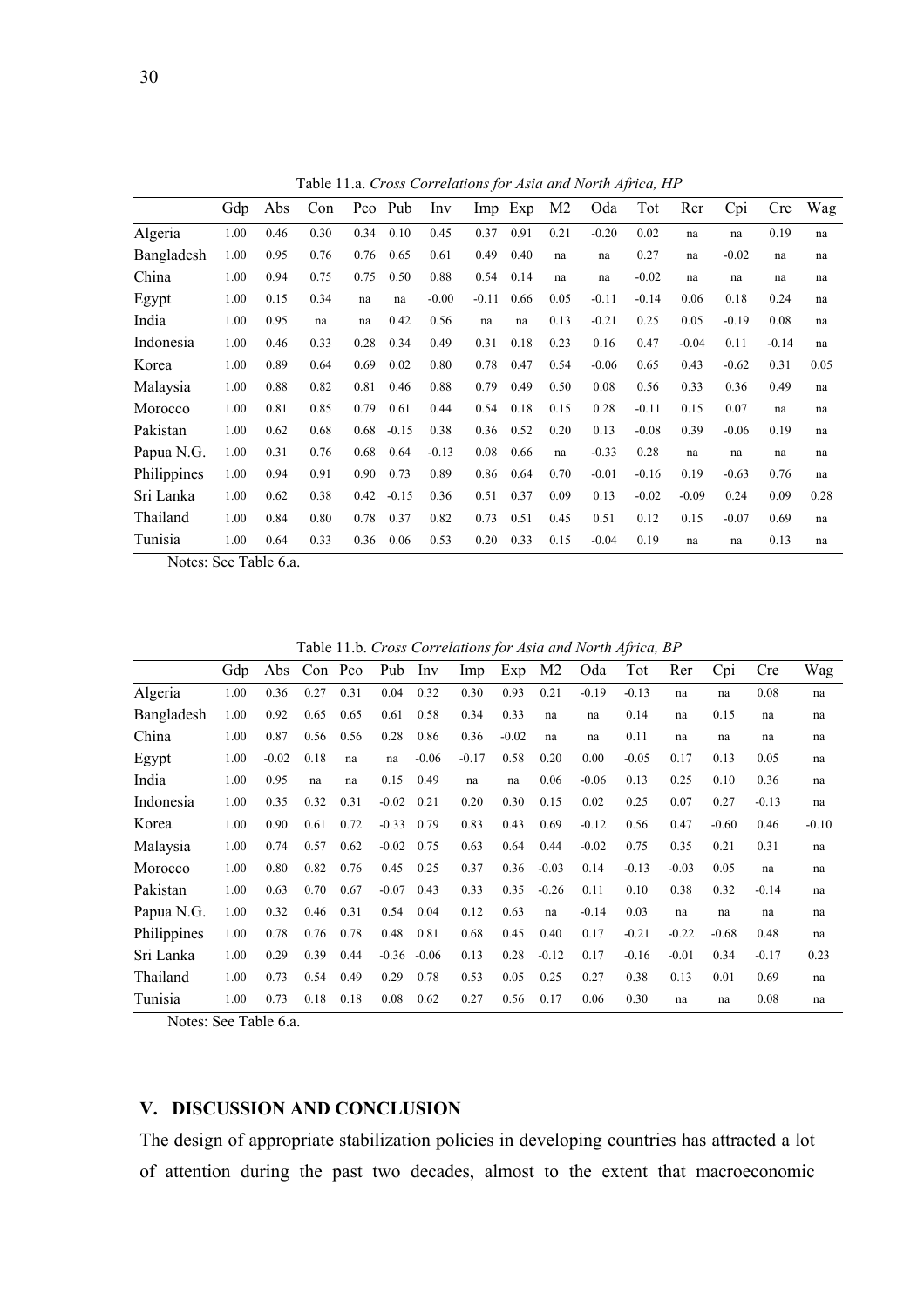stabilization and adjustment became synonymous with economic development. This is unfortunate for a number of reasons. Proper macroeconomic management is critical, but clearly only one item on the complex agenda facing policy makers in the third world and donor agencies. Moreover, Lucas (1981) argues that understanding the characteristics of the business cycle is the first step in designing appropriate stabilization policies. We have documented in this paper that this preparatory work is as yet far from complete. This is so in spite of the insightful contribution by Agénor, McDermott and Prasad (2000), who explicitly recognize their limited country coverage.

First, we found no evidence in the literature of any serious attention to the importance of the duration of the business cycle for the conclusions drawn about stylized facts. Second, based on a sample of 15 countries we estimated that the duration of business cycles in developing countries are clearly shorter than those in developed countries, and also the turning points vary. Business cycles in developing countries are different. Thirdly, we applied appropriate filters to capture a business cycle duration of no more than six years to a sample of 50 countries, including both low- and middle-income countries. It emerged that previous insights need considerable qualification.

The following conclusions stand out as regards the volatility of the 15 variables considered:

- Output is much more volatile in Sub-Saharan Africa than in industrialized countries and more volatile than in the Latin American, Asian and North African countries studied here. The expectation that there are fewer automatic stabilizers in developing countries seems to hold. Business cycle management is a greater challenge in developing countries.
- Consumption is more volatile than output in Sub-Saharan Africa and Latin America. The permanent income hypothesis is  $-$  in contrast to findings for industrialized countries – not supported by our data.
- Money and private sector credit are highly volatile across the three groups of developing countries included here. Monetary policy is used to pursue other goals than pure stabilization. This obviously makes stabilization an even more difficult task.

As regards cyclical properties, we conclude that: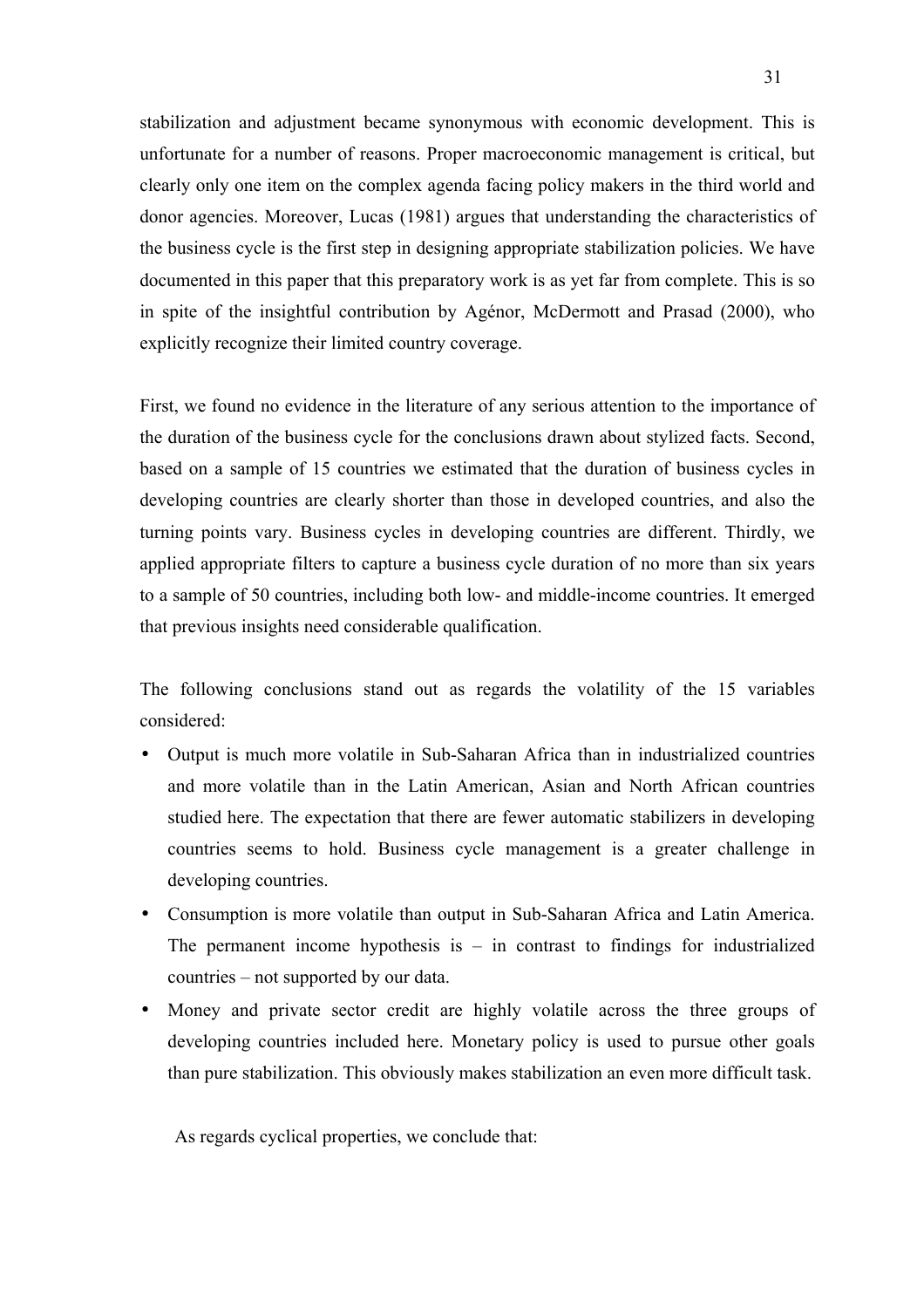- Both consumption and investment are strongly pro-cyclical. This is not surprising but has not so far been established in empirical studies for developing countries.
- Non-counter-cyclical government consumption is typical in all regions. Government seems to have a limited stabilizing role on the economy. The need to develop ways and means to change this situation remains a challenge in spite of the considerable attention paid to this issue over the past decades.
- Asia and North African countries do not provide a clear counter-cyclical picture as regards the trade balance due to strongly pro-cyclical exports. This is atypical both as compared to industrialized countries, Sub-Saharan African and Latin American countries. Deliberate economic policy does seem to interact with stylized facts.
- It is surprisingly difficult to identify any clear pattern as regards the terms of trade. It appears that the terms of trade are not as significant a destabilizing factor as often assumed.
- Money aggregates are generally pro-cyclical, but causality is unclear as is the case for industrialized countries. Research should continue to try to uncover whether money drives real variables or vice versa. However, the building of business cycle models without attention to monetary variables is likely to miss the target.
- Consumer prices show no consistent cyclical pattern in Sub-Saharan Africa, Asian and North African countries, but in Latin America the picture corresponds to the counter-cyclical features observed in developed countries. Demand driven models of the business cycle can largely be ruled out in Latin America, but not in the other developing countries.
- Foreign aid shows no signs of being pro-cyclical. The general picture is mixed and it does not seem warranted to conclude that aid exacerbates macroeconomic instability with adjacent welfare costs. Our results appear in line with those of Hansen and Tarp (2001), who argue that aid does seem in general to promote growth through savingsinvestment-growth linkages rather than being harmful to growth.

The above summary makes it clear that Sub-Saharan Africa does seem to stand out, whereas Asian and North African countries show business cycle properties more in line with those of developed countries. Latin America falls in between. In some ways this region resembles the developed world, but on other accounts, such as consumer prices, they show very different characteristics.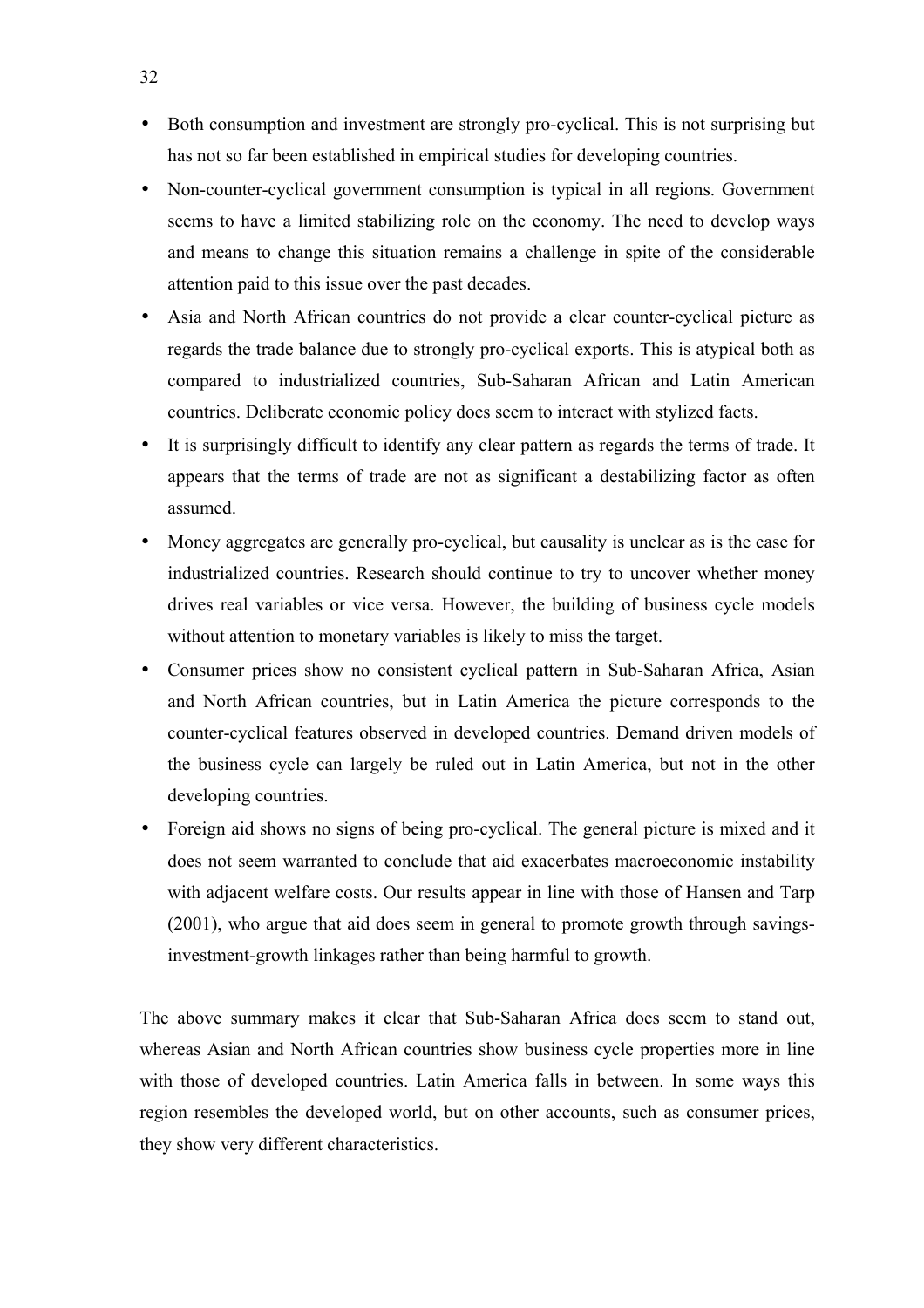The empirical analyses of Agénor, McDermott and Prasad (2000) point to the importance of supply-side shocks in driving the business cycles in developing countries, and their results are in line with the numerical models put forward by Hoffmeister and Roldos (1997) for Asia and Latin America and Hoffmeister, Roldos and Wickman (1997) for Sub-Saharan Africa. They suggest that supply shocks are the main source of output fluctuations in developing countries - even in the short run. Our empirical results provide a more composite and complex picture of reality. On this basis, we would hesitate to rule out demand driven models a priori in analyzing business cycle features in developing countries. The choice of model should depend on country specific insights and circumstances. To uncover these characteristics country studies and country specific modeling are required.

In sum, business cycles in developing countries are different. This is so both for duration and turning points as well as the stylized facts that characterize third world countries. We argue that a wider range of theoretical models is required to fully understand the properties of business cycles across the developing world. The developing countries are a more diverse group than the rather uniform industrialized countries. This is yet another dimension along which developing countries are indeed different.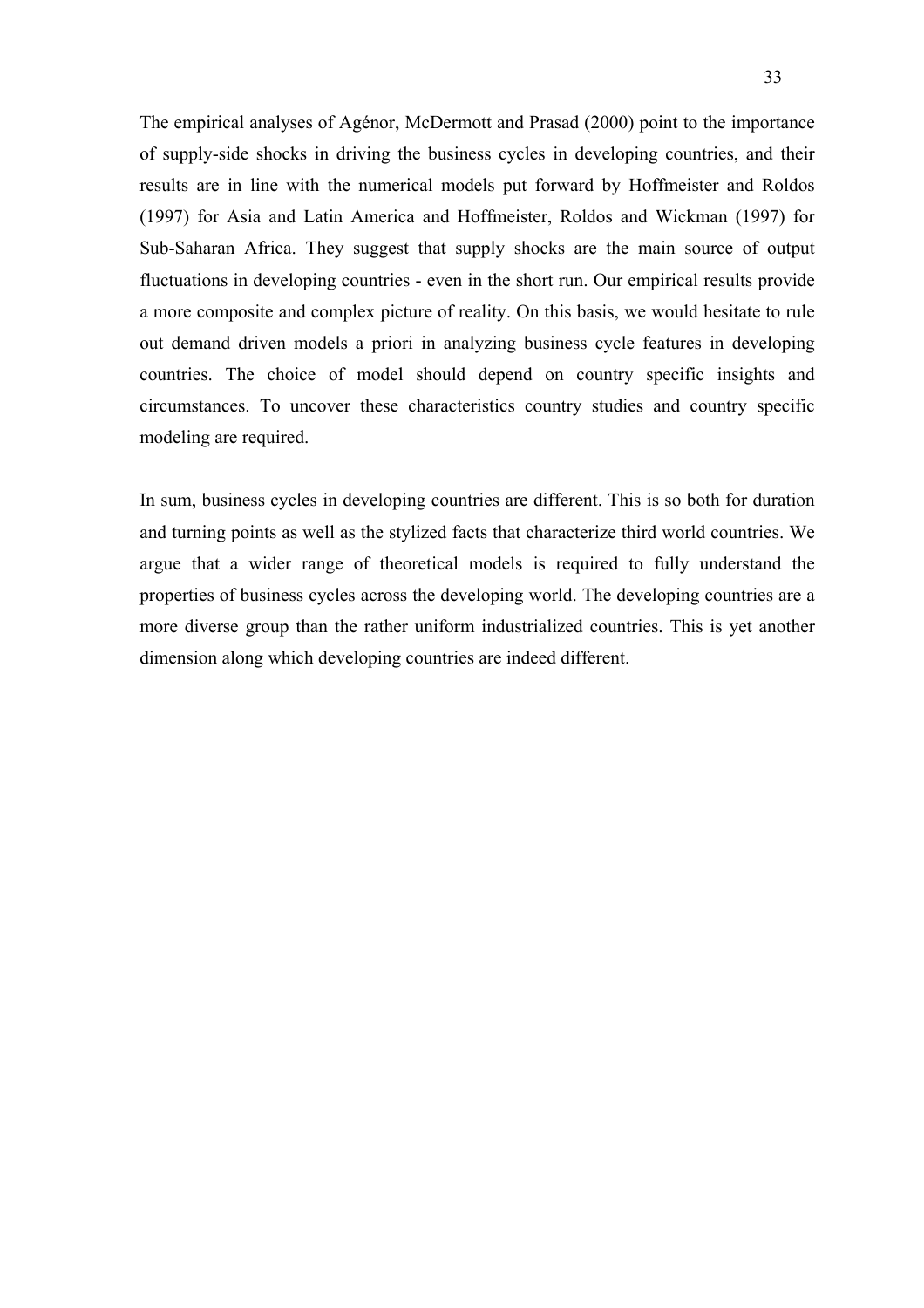#### **REFERENCES**

- Agénor, P., McDermott, C., and Prasad, E. (2000). Macroeconomic fluctuations in developing countries: some stylized facts. *The World Bank Economic Review*, 14 (2), 251-285.
- Artis, M. J., Kontolemis, Z G., and Osborn, D. R. (1997). Classical business cycles for G7 and European countries. *Journal of Business*, 70(2), 249-279.
- Baxter, M. and King, R. G. (1998). Measuring business cycles: approximate band-pass filters for economic time series. *Review of Economics and Statistics*, 81(4), 575-593.
- Benhabib, J. and Farmer, R. (1996). Indeterminancies and Sector Specific Externalities. *Journal of Monetary Economics*, 37(3), 421-443.
- Benhabib, J. and Farmer, R. (1994). Indeterminacy and Increasing Returns. *Journal of Economic Theory*, 63(1), 19–41.
- Bry, G and Boschan, C. (1971). Cyclical analysis of time series: selected procedures and computer programs. NBER.
- Burns, A. F. and Mitchell, W. C. (1946). Measuring business cycles. NBER
- Burnside, C. (1998). Detrending and business cycle facts: A comment. *Journal of Monetary Economics* 41, 513 - 532.
- Canova, F. (1998a). Detrending and business cycle facts. *Journal of Monetary Economics* 41, 475 - 512.
- Canova, F. (1998b). Detrending and business cycle facts: A users guide. *Journal of Monetary Economics* 41, 533 - 540.
- Danthine, J.P. and Donaldson, J. (1990). Efficiency wages and the Real Business Cycles. *European Economic Review*, 34, 1275-1301.
- Giugale, M. M., Lafourcade, O. and Nguyen, V. H. (ed.) (2001). Mexico: A comprehensive development agenda for the new era. World Bank, Washington D.C.
- Global Development Finance (2000), Cd-Rom, World Bank.
- Hansen, H. and Tarp, F. (2001). Aid and growth regressions. *Journal of Development Economics* 64, 547 - 570.
- Hodrick, R. J. and Prescott, E. C. (1997). Postwar US business cycles: An empirical investigation. *Journal of Money, Credit and Banking* 29(1), 1-16.
- Hoffmeister, A. W. and Roldos, J. E. (1997). Are business cycles different in Asia and Latin America? IMF working paper 97/9.
- Hoffmeister, A. W., Roldos, J. E. and Wickman, P. (1997). Macroeconomic fluctuations in Sub Saharan Africa. IMF working paper 97/82.
- IMF (2001a). Chile: Selected issues. Washington D.C.

IMF (2001b). Malawi: Selected issues and statistical appendix. Washington D.C.

International Development Statistics (2000), Cd-Rom, OECD.

International Financial Statistics (2000), Cd-Rom, IMF.